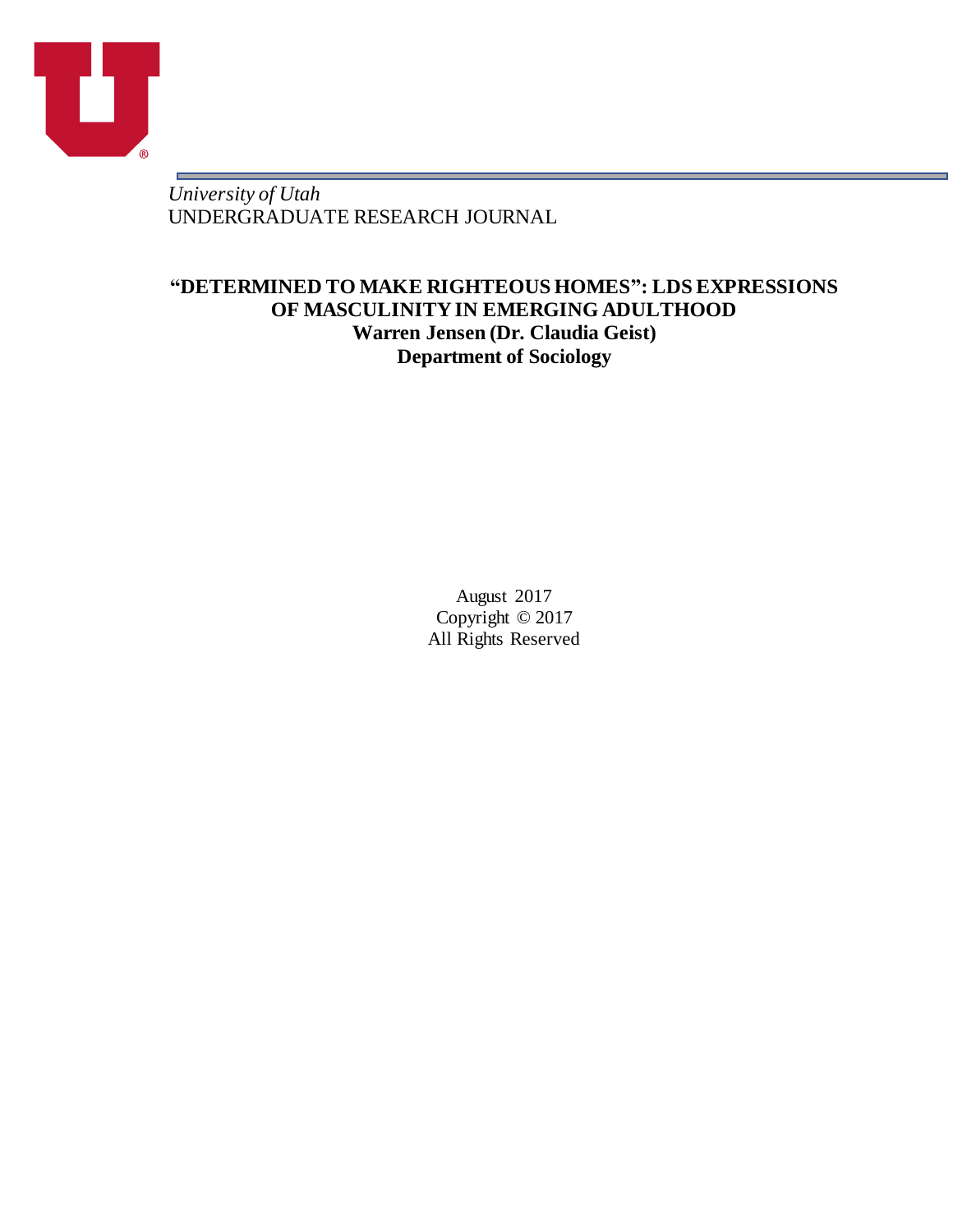## **ABSTRACT**

In "The Family: A Proclamation to the World" (1995), the LDS church leadership lays out a protocol for its members that mandates family formation as the most central component of an individual's life, both on earth and for eternity. Unsurprisingly, Mormons stand out as demographic exceptions when it comes to marriage rates, median marriage age, and birthrates. This paper aims to explore the ways in which this emphasis on family formation impacts the discourse on masculinity amongst LDS men in emerging adulthood. Original focus group data generated for this paper offers insights into the uniqueness of LDS masculinity construction and how this unique view on masculinity is reproduced via rigid expectations for men relating to family formation during their early lives.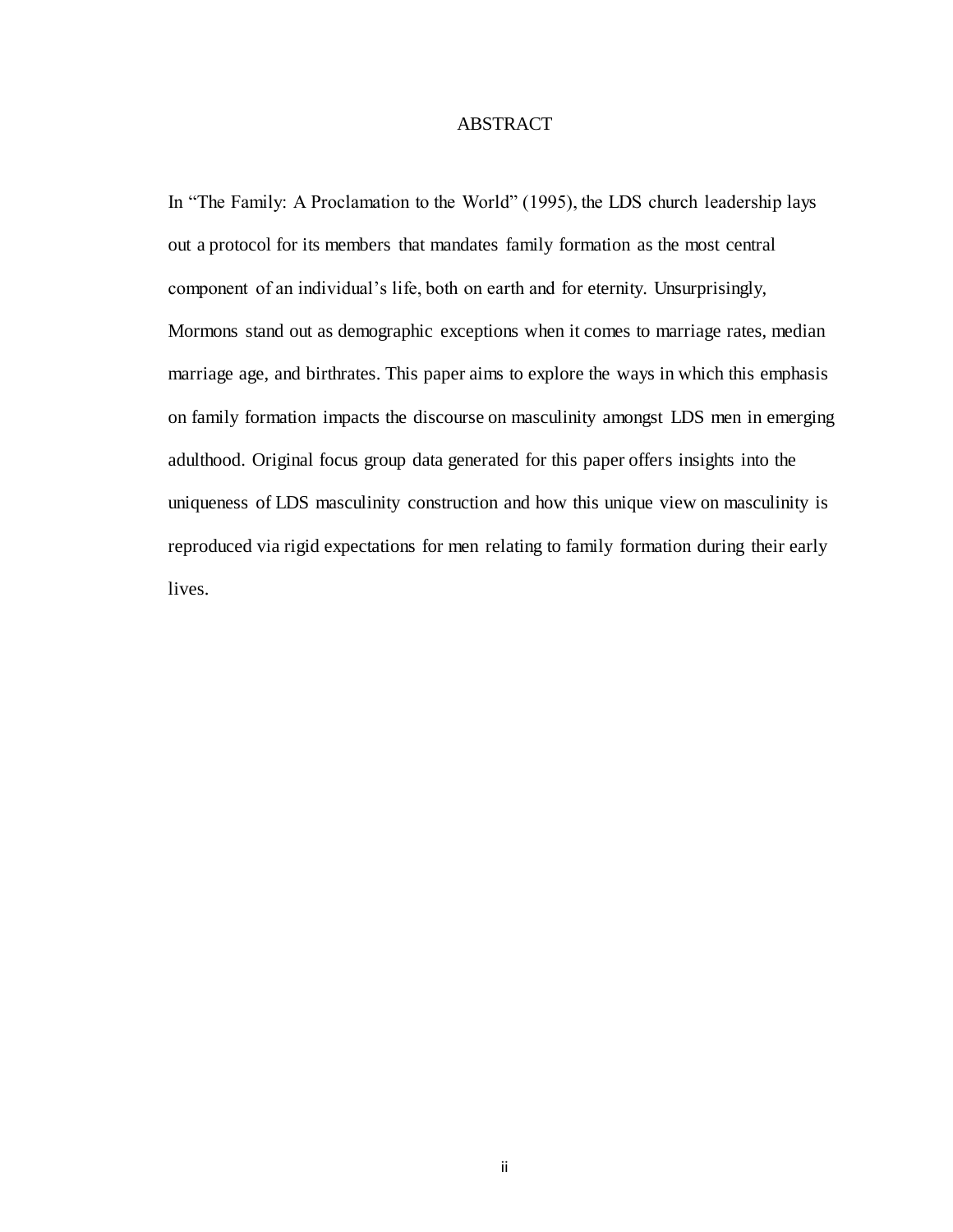# TABLE OF CONTENTS

| <b>ABSTRACT</b>     | ii |
|---------------------|----|
| <b>INTRODUCTION</b> |    |
| <b>BACKGROUND</b>   | 2  |
| <b>Methods</b>      | 15 |
| <b>RESULTS</b>      | 21 |
| <b>DISCUSSION</b>   | 50 |
| <b>CONCLUSION</b>   | 54 |
| <b>REFERENCES</b>   | 57 |
| <b>APPENDIX</b>     | 64 |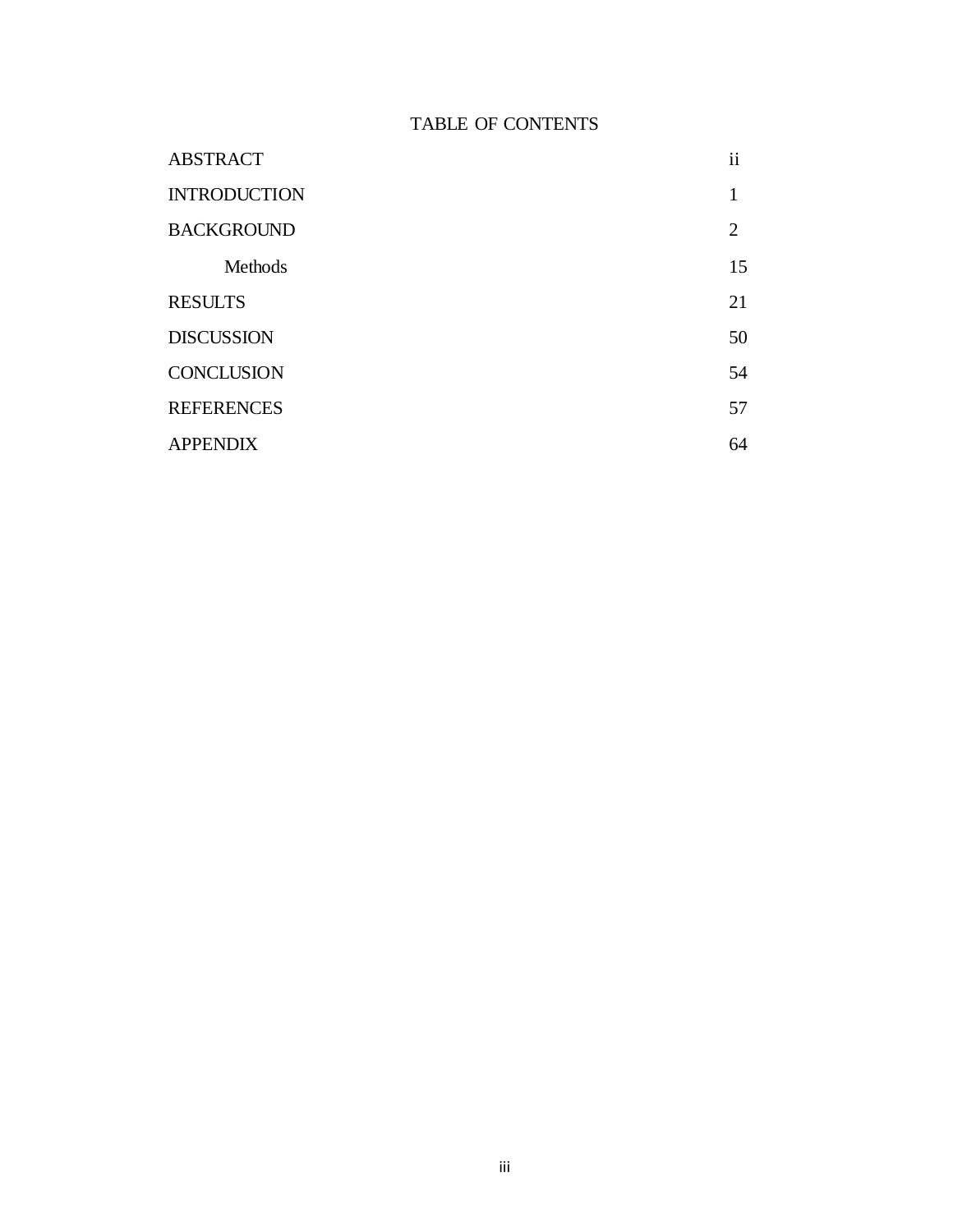## **"DETERMINED TO MAKE RIGHTEOUS HOMES": LDS EXPRESSIONS OF MASCULINITY IN EMERGING ADULTHOOD<sup>1</sup>**

#### **Introduction**

The Pew Research Center (2014) reports that 55% of adults in the state of Utah identify as members of the Church of Jesus Christ of Latter-day Saints (hereafter "LDS" or "Mormon"). This figure gives Utah the largest religious monopoly of any state in the U.S. In addition to this, the LDS church (hereafter "the church", a common phrase within Mormonism) has a significant presence within the public sphere. Not only do LDS elected officials have a strong majority over non-LDS individuals, but the church also owns private businesses and runs Seminary and Institute—largely independent theological education centers on high school and college campuses, respectively—which students typically attend regularly, along with their standard course load.

It stands to reason that such an influential church would have a significant impact on local culture. Taking this as a sociological point of interest, I decided to study the way in which this influence manifests itself in the construction of gender roles for men. Theologically, church doctrine is dense with references to masculinity and the role of men within the church at different stages of their lives. However, theology does not always equate neatly with the lived experiences of believers. With this in mind, my research aim was to explore the uniqueness of Mormon masculinity and how it affects practicing young Mormon men, as well as those men who choose to disavow the tradition. Thus, in keeping with a contemporary push within the field of sociology of religion to "increasingly ground . . . research in everyday experiences and talk," I use a

 $\overline{a}$ 

<sup>&</sup>lt;sup>1</sup> Title quote from *The Teachings of Presidents of the Church: David O. McKay* (LDS.org 2012).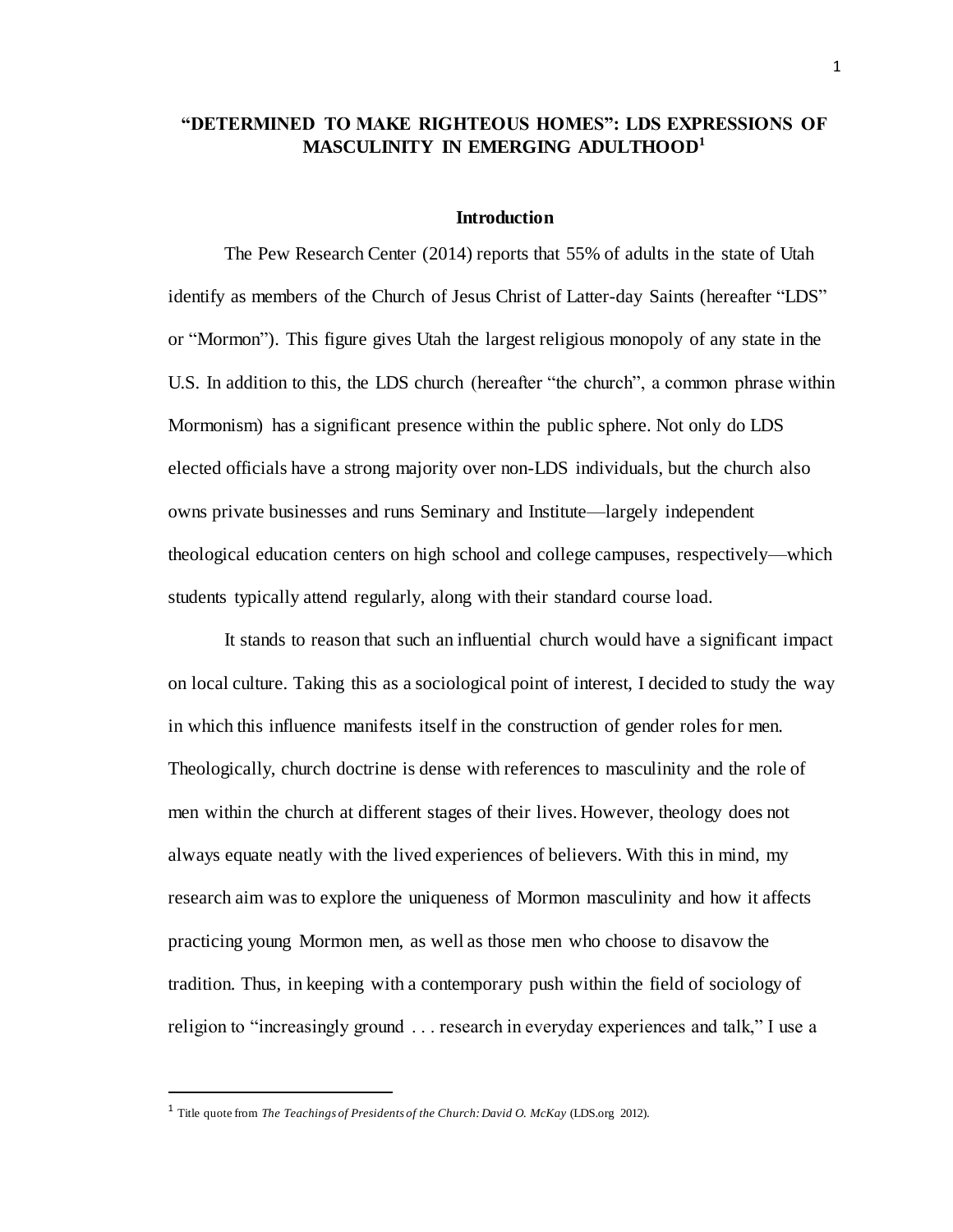qualitative approach to pursue an "analysis of lived religion" through which "we see how people actively construct their religious identity [and] how they *do* religion [emphasis added]" (Burke & Hudec, 2015, 332)

Combining original qualitative research with social theory and supporting work on LDS constructions of masculinity, I argue that contemporary mainline<sup>2</sup>LDS masculinity uniquely emphasizes family formation by linking it deeply to status indicators within the church; emphasis on these themes at a theological level is mirrored by a unique social pressure on young men to pursue certain aspects of an accelerated life course in order perform "as men"—in this context by fulfilling church missions and getting married.

#### **Background**

#### **Mormon Gender Hierarchy**

 $\overline{a}$ 

In an attempt to address a gap in the broader literature on LDS gender roles, my research specifically explores the ways in which LDS men—specifically young men engage—whether consciously or unknowingly—with their own dominant status within the church. While an impressive body of work has been dedicated to the study of women's roles and marginalized sexual and gender identities within the arena of LDS gender studies (see, for instance Sumerau & Cragun, 2015 and Bushman & Kline, 2013), fewer pieces, as noted by Burke and Hudec in their own exploration of the topic, have investigated the nuanced ways in which men's own understandings of their lived experiences relate to the reproduction of their power within the same social arenas.

 $2$  Within the confines of this paper, LDS and Mormon will refer only to the dominant Mormon denomination, the Church of Jesus Christ of Latter-Day Saints; it does not include the several FLDS or Community of Christ denominations, the majority of which identify as authentically Mormon by tradition but are not recognized by the mainstream branch of the faith.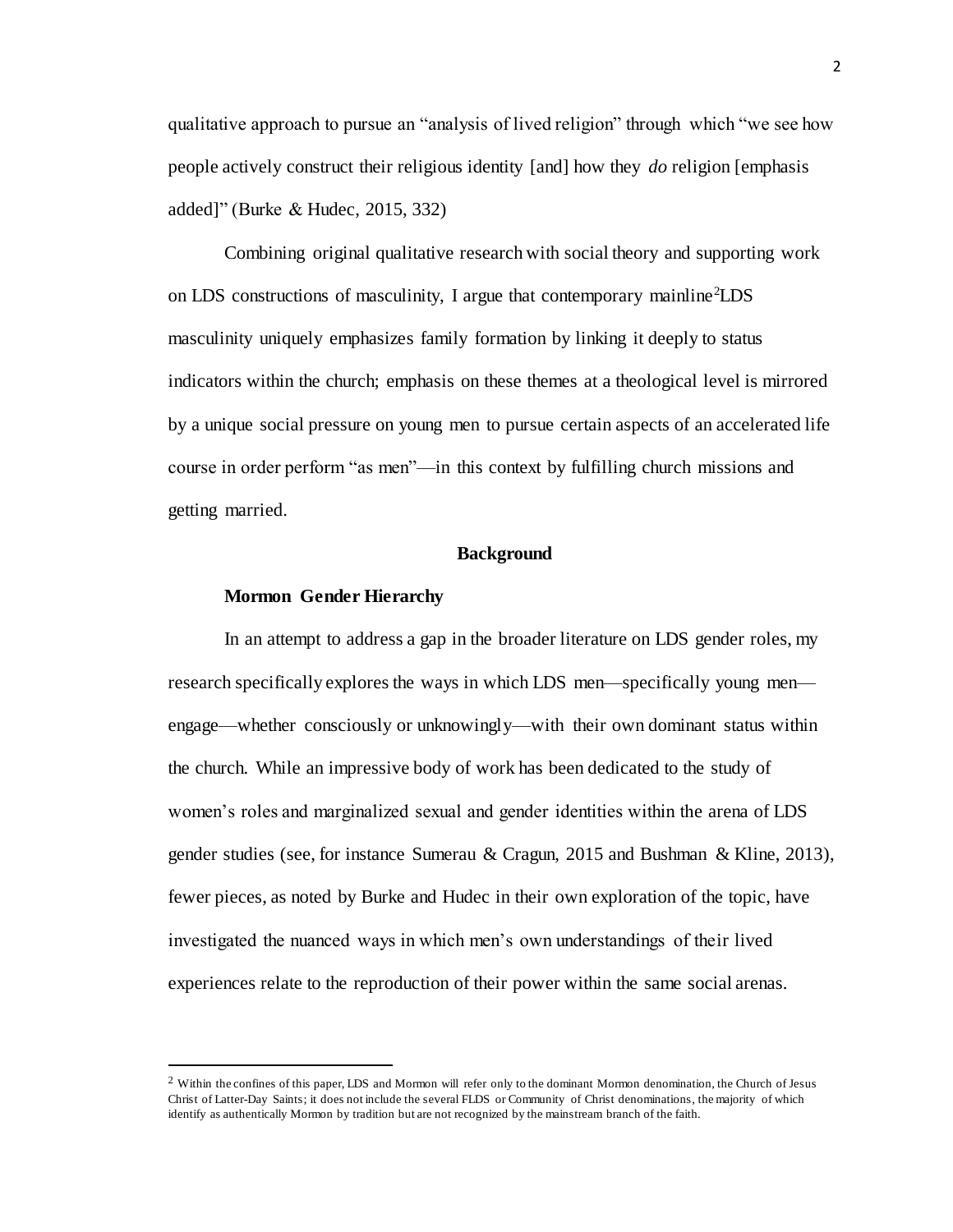

(Fig. 1: A visualization of the LDS church hierarchy, all of whom must be married. For the full chart, including local level authorities, see Slate.com 2012)

As a social institution, the LDS church is overwhelmingly patriarchal, denying positions of authority—both material and spiritual—to women as well as to homosexual or non-binary individuals; these positions include local authorities such as bishops and stake presidents as well as national and international leaders, such as the General Authorities, which include the prophet-president, who is regarded as a direct spokesman of God. Moreover, LDS social practices are typically associated with what might be labeled conservative gender norms. A Pew Research Center case study entitled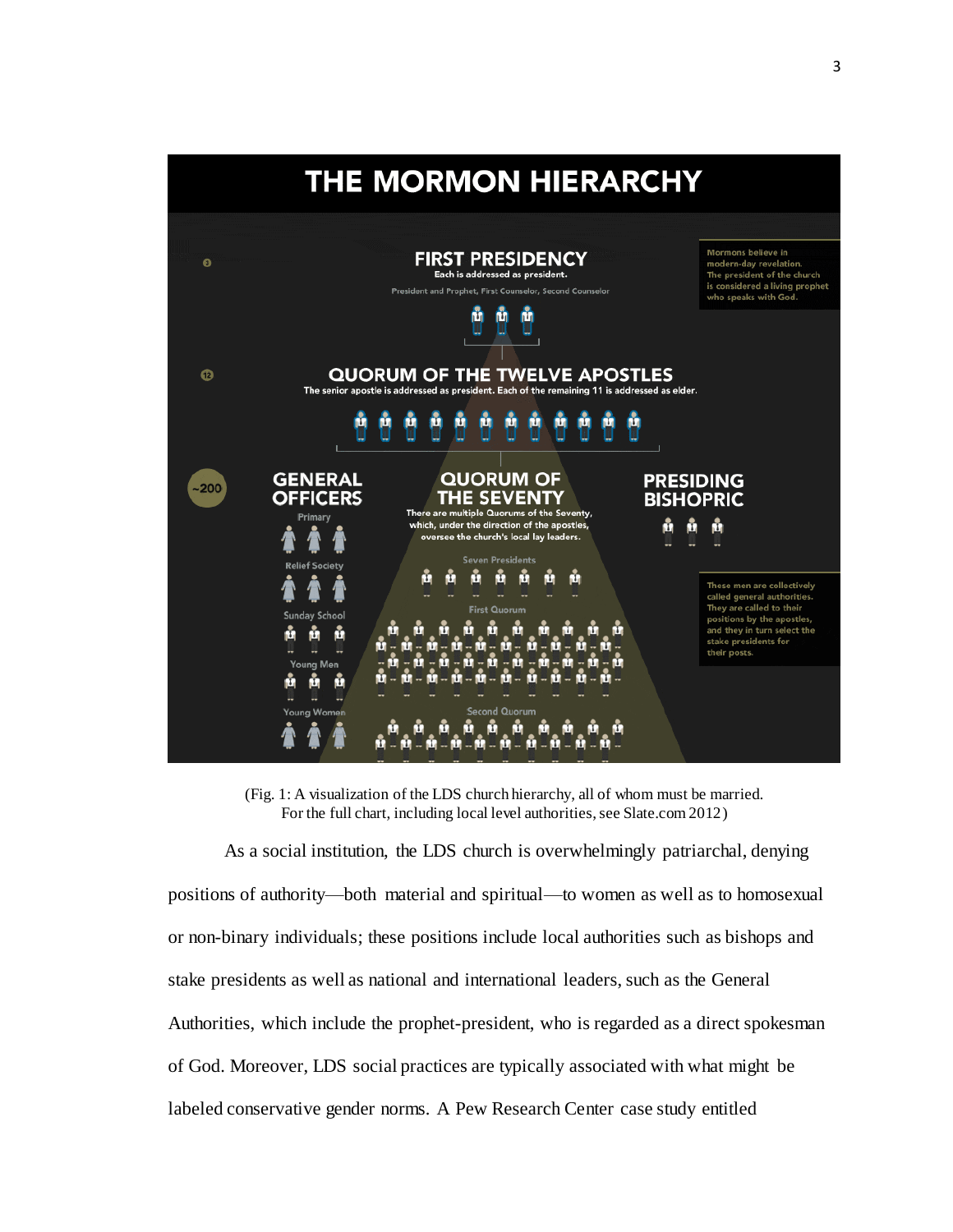"Mormons and Family Life" (2012) reports that 58% of Mormon couples allot housework and caretaking to women and sole earner status to men. Finally, theological tenets solidify patriarchy at a spiritual level. Not only is Father God described and broadly understood as a literal and quasi-biological male, but "a Mormon man's power is far more pervasive than temporal dominance. His dominance and the gender norms that regulate his relationship with his wife extend into the afterlife" (Ruchti, 2007, 141).

Consequently, in exploring male perspectives within the church, the significance of a dominant patriarchy cannot in any way be ignored. Despite this, I hope to avoid the pitfalls of "scholarship that counters the male focus within the academy by . . . cast[ing] men as one-dimensional patriarchs" (Burke & Hudec, 331). I wanted to be careful to avoid projecting an internalized sense of authority or patriarchy into the lived experiences of the young men I interviewed. While their demographic information almost guarantees them a power position within the church, their own reflections on what they see as masculine roles may or may not reflect this situation in their own understandings. Thus, I took cues from Dawne Moon's (2004) summation of her approach as follows:

I explore the socially contingent aspects of those things many members of the religious groups I study take for granted as timeless, God-ordained truths. And as a critical sociologist, I seek to understand how people's taken-for-granted assumptions can reproduce forms of power, even when they intend otherwise. (1)

My research, then, is not intended to ignore the experiences of underprivileged populations within the church but instead to bolster the literature surrounding these topics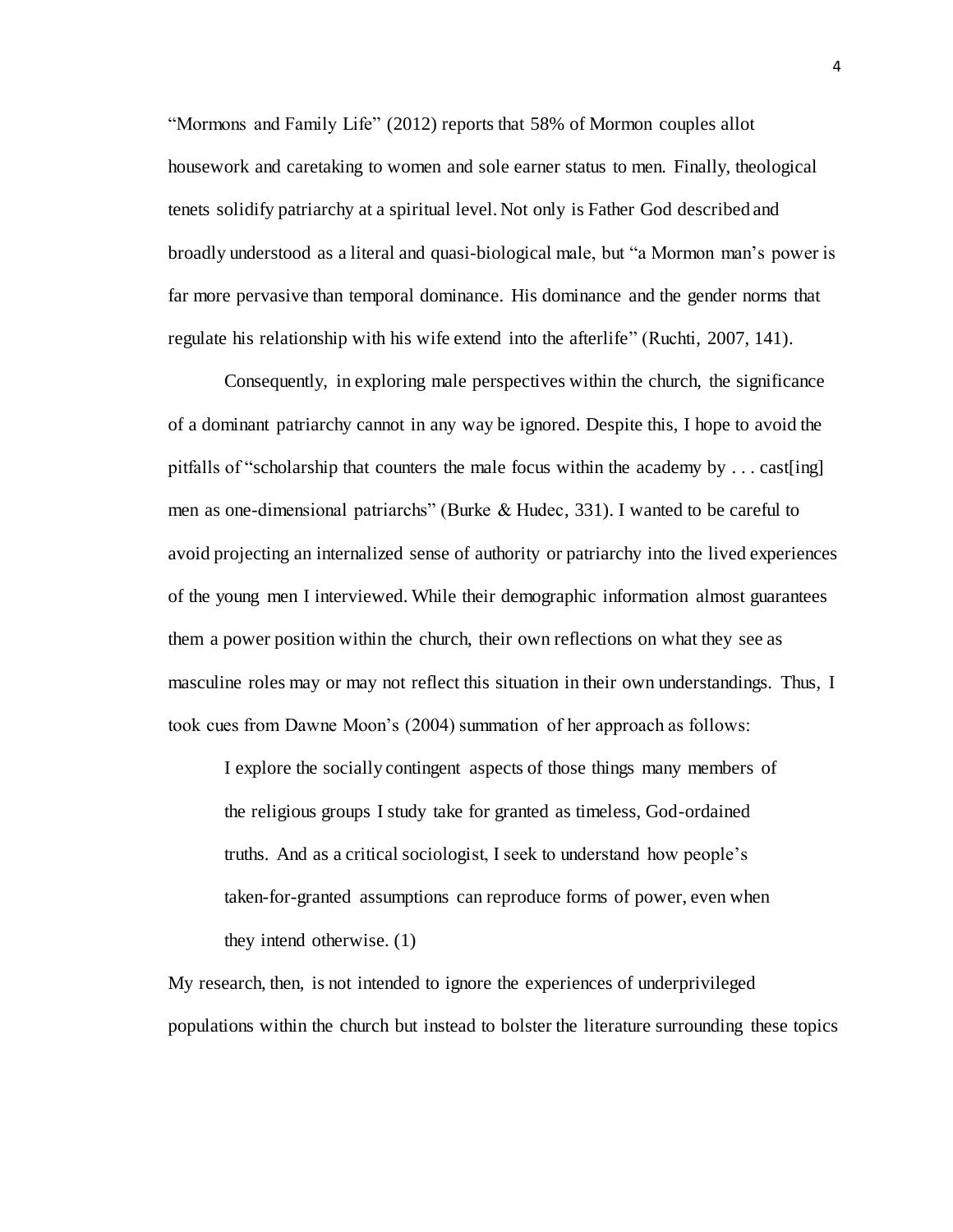by taking an "inside" look at masculinity construction and the nuanced ways in which it perpetuates itself through ritualistic and morally-embedded mechanisms.

I use both R.W. Connell's concept of hegemonic masculinity and Schrock and Schwalbe's "manhood acts" to frame my approach to interpreting the research generated in a coherent way and tying it into the broader literature. Hegemonic masculinity is described as a societal power structure that lays out an "ideal type" masculinity and subordinates masculinities that are perceived as outside of this construction. Similarly, manhood acts can be understood as individual behaviors that are functionally an outgrowth of hegemonic masculinity that "[tell] us about what men do, individually and collectively, such that women as a group are sub ordinated to men as a group and such that some men are subordinated to others" (Schrock & Schwalbe, 2009, 278).

While lived realities dictate that "only a minority of men [actually] enact" hegemonic masculinity in its entirety, a culturally-defined set of manhood acts create normative narratives that "embod[y] the currently most honored way of being a man" (Connell, 2005, 832). "An immediate consequence" of constructing such a dominant masculinity is that this "culturally exalted form . . . may only correspond to the actual characters of a small number of men" (Carrigan, Connell, & Lee, 1985, 592).

This theoretical paradigm suits a study of Mormon masculinity quite well. Not only does the idea of a hierarchy of masculinity within a single system allow for the authority structures and subverted masculinities within the church, it also posits the coexistence of multiple systems of masculinity construction. Such a view allows for the framing of Mormon masculinity within broader American constructions of masculinity. Within the church, we may see conflicts and crossovers between what Mormon men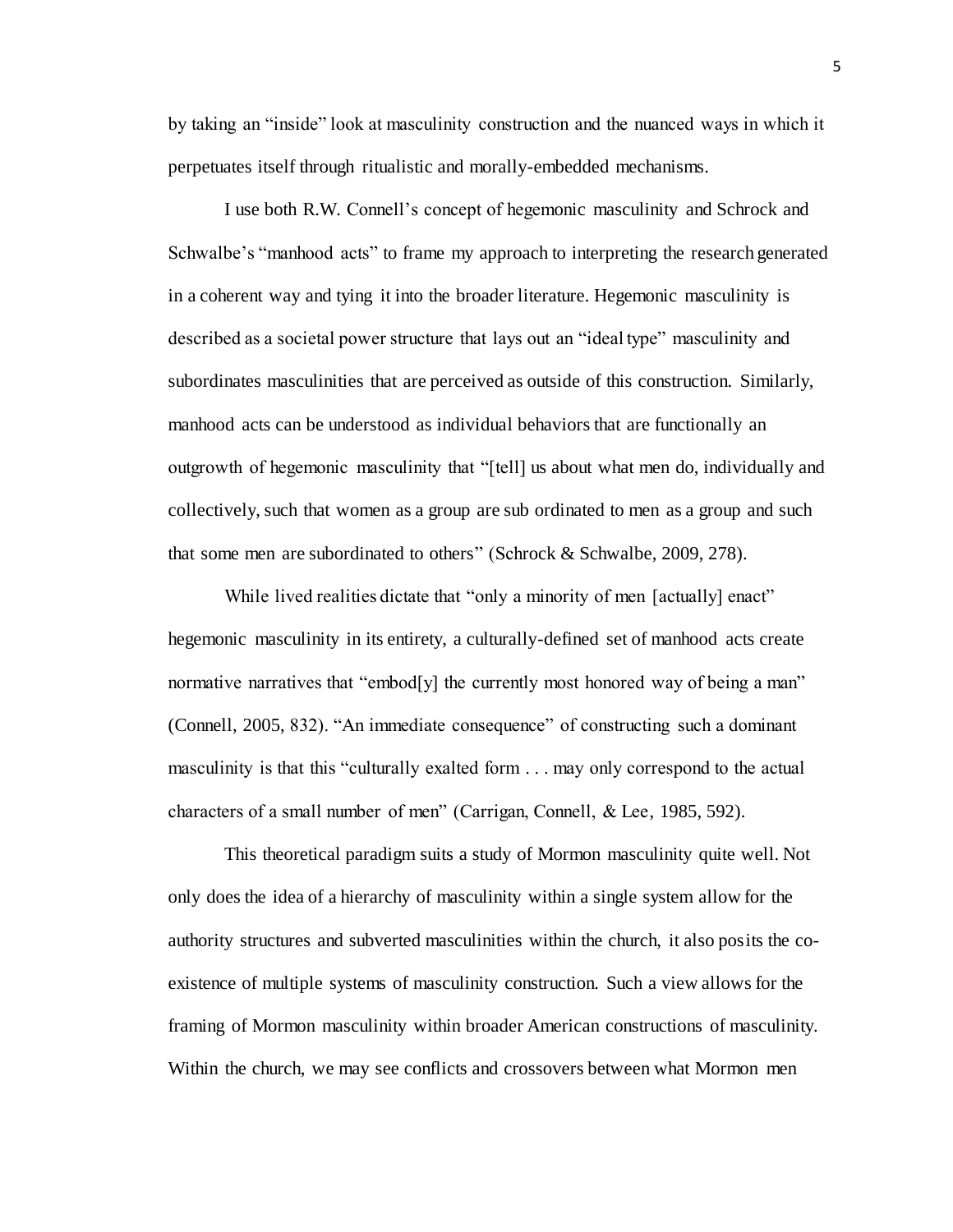themselves see as "outsider" mainstream masculinity and what they describe as "true" LDS manhood.

I hope to expand on the way in which uniquely LDS masculinity constructions lend themselves to an exceptional emphasis on the mission and marriage as both manhood acts and rites of passage that put unique pressures on young LDS men to make accelerated life choices in transitional adulthood. The pursuit of hegemonic norms amongst LDS men in transitional life course stages may result in the prioritization and reproduction of oppressive structures even subconsciously or unwillingly and, ironically, even at the expense and potential psychological detriment of the dominant group.

## **Mormons as Outliers in Emerging Adulthood**

In focusing on the way family formation relates to the narrative of dominant masculinity within the church, I controlled for age variables by focusing on young men specifically those in and around the age range sometimes referred to as "emerging adulthood"—who are most likely to be finishing degrees, forming families, and starting careers. While exact delineations on the limits of emerging adulthood are amorphous at best, the terminology refers to a relatively modern, flexible cultural subgroup "that exists only in cultures that postpone the entry into adult roles and responsibilities until well past the late teens," like that of the U.S. (Nelson, 2003, 33).

While emerging adulthood as defined above has generally become more widely recognized, indicated by a rising median marriage age (Nelson; Uecker, 2014) as well as extension of the traditional transition-to-work period (Oppenheimer, 1988), Nelson and Uecker both note the unusual nature of the Mormon subculture in regards to broader demographic changes, by which they seem largely unaffected. "Contrary to what is now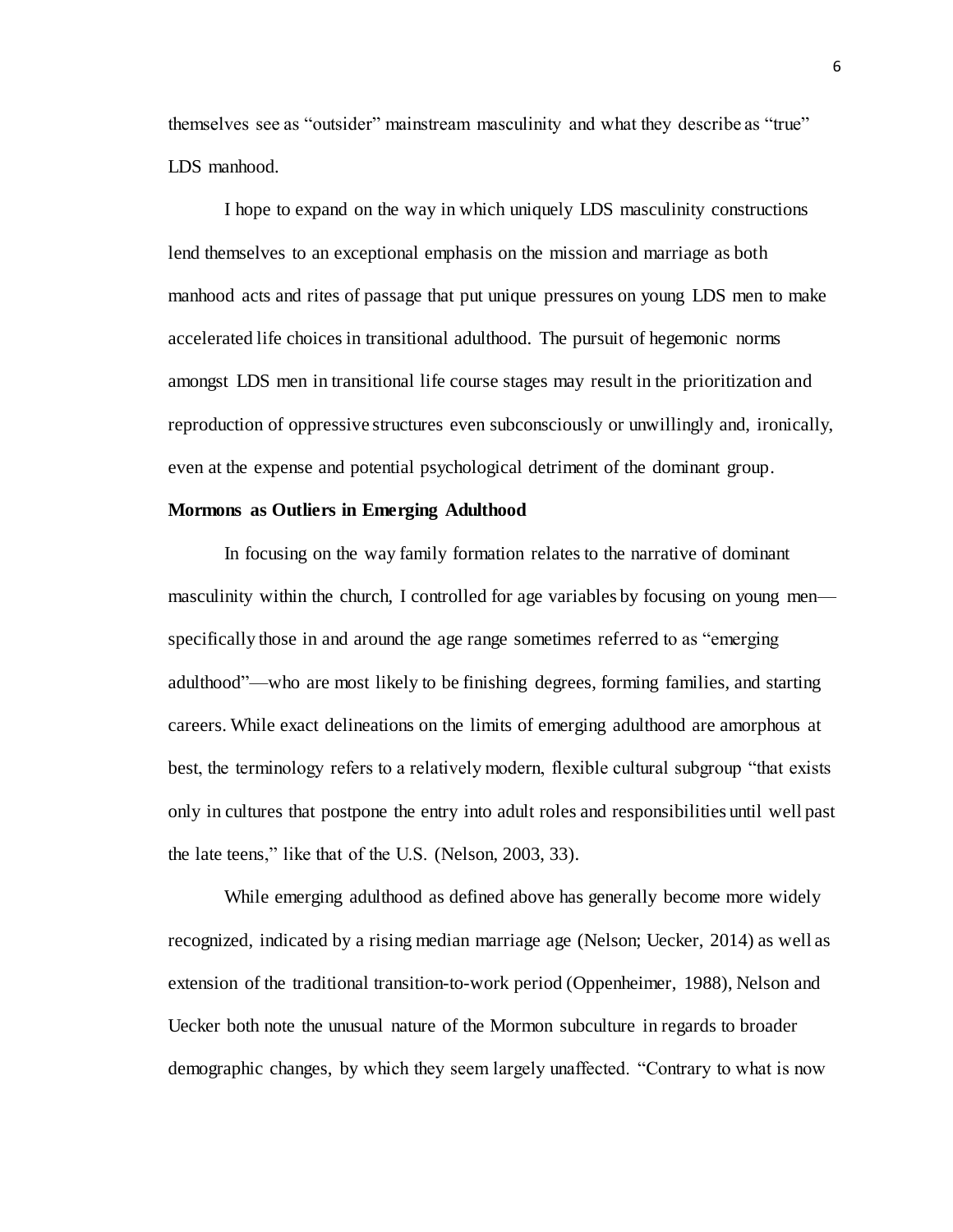typical of emerging adults in the United States, Mormons are given clear roles and responsibilities during these years," argues Nelson, indicating that more rigid cultural expectations of young adults have shaped LDS demographic trends, in that "the median ages of marriage and first childbirth are much lower among Mormons than in the American population as a whole" (34).

Uecker similarly supports these claims in his investigation of religious effects on marriage timing, which not only deepens prior analysis by introducing new, potentially significant variables, but also demonstrates that the exceptional trend recognized by Nelson has continued well into the  $21<sup>st</sup>$  century. Analyzing data from the National Longitudinal Study of Adolescent Health, Uecker explores the significance of a variety of religious variables in marriage timing, including "religious affiliation, religious commitment, and [specific] religious beliefs" (393). He finds that "Mormons, conservative Protestants, and adherents to 'other' religions . . . have higher odds of early marriage" but that Mormons, in particular, "remain distinct from other groups," after controlling for intragroup factors (see Uecker Table 1-3, 403-410) and are "most likely to marry early," even when compared exclusively to other religious groups (410), ultimately reinforcing Elizabeth Mott's statement (2013) that "Mormonism's theology of marriage is unique"  $(46)$ .

In this way, Mormons stand out as a highly unique religious subculture (Merrill, Lyon, & Jensen, 2003). This demographic uniqueness is enabled and enacted by a powerful subcultural moral discourse on the centrality of family formation in the lives of young adults. The Pew Research Center reports that "Mormons are more likely than the general public to feel that marriage and childrearing are some of the most important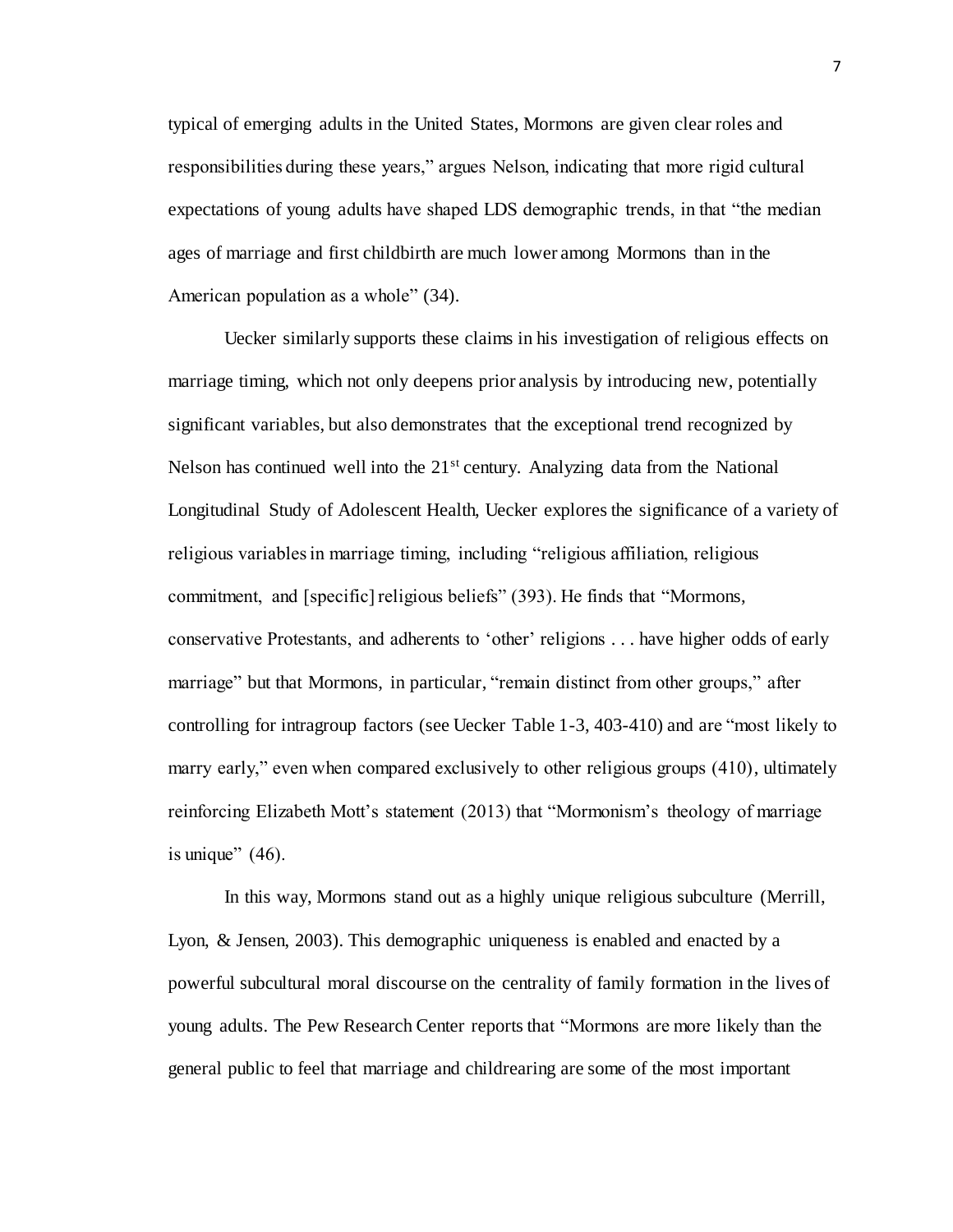things in life" (2012). Nelson argues that marriage and family formation—as well as the mission, advancement in the priesthood, and church "callings," which are necessarily preceded by marriage—serve as rites of passage for young men within LDS society, which "provide structure to LDS emerging adults . . . [culminating in] adult status in the community" (35).

Unsurprisingly, the expectations for such ritualistic behaviors are grounded in a moral discourse that serves both as a justification for the acts themselves as well as a point of comparison by which LDS individuals can delineate themselves from others. In *The Dignity of Working Men*, Michele Lamont notes that "morality is generally at the center" of discussions of "differences between [oneself] and others" (2). Such a framework helps substantiate cultural norms with deeper moral claims. When surveyed, LDS individuals do not typically perceive rites themselves as necessarily of more importance than the moral background that shapes these behaviors; instead, they inform one another:

These religious transitional events appear to be significant to Mormons, but not as much as internal character qualities, such as responsibility for one's actions. It may be that these rites of passage are important to Mormons because going through them may help individuals, particularly young men, acquire the internal attributes needed for adulthood (Nelson, 46).

Nelson further notes that this same emphasis distinguishes Mormons from their non-LDS peers by contributing to a decrease in the rate of observed "risk behaviors" more common throughout the general emerging adult population, such as "binge drinking, substance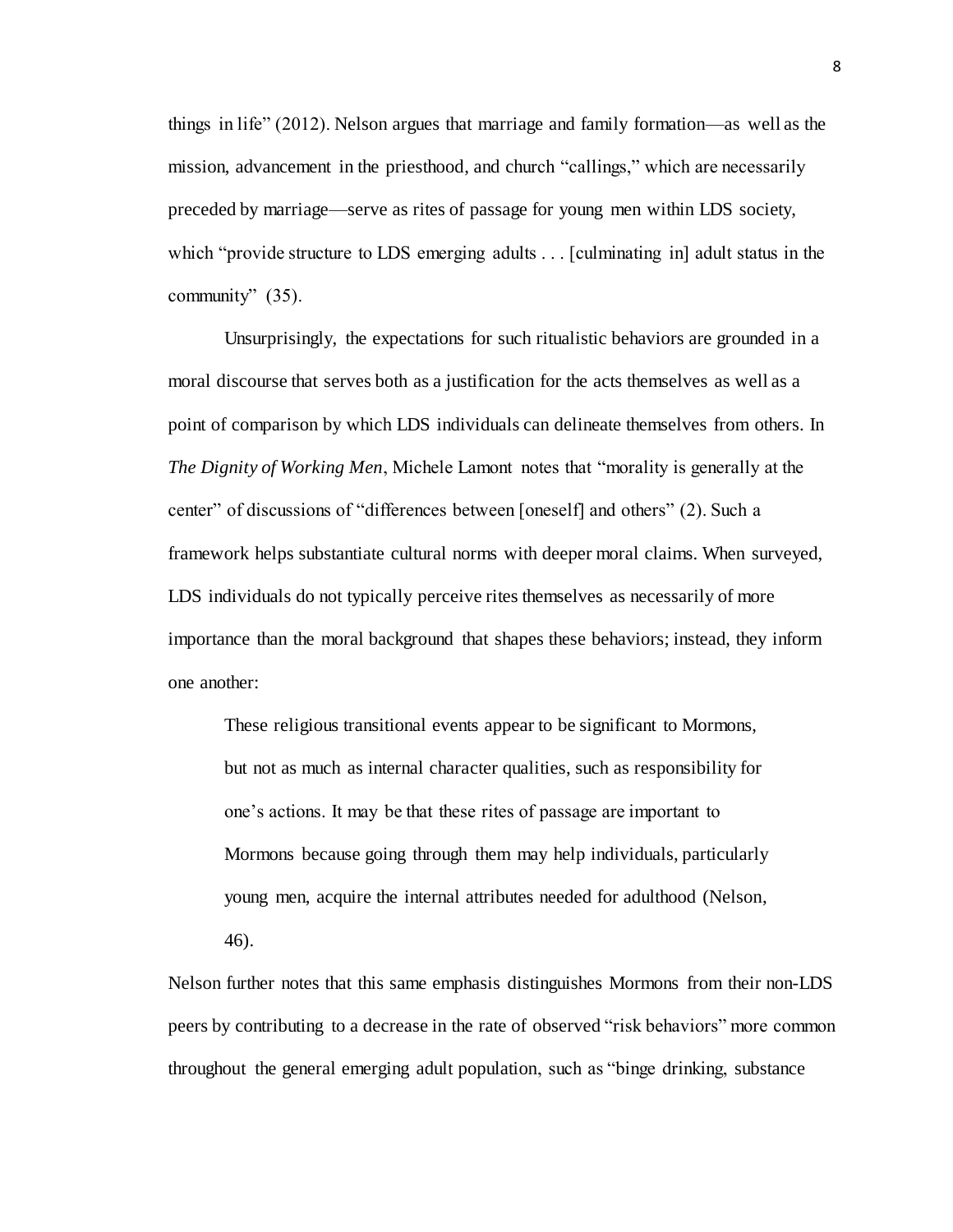abuse," and "unprotected sex" (37). Such a delineation most likely helps contribute to a heightened sense of difference between young LDS adults and the emerging adults they observe outside the church environment.

#### **The Mission and Marriage**

The mission and marriage are the most important of the LDS rites for young men. In keeping with Belgian Anthropologist's Arnold van Gennep's definition of rites of passage, they serve as "community-directed experiences that transmit cultural values and knowledge to an individual  $\ldots$  [that guide] the individual's transition to a new status  $\ldots$ and [reaffirm] . . . community values" (qtd. Blumenkrantz, 2010, 42). Not only are they emphasized from youth in Primary classes through curriculum such as the *Eternal Marriage Student Manual* as well as other culturally significant texts (see the song "I hope they call me on a Mission," *Children's Songbook*), but they also lay the foundation for young adults to pursue higher callings as they age and progress through the church. All authorities from the General Authorities down to local bishops must be married and all except for the General Officers specifically entrusted with the Relief Society, Primary, and Young Women's must be male. Additionally, Elder status is granted via the completion of a Mission and typically signals the first step in ascension within the hierarchy. While men who have not served missions will receive callings, just as all women will receive callings, they are typically denied broader authority roles. Thus, both the mission and marriage, as rites of passage, must chronologically precede other important accomplishments in a young LDS man's life course and are therefore typically discussed in tandem as vital goals that all young men should share.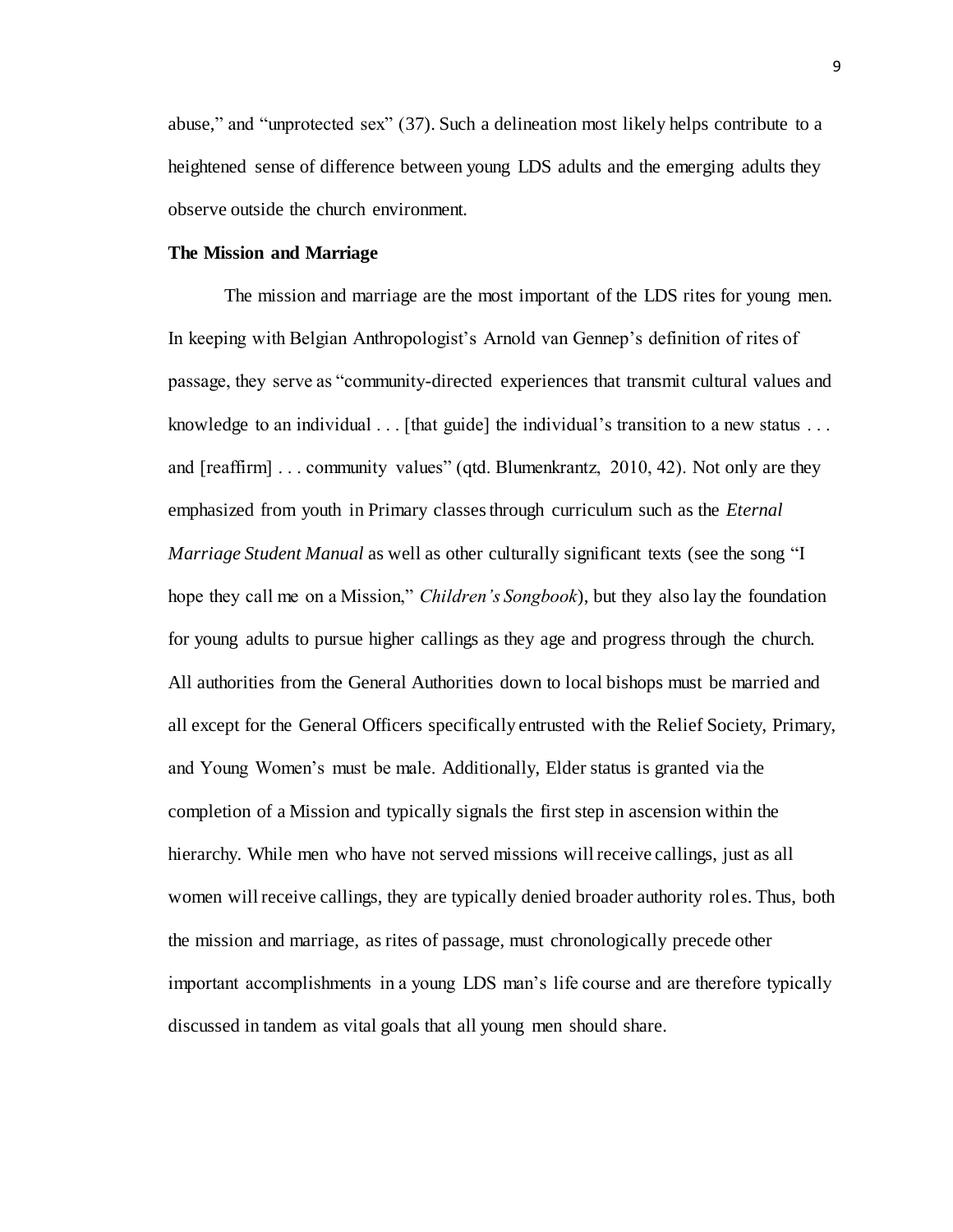**The mission.** The mission serves as the first step in a young man's progression towards full-fledged LDS adulthood, sometimes referred to as a "shortcut to maturity" (Bytheway, 2002, 131*)*. In Nelson's survey of (Utah-based) Mormons, he found that 90% of the young men surveyed self-reported as having served a Mission. Likewise, Rick Phillips (2008) notes the huge number of recruits in missionary service within the contemporary LDS church and the responsibility with which they are endowed (to grow the church): "In 2007, there were over 53,000 missionaries spreading the Mormon gospel worldwide. Missionaries teach all potential converts . . . and must approve the baptism of those who want to join the church" (632). Further, both studies mentioned took place before the church made a significant decision to lower the minimum service age for males from 19 to 18 years old with potentially broad social implications encouraging greater participation (Monson, 2012; Kantor & Goodstein, 2014; Schenker, 2012; Rabada, 2014). In his speech disclosing the lowering of the minimum mission age, LDS prophet-president Thomas S. Monson summarized the importance of the mission as rite in the following manner:

We affirm that missionary work is a priesthood duty—and we encourage all young men who are worthy and who are physically able and mentally capable to respond to the call to serve. Many young women also serve, but they are not under the same mandate to serve as are the young men. (Monson, 2012).

Thus, the mission stands as a deeply-gendered "mandate" for young men, and LDS men respond accordingly by overwhelmingly participating in mission service.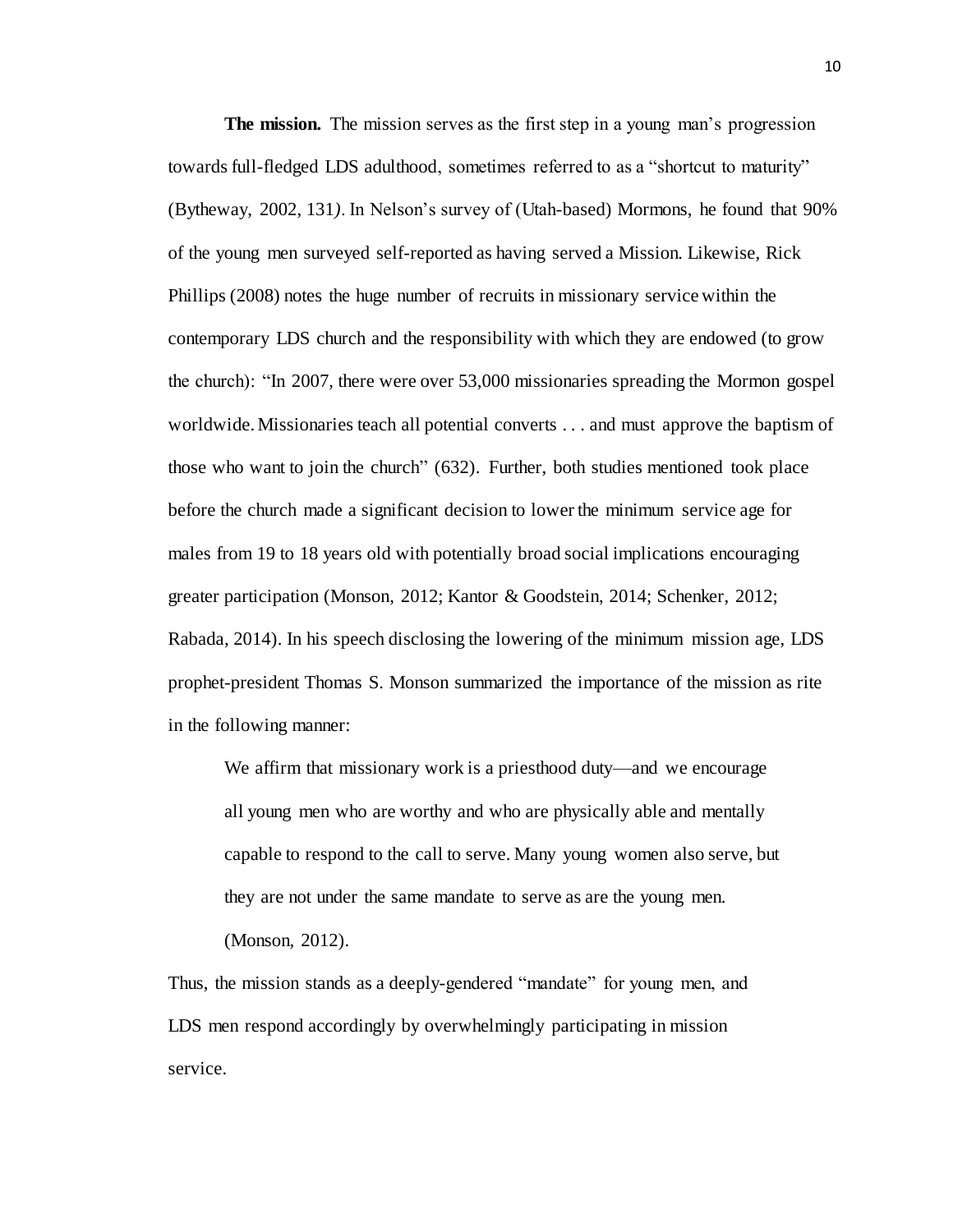Throughout the mission, young Mormon men are held to high standards of behavior, as the mission, as suggested by Nelson, often serves as a vehicle through which young men's character is tested and developed (46). While Nelson (36) suggests that "in regard to work . . . the time spent on a mission" might limit the amount "of time to explore career options and . . . select a career path," Phillips (2008), in his ethnography of missionary interactions with clergy in a New Jersey ward, notes the way in which intramission authority dynamics often resemble demanding jobs and are typically viewed in this way by their participants:

In addition to the lifestyle restrictions imposed on all Mormons,

missionaries must wear a white shirt and tie at all times, and refrain from watching television, listening to the radio, or going to movies. They are also expected to work and study on a specific schedule, and make weekly reports of their labors to district and zone leaders. Missionaries are never addressed by their first name, and are called by their ecclesiastical title: "elder"—a title that many find strange for 19- or 20-year-old boys (632).

The granting of this title in regards to the completion the mission reflects a culturally-ingrained shift towards social adulthood. In experiencing this shift, many young LDS men might also experience pressures not only to perform an honorable mission but also to perform it well, resulting in a variety of prestige markers within the mission setting as well, such as bringing "investigators" to Sunday services and baptism quotas (Phillips). In fact, so high is the perceived pressure to perform well within the mission setting, that LDS scholars have dedicated significant work to addressing and coping with mission-related stress (Thomas & Thomas, 1990).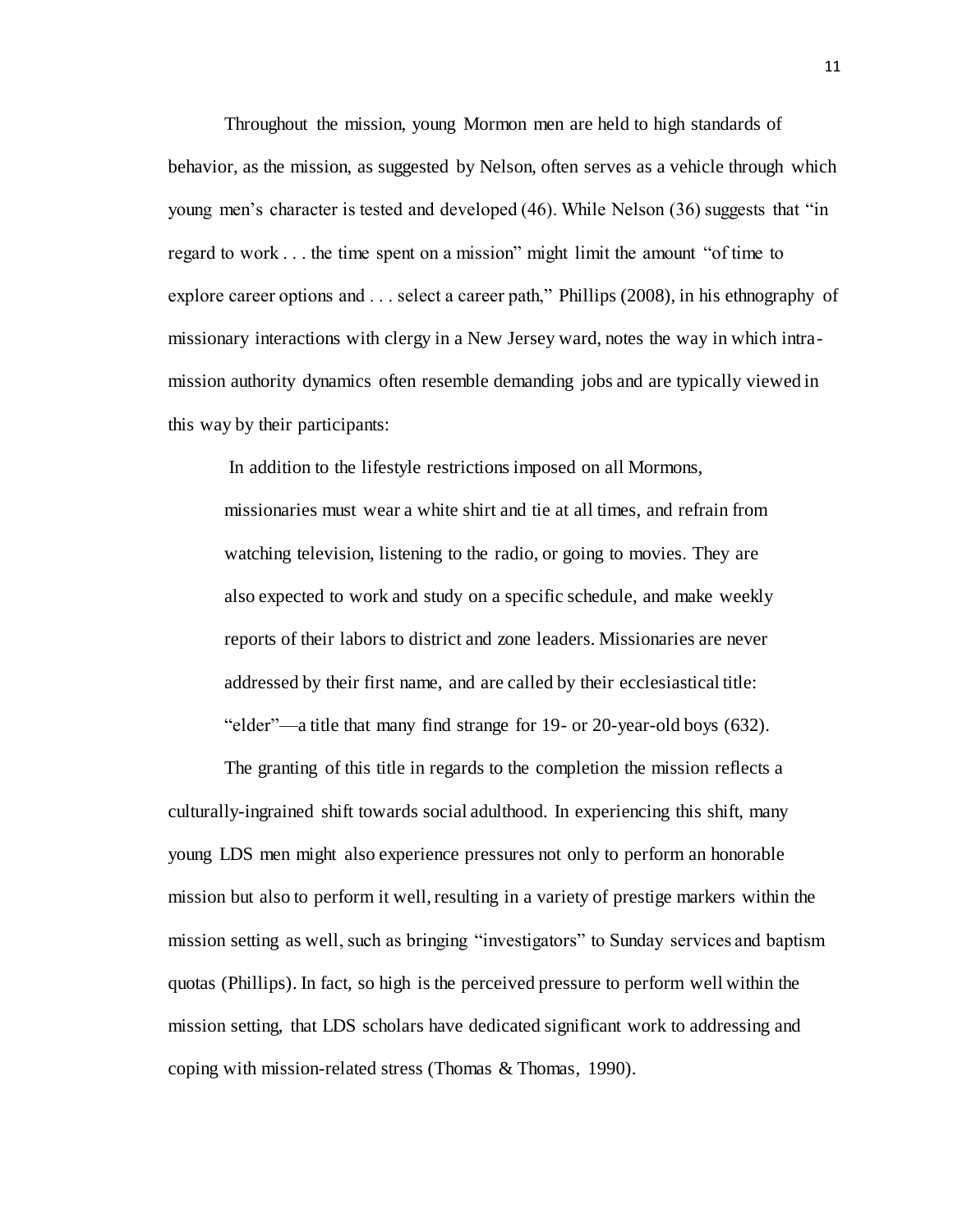**Marriage**. Marriage is similarly emphasized throughout Primary and into young adulthood, both for men and women. Given the exceptionalism of Mormon marriage age as discussed, it should come as no surprise that the church builds their social and hierarchical structures around marriage. Young Mormons within dense LDS populations such as that in Utah and neighboring states often have an advantage in finding a spouse. Deeply interconnected social networks within the church provide the backdrop for a higher level of confidence when it comes to making the choices required to move away from transitional adulthood and into family life. Men within the "LDS church are strongly encouraged to marry within the church" (Nelson, 36). Such an emphasis narrows the field of view for prospective couples, a la Oppenheimer's marriage market model, which suggests that, within "different organizations and institutions . . . the density of potential mates [are concentrated or dispersed] . . . in ways that are related to the individual's age" (Oppenheimer, 1988, 571). In this way, young Mormons are placed within a closed but rich market, which, in many ways, helps to alleviate the "uncertainty" factors that often accompany the search for a mate (Oppenheimer, 566).

Similarly, the church discourse surrounding these admonishments promises the kind of support and confidence that many young adults may feel they lack. Doctrinally, the Gospel Principles proclaim not only the "highest degree of the celestial kingdom of God" for married couples but also the "outpouring of the spirit on [each] marriage" that has been sealed in "God's ordained way"—i.e., in the Temple (LDS.org, *Gospel Principles*). In addition to direct clerical encouragement, Mormon writers and public figures often encourage young LDS couples to put away potential uncertainties and doubts in favor of faith in "the blessings that follow" (Strong, 2013). A piece in Ensign, a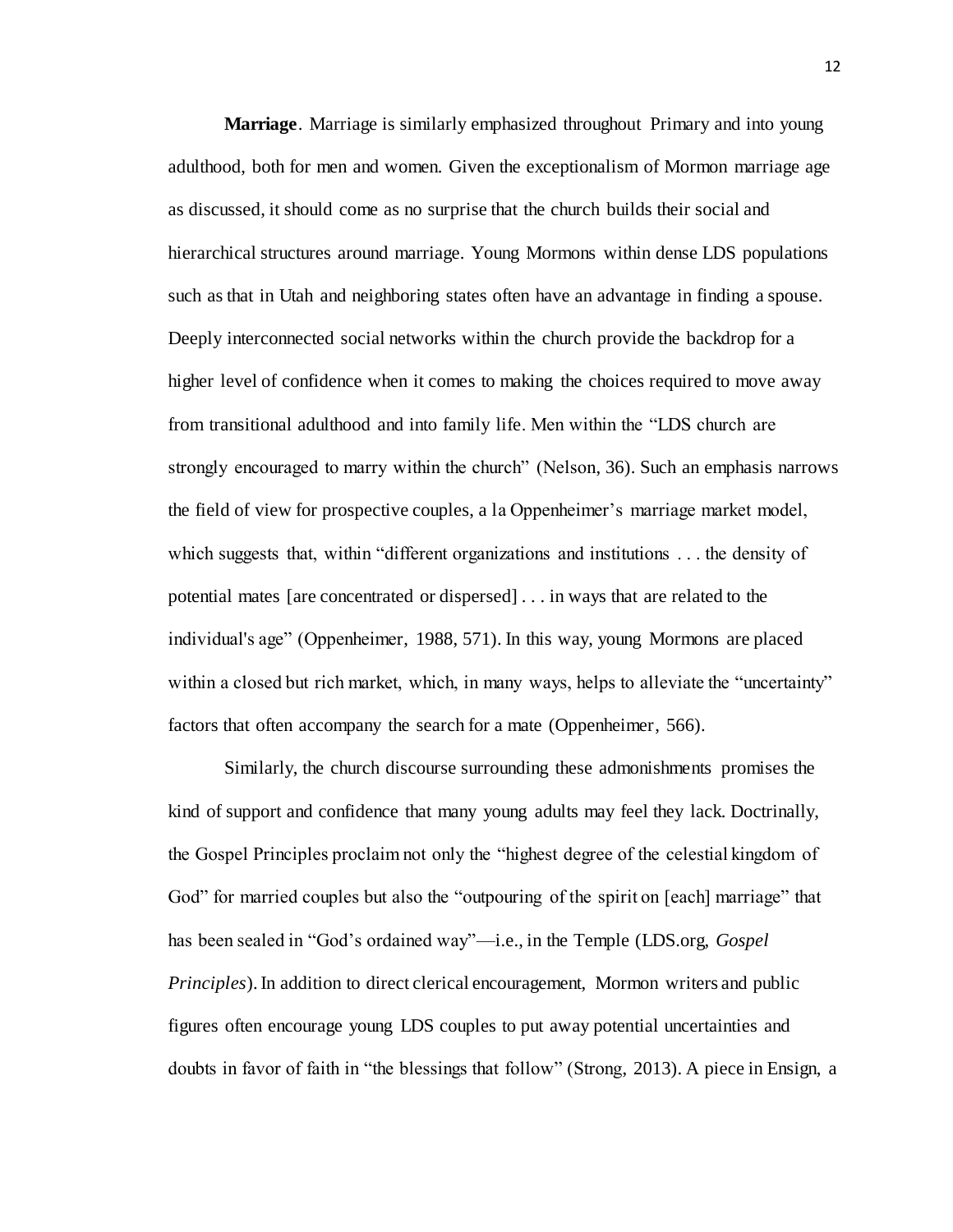prominent LDS magazine, entitled "The Right Time to Marry" nicely captures a common narrative surrounding young marriage with an anecdotal example of a young couple still in college—who ask their church leaders about their doubts concerning marriage. Ane, the narrative's "wife-to-be" begins the story in a state of fear only to find her doubts assuaged:

Ane felt sad because she knew that few people would consider her marriage at that age something to be happy about. But she chose to focus on learning to recognize the promptings of the Spirit and on what the Lord thought instead of what her peers thought . . . "Some people may have thought that I had to sacrifice many things to get married and start a family," she says, "and it could have looked that way. But in reality I have gained everything. I know that when I choose to put the Lord first, everything else will be given me. I am very excited and thankful to get my degree. But most of all I am thankful that we have the opportunity to be an eternal family!" (Strong).

Thus, LDS cultural cues not only narrow the potential marriage market but also bolster these advantages with a deeply-embedded cultural support of marriage, specifically geared towards members at a young age.

In this way, Mormons stand out as exceptional, both in their completion of a momentous 2-year mission prior to college education and in their marriage patterns, which seem to defy more traditional cultural and economic factors that, at a more widespread level, are pushing American men towards delayed marriage. I argue that LDS discourse of masculinity couches both the mission and marriage within a moral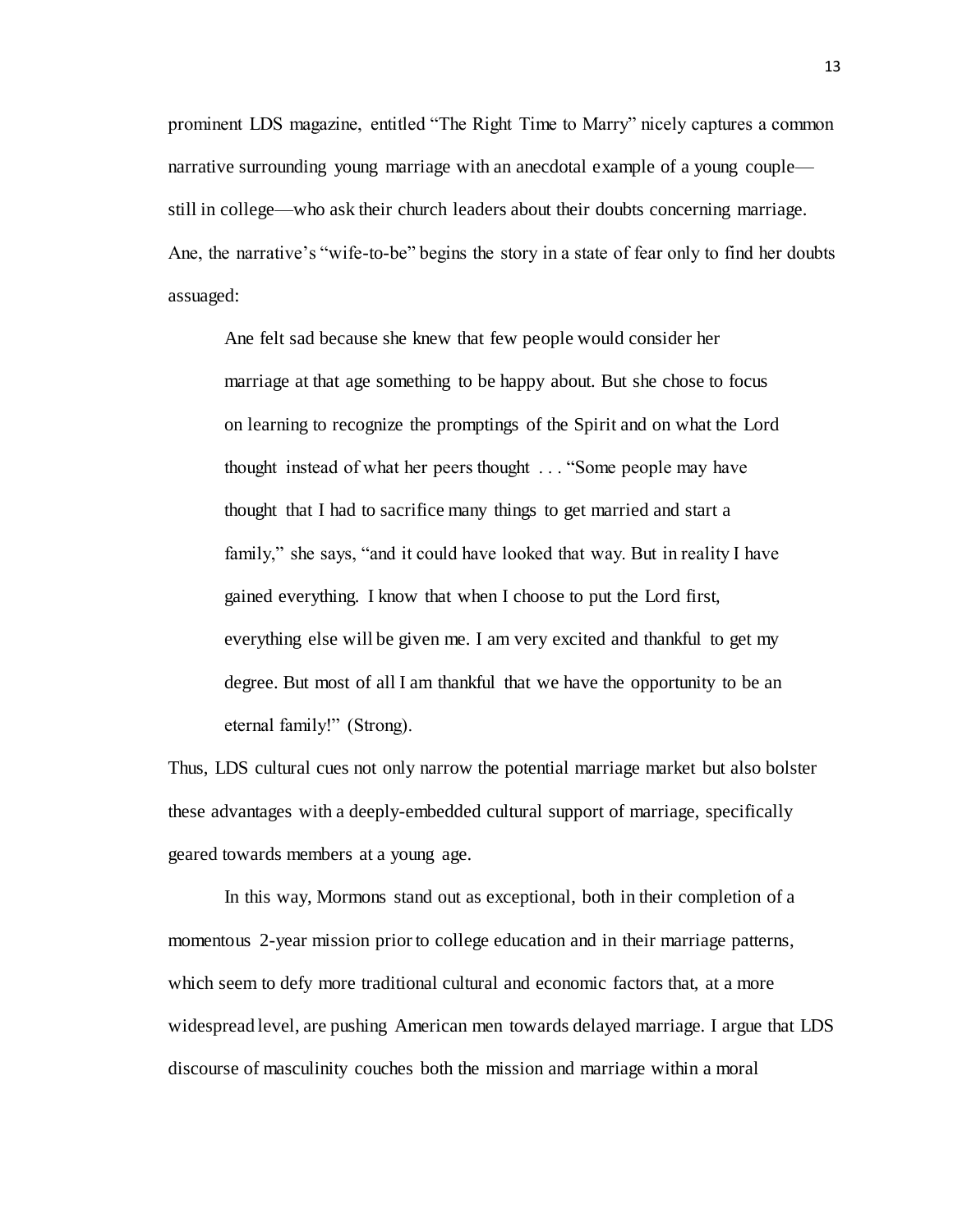framework (Lamont, 3) that in many ways resembles traditional rite-of-passage concepts of manhood. This discourse pushes young men towards a more accelerated life course model, when compared to their non-LDS peers. Such a model creates pressure for young men to not only perform these rites and perform them well but also to perform them within a very restricted, expedited timeline. Again and again, in emphasizing these processes and necessary prerequisites for a "boy" to become a "man," the church delineates between men who properly accomplish the expected manhood acts and those who remain "adrift" off the model path.

#### **The Current Study: Key Contributions**

Both the mission and marriage, as well as the potential for authority that the completion of these rites entails, serve as culturally-embedded, clearly-defined manhood acts for Mormon men. The completion of these acts—or the failure to complete them speaks to the (gendered) moral character of a male individual within the church and his potential to be perceived as a successful man. By completing a mission and marrying early, a Mormon man is essentially initiating his involvement in the broader church community as an authority figure and, ultimately, an extension of hegemonic masculinity. Such a pressure to conform to the rigid life course model presented by the church may encourage him to prioritize status within the church over broader cultural prestige and church rites over the establishment of a career or the self-discovery process. Moreover, if his personal decisions dictate a deviation from the "ideal" life course model, he may find himself feeling alienated or incapable as a man. Thus, in light of the hegemonic masculinity model, both the mission and marriage and their surrounding behaviors could be defined as manhood acts within the context of the LDS church community. An LDS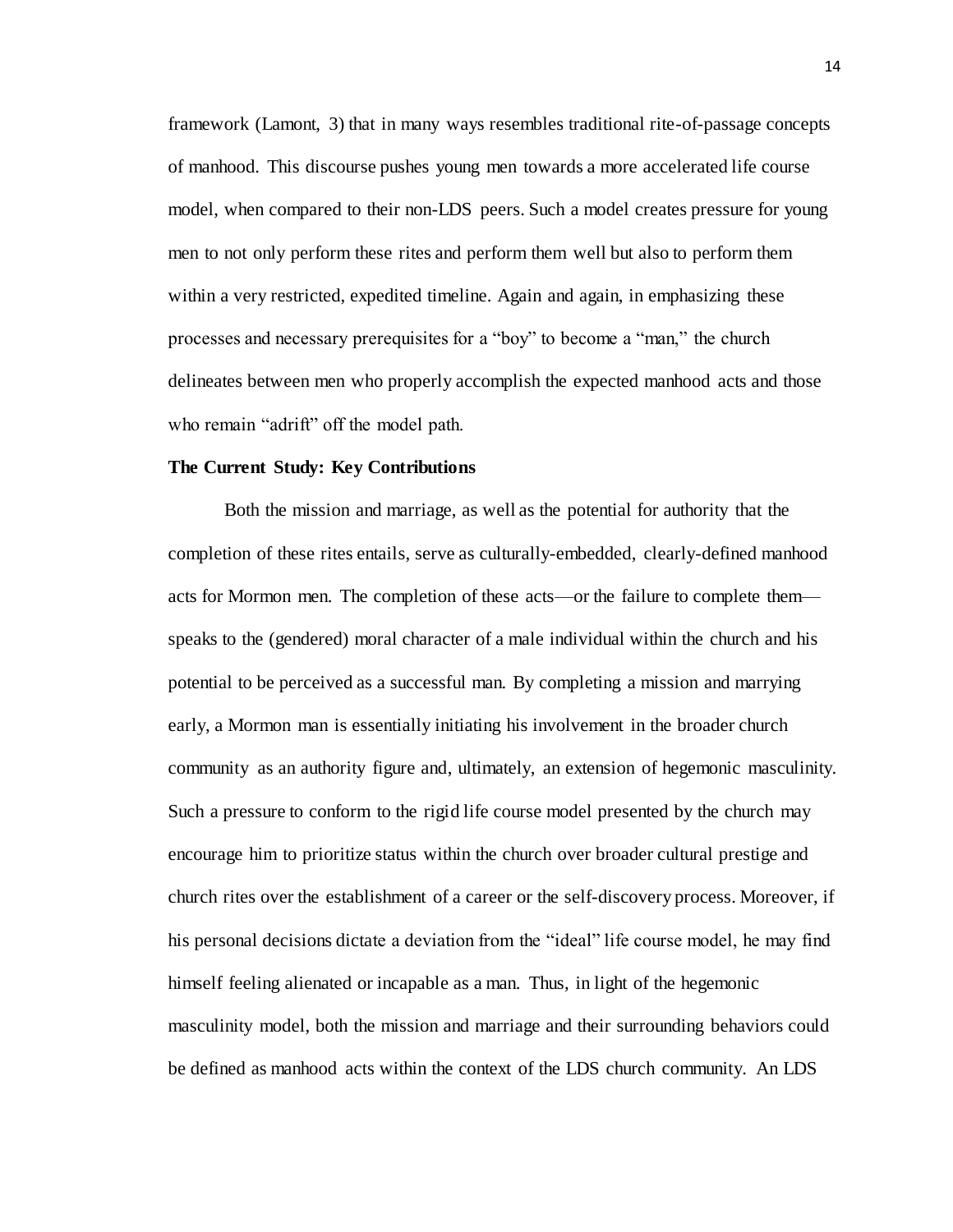man's performance of precisely-delineated male roles will have long-lasting implications in terms of his community acceptance and potential for social elevation, which will likely impact not only his decisions but also the ways in which he articulates his personal conceptions of his masculine identity. My research intends to navigate within the manifestations of these individualized personal effects by analyzing the ways in which Mormon men frame these social models.

Rather than take for granted a perfect correlation between the dominant narratives within the church and the personal experiences of individual men, I explore the intersection between the established languages of authority and the personal languages of individual believers, wherein "everyday theologies"—which "shape the choices [believers] perceive as available to them"—are constructed (Moon, 1).

### **Methods**

In designing a study to focus on masculinity and how it is negotiated by Mormon men, I drew inspiration from Dawne Moon's qualitative work in *God, Sex, and Politics*  (2004). Since my work specifically set out to explore everyday languages, I decided to prioritize depth of expression by the participants over breadth of recruitment. While an online survey would have been a potential option, its results and methodology might have been questionable in regards to my study's intent. Namely, questions that are simple and direct enough to answer via an online survey don't tend to illuminate some of the tensions practicing members might feel even while maintaining full allegiance to the church. A survey such as the one conducted by Nelson cannot help but suggest broadbrushed results; while the vast majority of Mormon men will acknowledge the importance of LDS rites of passage and surrounding behaviors, the way in which they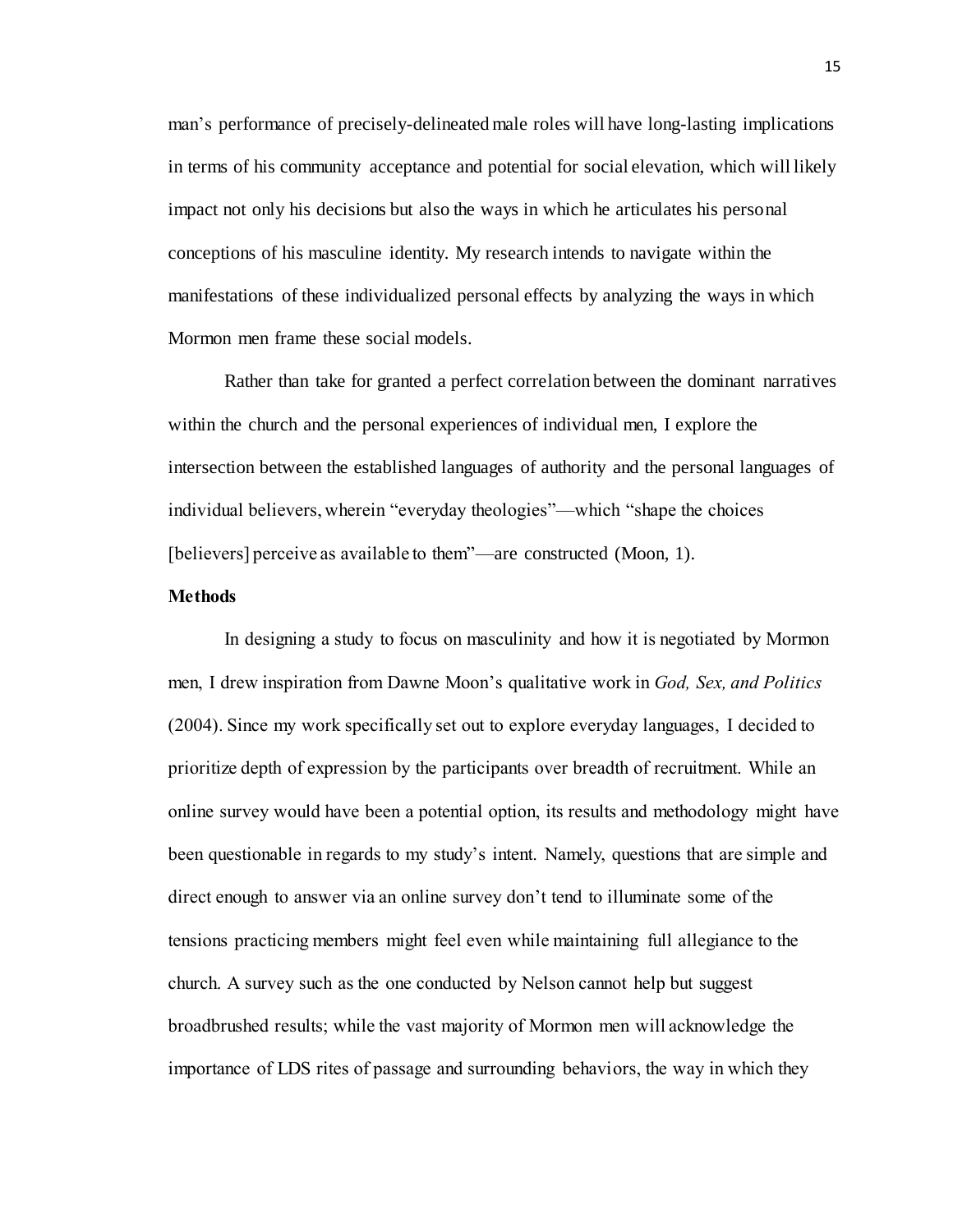negotiate their personal interactions with these acts may vary and intersect with doubts, concerns, and deviations.

For this reason, I conducted three focus groups to allow for an inductive method of research that allowed for depth of personal expression which a survey would not accomplish. My goal was to figure out how young men use language and power as tools (Moon, 2) to negotiate hegemonic masculinity and manhood acts. I had only four main guiding questions (see Appendix A) and a few follow-up questions prepared depending on the direction that the focus groups took.

Given my focus on young men, I set a participant age range from 20-30. This essentially entails that most men participating will have had the opportunity to complete a mission and that many, given the young age of Mormon marriages, will be married. Since this age range typically consists of LDS men in what is seen as the "crucial" period for family formation, I felt they would be well-equipped to express the thought processes of Mormon men when approaching family formation and masculinity.

I additionally decided to include a group of young men who had formerly considered themselves practicing members of the LDS church but no longer identified as LDS. I wanted to explore the ways in which LDS masculinity might alienate some men to the point of leaving the church and to explore whether or not former LDS men had similar impressions of LDS masculinity narratives when compared to their practicing LDS counterparts. Thus, I wanted to talk with an audience that was familiar with LDS conceptions of masculinity but perhaps no longer found them compelling.

I ultimately recruited three groups of five, five of which were married LDS men, five of which were single LDS men, and five of which were former LDS men. While the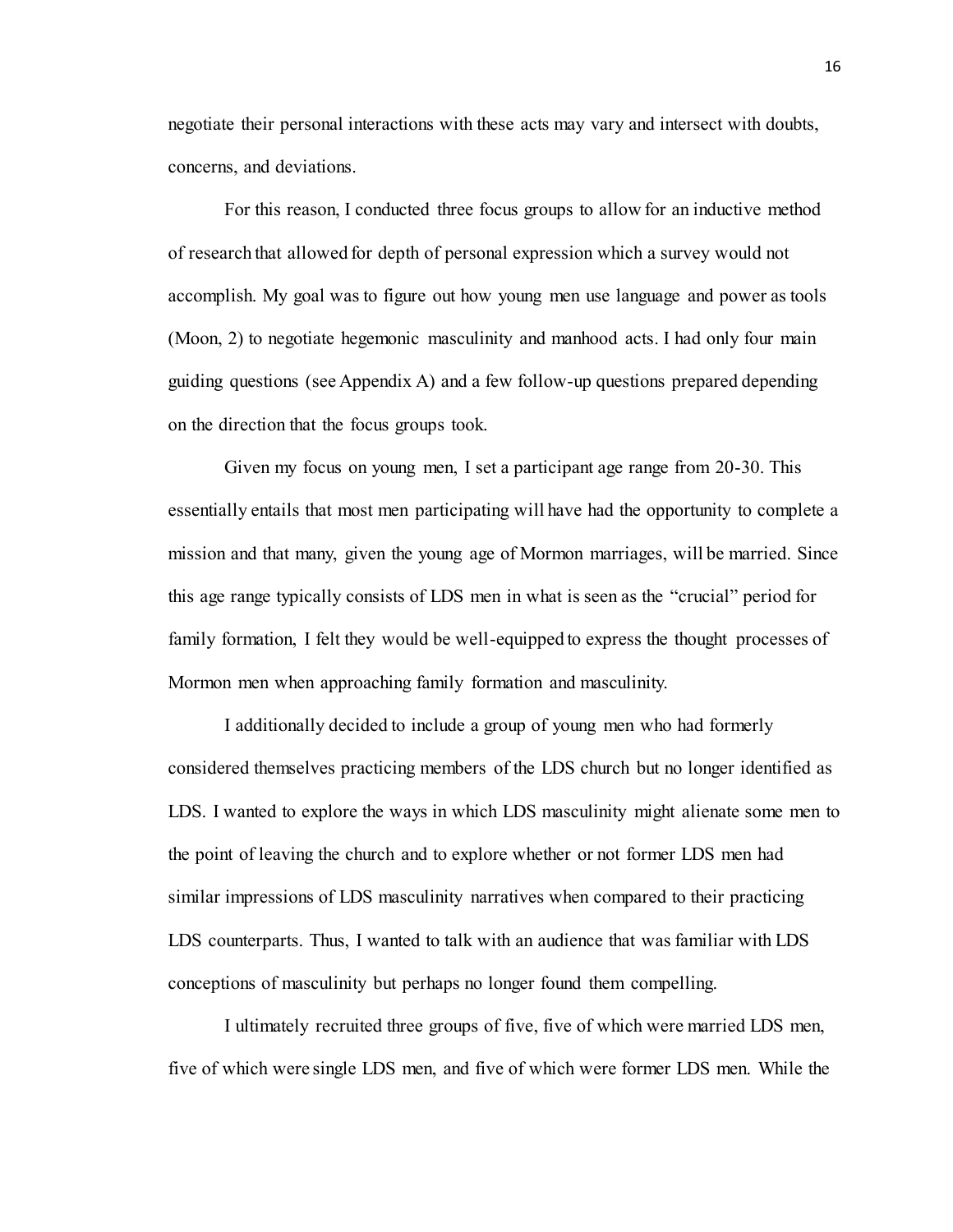former LDS men were interviewed together in the same session, the married and nonmarried LDS individuals were mixed within two groups of four and six. Thus, there was some interchange of ideas between the married and non-married LDS individuals. The basic demographic information for these group can be found in Table 1. All but two of the LDS participants had completed missions. None of the former LDS participants were married and none had completed missions, but one had gone and come back early. One of the married participants had children. One of the married participants was an expecting father. All of the former LDS participants were unmarried.

The focus groups ran for 2 hours; 1 hour, 24 minutes; and 2 hours, 22 minutes, respectively. Such a time frame gave participants ample time to express nuanced ideas and take unique directions in expanding on the guiding questions. My participation was as minimal as possible, and I generally attempted to encourage conversation between the participants. Due to their commonality of experiences and a positive group environment, all volunteers contributed significantly and interacted with one another, engaging on agreements and disagreements. Each focus group was coded according to three broad categories after analysis based on the patterns and themes that occurred consistently throughout the texts. Tables 2-4 summarize the coding. All names have been changed to protect participant confidentiality.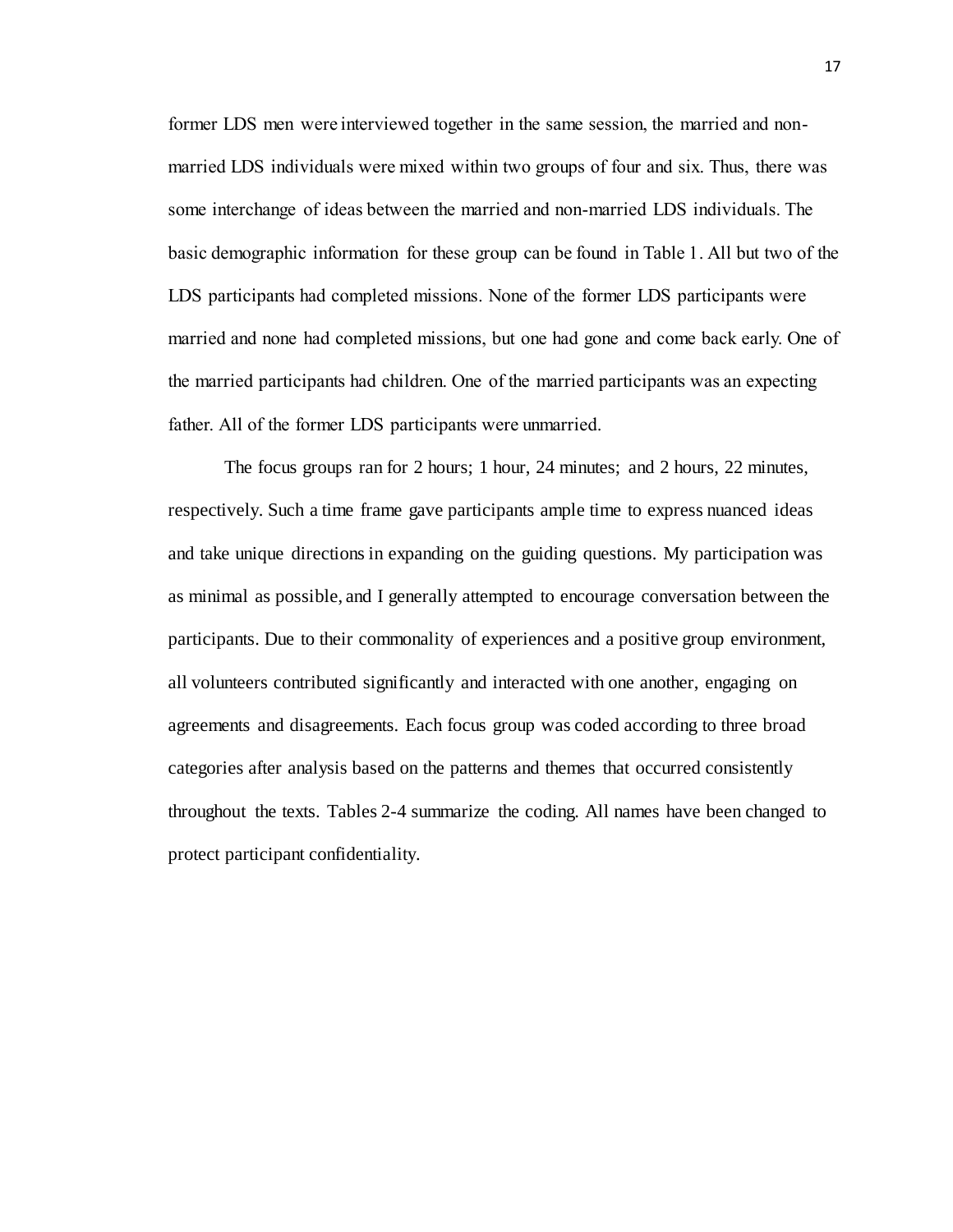| No.                                      | Age | Religious Affiliation | <b>Marital Status</b> |  |
|------------------------------------------|-----|-----------------------|-----------------------|--|
| <b>LDS</b> Participants                  |     |                       |                       |  |
| Participant 1 (Zach)                     | 22  | <b>LDS</b>            | Married               |  |
| Participant 2 (Logan)                    | 23  | <b>LDS</b>            | Married               |  |
| Participant 3 (Noah)                     | 23  | <b>LDS</b>            | Married               |  |
| Participant 4 (Jackson)                  | 25  | <b>LDS</b>            | Married               |  |
| Participant 5 (Alex)                     | 23  | <b>LDS</b>            | Married               |  |
| Participant 6 (Carter)                   | 24  | <b>LDS</b>            | Single                |  |
| Participant 7 (Daniel)                   | 20  | <b>LDS</b>            | Single                |  |
| Participant 8 (Michael)                  | 22  | <b>LDS</b>            | Single                |  |
| Participant 9 (Matthew)                  | 21  | <b>LDS</b>            | Single                |  |
| Participant 10 (Jonathan)                | 22  | <b>LDS</b>            | Single                |  |
| <b>Former LDS</b><br><b>Participants</b> |     |                       |                       |  |
| Participant 11 (Luke)                    | 28  | None                  | Single                |  |
| Participant 12 (William)                 | 20  | None                  | Single                |  |
| Participant 13 (Gabe)                    | 27  | None                  | Single                |  |
| Participant 14 (David)                   | 22  | None                  | Single                |  |
| Participant 15 (Caleb)                   | 21  | None                  | Single                |  |

Table 1: Participant Summary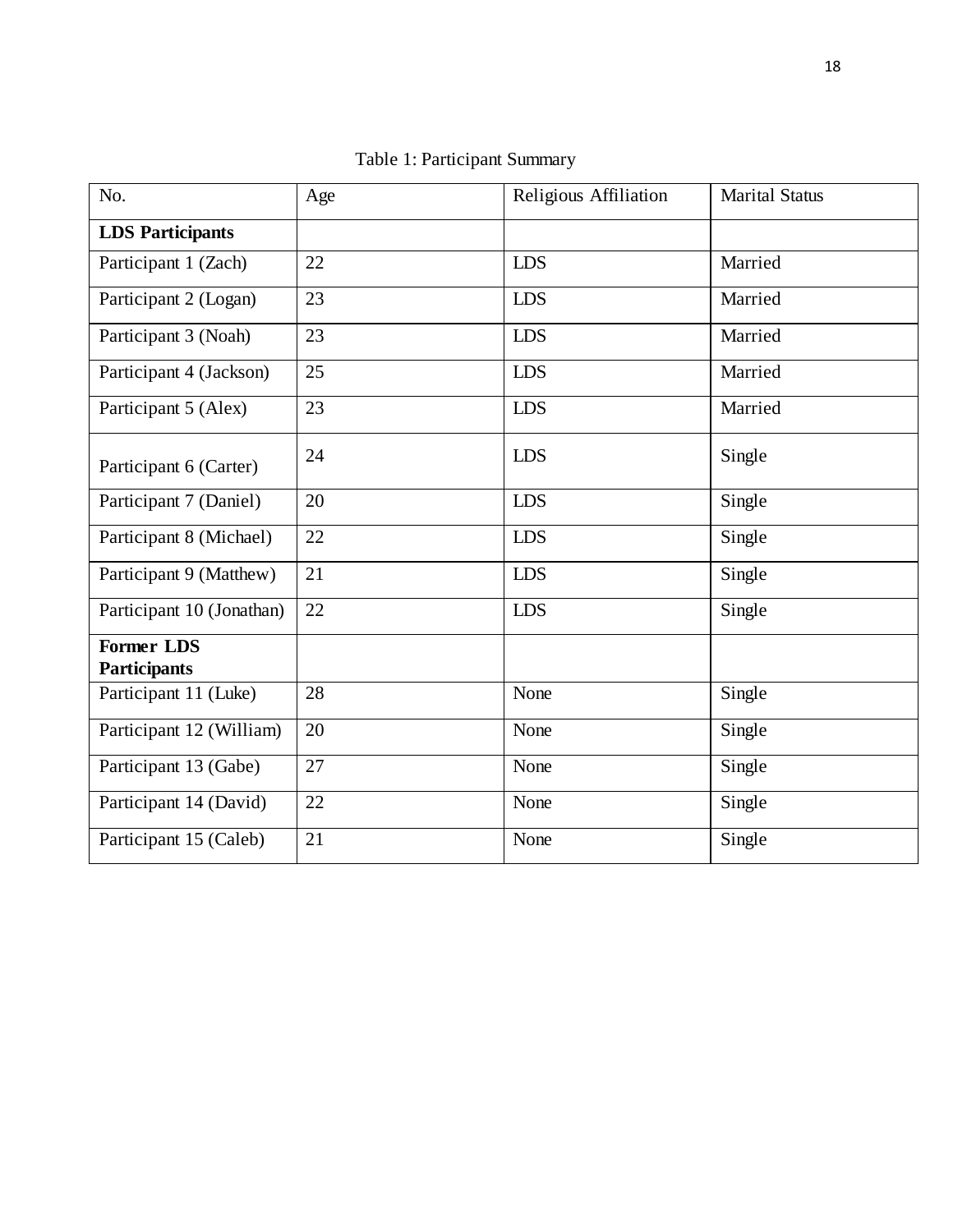|                                               | Zach | Logan | Noah | Jackson | <b>Alex</b> |
|-----------------------------------------------|------|-------|------|---------|-------------|
| <b>RITES:</b>                                 |      | 14    | 25   | 17      |             |
| Mission                                       |      |       | h    |         |             |
| Marriage                                      | 6    | 12    | 19   | 14      | 6           |
| <b>MASCULINITY CONSTRUCTION:</b>              | 8    | 12    | 16   | 13      | 8           |
| Priesthood                                    |      |       |      |         |             |
| Restraint (also see key phrase "natural man") |      |       |      |         |             |
| Work                                          |      |       |      |         |             |
| <b>Emotional Support/Availability</b>         |      |       |      |         | 0           |
| Like God                                      |      |       |      |         |             |
| <b>Conflicts &amp; Tensions:</b>              |      | 16    | 14   | 16      | 5.          |
| Mission                                       |      |       |      |         |             |
| Marriage                                      |      | q     |      |         |             |
| Work                                          |      |       |      | 6       | 0           |
| Generational Differences                      |      | 0     |      | 4       | 0           |
| Masculinity                                   |      |       |      |         | 0           |

Table 2: LDS Married Participants Coding

# Table 2: LDS Unmarried Participants Coding

|                                               | Carter | <b>Daniel</b> | Michael | <b>Matthew</b> | Jonathan |
|-----------------------------------------------|--------|---------------|---------|----------------|----------|
| <b>RITES:</b>                                 | 15     | 12            | 11      | 14             | 15       |
| Mission                                       | 6      |               |         | 6              | 5        |
| Marriage                                      | q      |               |         | 8              | 10       |
| <b>MASCULINITY CONSTRUCTION:</b>              | 18     | 10            | 13      | 9              | 10       |
| Priesthood                                    | O      |               |         |                |          |
| Restraint (also see key phrase "natural man") | 6      |               |         | 4              |          |
| Work                                          | 0      |               |         |                |          |
| <b>Emotional Support/Availability</b>         | 6      |               |         |                |          |
| Like God                                      | ੨      |               |         |                |          |
| <b>Conflicts &amp; Tensions:</b>              | 22     |               |         | 10             | 16       |
| Mission                                       | 6      |               |         | 4              | 5        |
| Marriage                                      | 6      |               |         | 4              |          |
| Work                                          | ς      |               |         |                |          |
| <b>Generational Differences</b>               |        |               | O       |                |          |
| Masculinity                                   |        |               |         |                |          |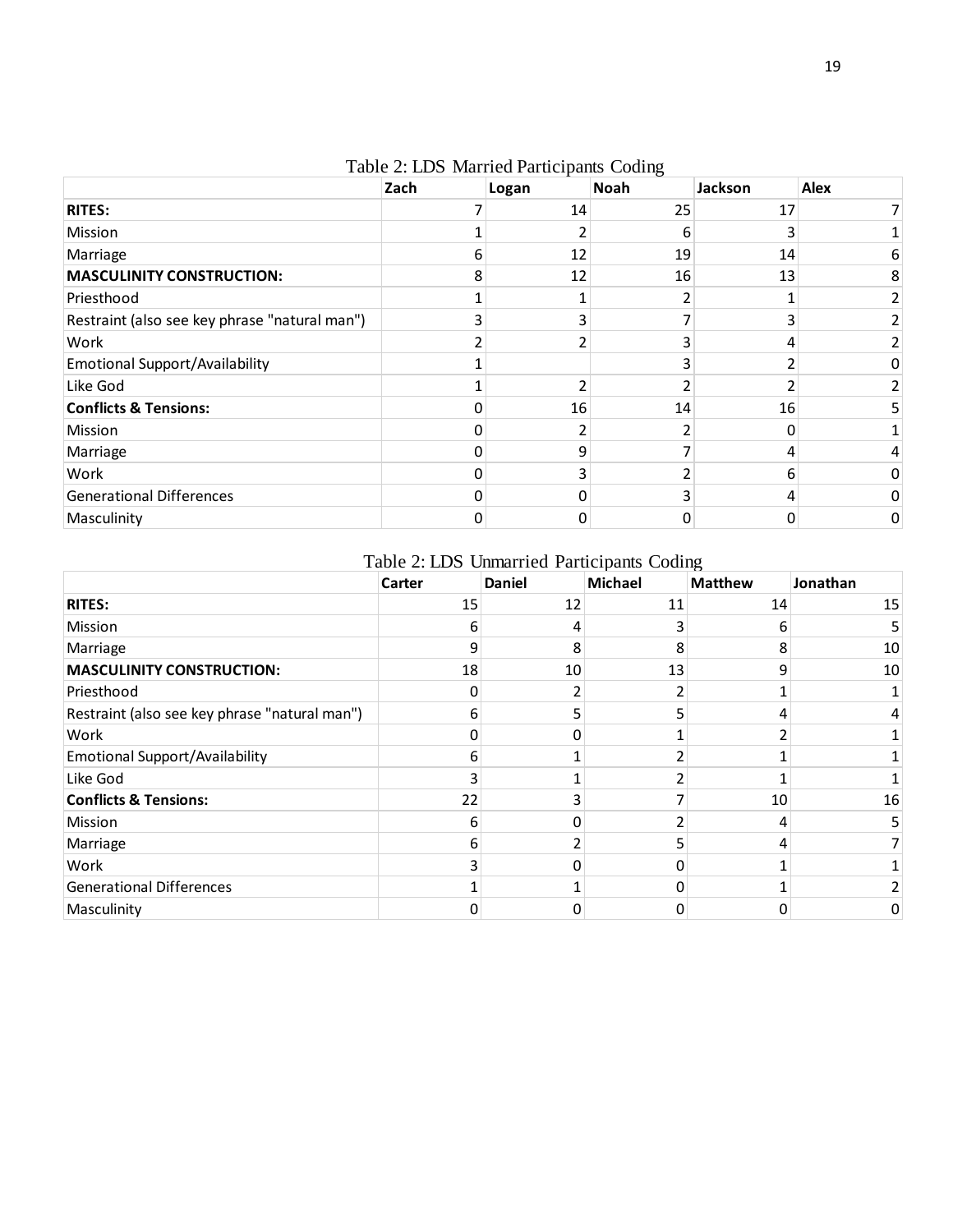|                                               | Luke | William | Gabe | <b>David</b> | Caleb |
|-----------------------------------------------|------|---------|------|--------------|-------|
| <b>RITES:</b>                                 |      | 11      | 6    | 13           |       |
| Mission                                       |      |         |      | 6            |       |
| Marriage                                      | h    | 8       |      |              |       |
| <b>MASCULINITY CONSTRUCTION:</b>              |      | 6       |      |              |       |
| Priesthood                                    |      |         |      |              |       |
| Restraint (also see key phrase "natural man") |      |         |      | ŋ            |       |
| Work                                          |      |         |      |              |       |
| <b>Emotional Support/Availability</b>         |      |         |      |              |       |
| Like God                                      | n    |         |      | ŋ            | ი     |
| <b>Conflicts &amp; Tensions:</b>              | 16   | 11      | 8    | 17           | 10    |
| Mission                                       |      |         |      | 6            |       |
| Marriage                                      | 6    | 8       |      |              | 6     |
| Work                                          |      |         |      |              |       |
| <b>Generational Differences</b>               |      |         |      | O            | 0     |
| Masculinity                                   |      |         |      | 3            | 3     |

Table 4: Former LDS Participants Coding

Three broad categories of interest, each one with its own subcategories, arose: *rites, masculinity construction*, and the *conflicts and tensions*that arose in association with these ideas. It is worth noting that the coding scheme was largely conceptualized based on the LDS volunteers' responses, given that the intention of the study was to flesh out specifically LDS ideas of masculinity. The same coding schemes were then applied as a means of demonstrating a contrast between the LDS groups and the former LDS group. However, when the former LDS volunteers discuss aspects of Mormon masculinity and their significance, those instances are marked and explored.

All LDS respondents listed marriage and children as major life goals and discussed them in ways that supported the notion that they serve as rites within LDS culture. The significance of the mission was brought up independently by every participant interviewed without explicit prompting in the questionnaire and linked to the explicit questions regarding family. Thus, I categorized and coded these one-time actions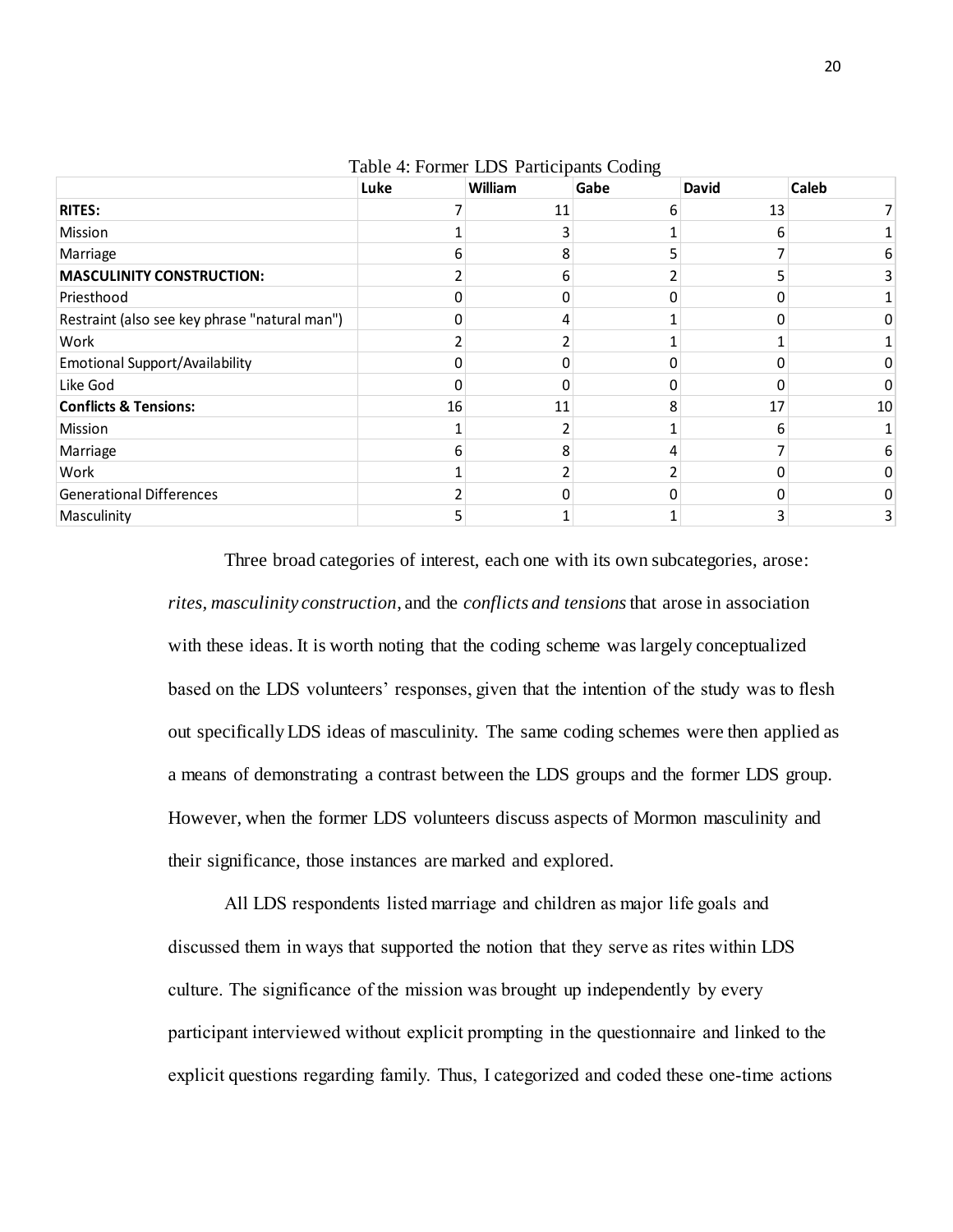or events by labeling each independently-occurring instance in which these concepts were discussed and grouped them under *rites*.

On the other hand, some patterns of discourse were more abstract and had less to do with what a man should *do* and more with what a man should *be* or how he should behave within the community (i.e. moral justification and framing, as discussed in Background). I refer to these themes as patterns of *masculinity construction*, once again building on Moon's ideas regarding framing as well as the previously-introduced theoretical work on how hegemonic masculinity is narrated. These themes of masculinity construction represent the everyday theologies of the Mormon men involved in the study. I subdivided masculinity construction to include a variety of expressed values, of which 5 occurred with enough frequency or intention to appear significant as follows (each mark indicates a separate instance in which the concept was tied to masculinity):

- 1. *Priesthood*: explicit mentions of holding the priesthood and priesthood authorities
- 2. *Restraint*: controlling natural impulses in favor of temperance
- 3. *Work*: achieving and maintaining a career or revenue stream
- 4. *Emotional support/availability*: being open and vulnerable, particularly to wife and children
- 5. *Like God:* being explicitly like Jesus or God the Father.

In sum, rites can be seen as "what you do" as a man in the church, and masculinity construction can be seen as "the way you talk about what you do" as a man in the church. The mission and marriage, which are typically discussed as at least conceptually connected, can be done or accomplished in a holistic action and are highly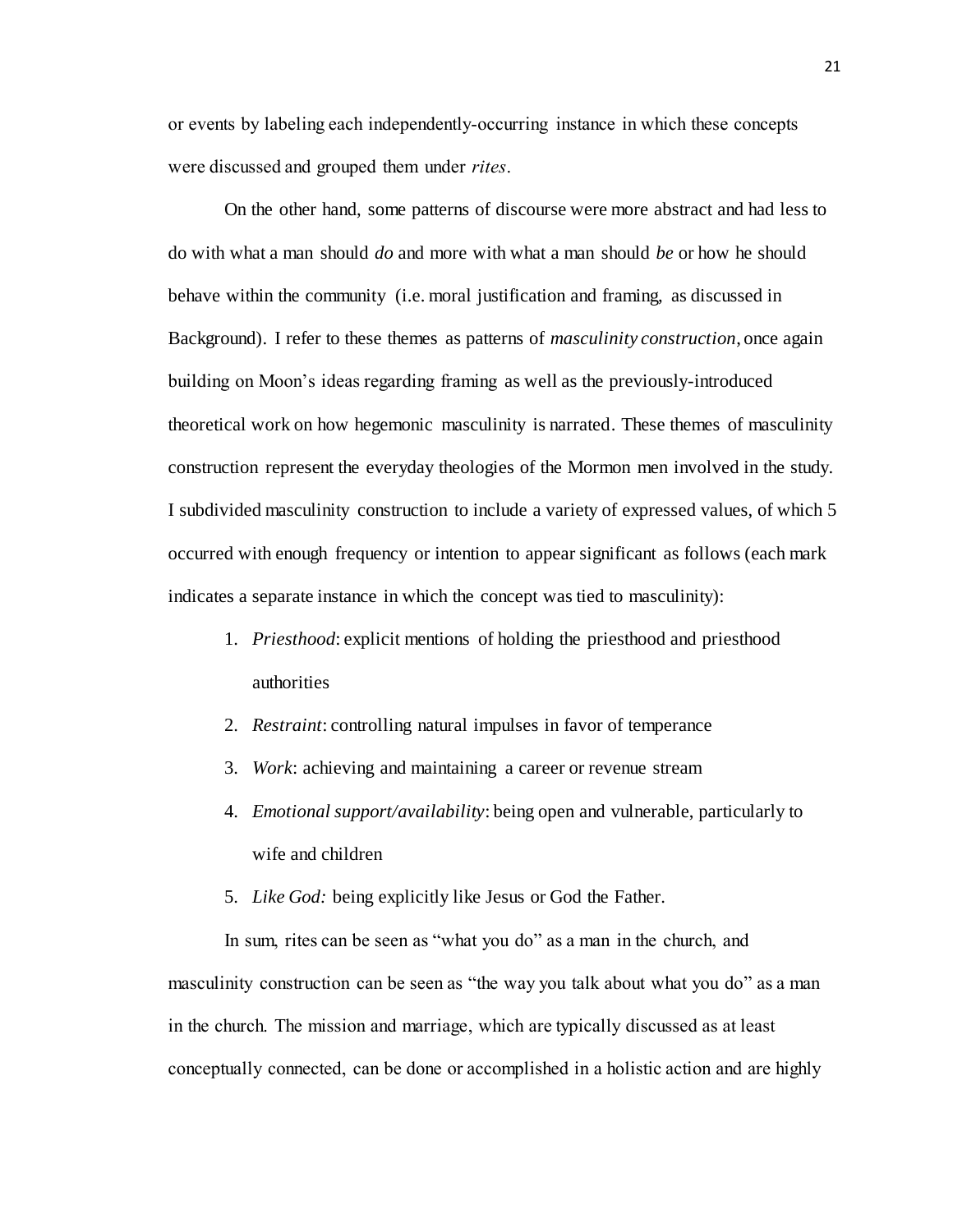quantifiable in that, culturally, a man can easily be observed as having completed a mission or being married (or not) by the community. On the other hand, masculinity construction is more abstract and amorphous, highly subject to individual interpretations and contextual change. However, this does not make masculinity construction insignificant, as it provides the basis upon which rites and other behaviors are often judged.

Finally, *conflicts and tensions* naturally arise in the discussion. More rigid ideas of masculinity naturally set up "winners" and "losers" within the paradigm, meaning that, in my focus group discussions, both practicing and non-practicing participants expressed some degree of discomfort with the norms that they perceived as part of church culture. I largely coded these in relation to the codes for *rites* and *masculinity construction*, since the three areas were often discussed in tandem. For instance, a volunteer might bring up mission work as a key point in a young man's life; simultaneously, that volunteer might suggest that this creates undue pressure on men who feel unable to perform missions early. Such an instance would result in a code of "1" for *Mission* under *Rites* as well as *Mission* under *Conflicts and Tensions*, since the ritual nature of the act was acknowledged simultaneously with potential conflicts.

In addition to mirrored categories such as this, I also included two additional categories under *Conflicts and Tensions* based on frequency: *generational differences*  describes instances in which volunteers saw older Mormons (particularly older males or authority figures) as in conflict with themselves or potentially even morally suspect; *masculinity* refers to instances in which volunteers took issue with the actual idea of masculinity itself and with strict gender roles. Interestingly, this category resulted in a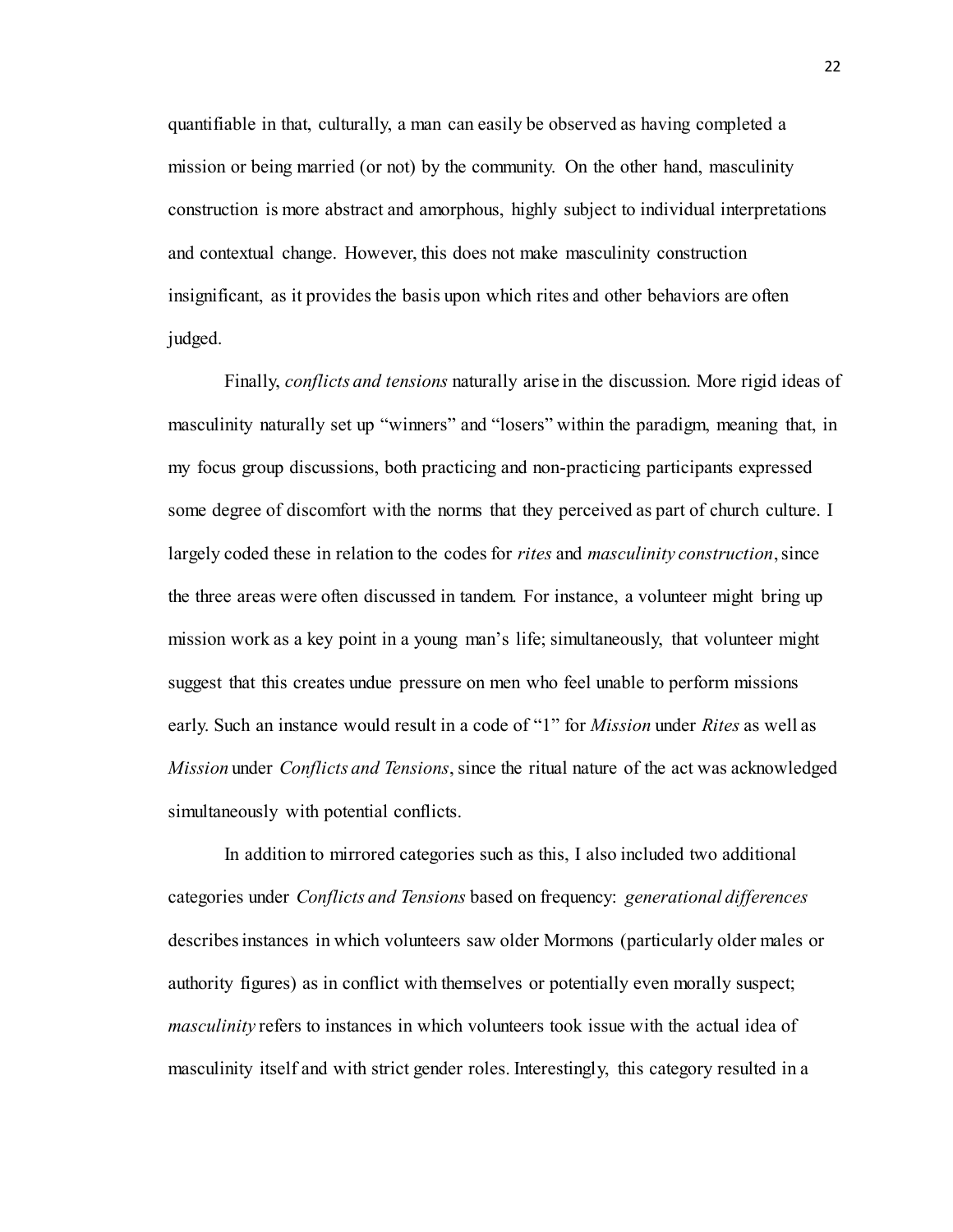total of zero for the LDS groups but was highly significant within the former LDS group's discussion.

## **Results**

## **Rites**

In the focus group discussions, the mission and the act of marriage were discussed in terms of the view of rites laid out above. Not only did a few participants use the term "rite" or "rite of passage" when describing or framing these acts, but every participant independently confirmed the centrality of these acts in their lived experiences and the Mormon construction of masculinity. LDS participants saw the mission and marriage as crucial to their performance as LDS men across the board, whether or not they had completed these acts. Former LDS men maintained that, within the context of their LDS background, these rites were emphasized to a high degree—even an extreme degree according to many who felt alienated by these traditions. Thus, when coding, I marked every instance in which the mission and marriage were mentioned and rated with significance, even if the significance carried negative connotations (as noted in conflicts and tensions). This could be accomplished either by explicit expression of their significance or by a thematic exploration of the topics as connected to personal life goals and masculinity. With this coding in mind, every LDS participant affirmed the importance of both the mission and marriage consistently and frequently, within a variety of contexts.

**LDS Perspectives on rites**. Many LDS participants framed both rites as takenfor-granted essentials in the life of a man; "that's just how it is," Michael, a recently returned missionary currently on the "dating market," succinctly confirmed. "You just go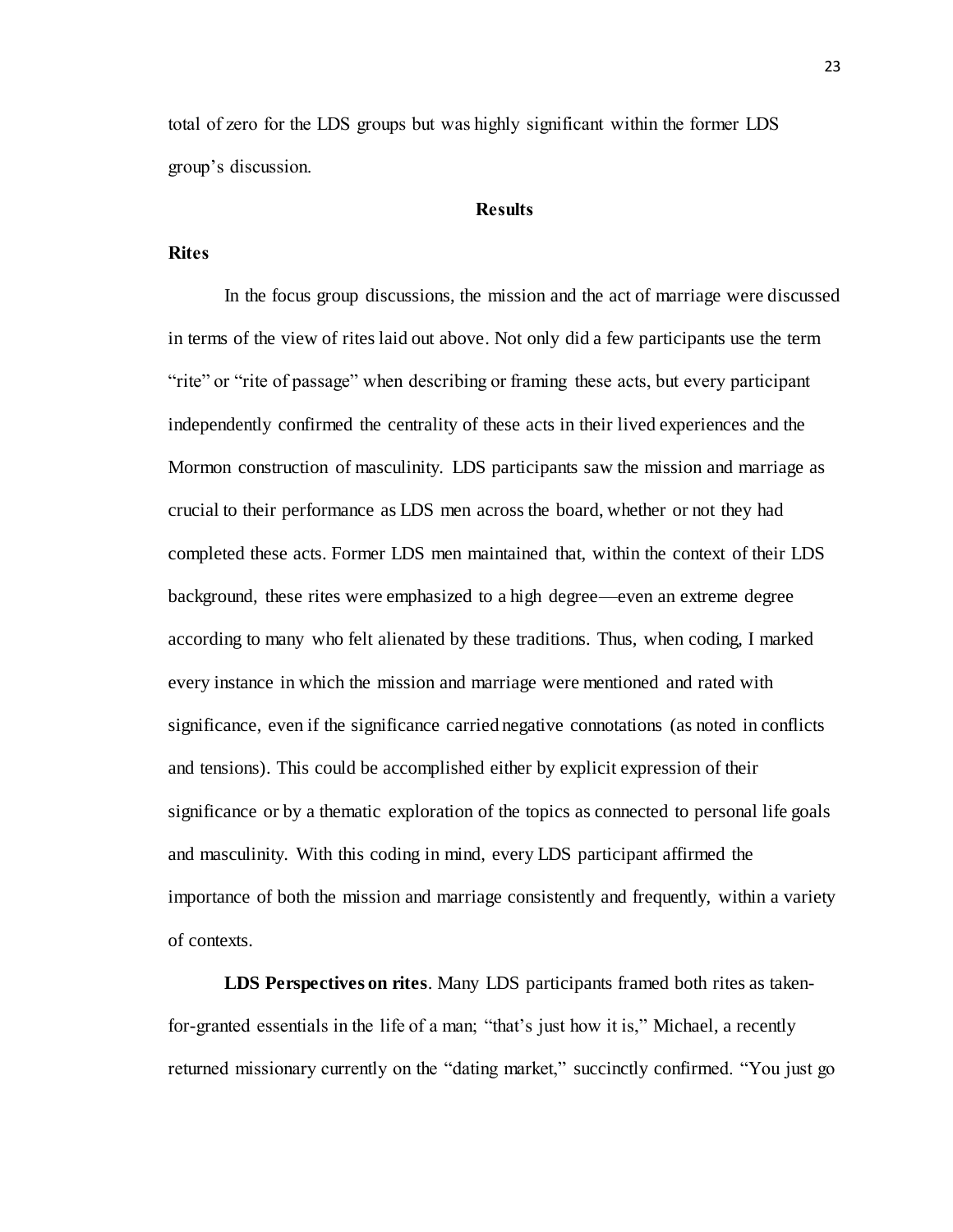[on a Mission],"" "you just have a family." Jackson, a recent college graduate who's been married for 4 years, explained the presence of these rites within the LDS culture in a similar way accordingly: "Growing up, like with my mission, it was never an option not to go, or not to do it. Same with being married." Carter, one of the two LDS participants who had not completed a mission, confirmed, regarding the mission and marriage as one connected sequence, "it was an expectation . . . growing up, that's just what you did. You don't question it really." The idea that these rites are integral to manhood is seen as so essential that they become commonplace within a young man's experience.

The specifically gendered importance of these rites is likewise affirmed time and again by the LDS focus groups. Noah, an expecting father who was married within a year of returning from his mission—an exemplary time frame for many LDS young men attached a special significance to the completion of the mission in the transition towards marriage, explaining that, "once you are in the . . . church's sense 'a man,' when you get home from a mission, that [is] when [the idea of marriage] is concrete. Like, okay, this isn't just talking about it anymore, this is, like, application." The mission and marriage consistently tied together in every discussion—seem to offer a clear path for young LDS men to follow. Matthew, a recently returned missionary saving money for college, affirmed the sequential nature of these rites in conjunction, explaining the "roadmap," so to speak, laid out for males within the church:

> Growing up, in the church, from day 1—a little baby everybody's asking you 'are you going to get married in the temple?' Like, primary, up through your adolescent years, everything is focused on—for men—A: mission and B: are you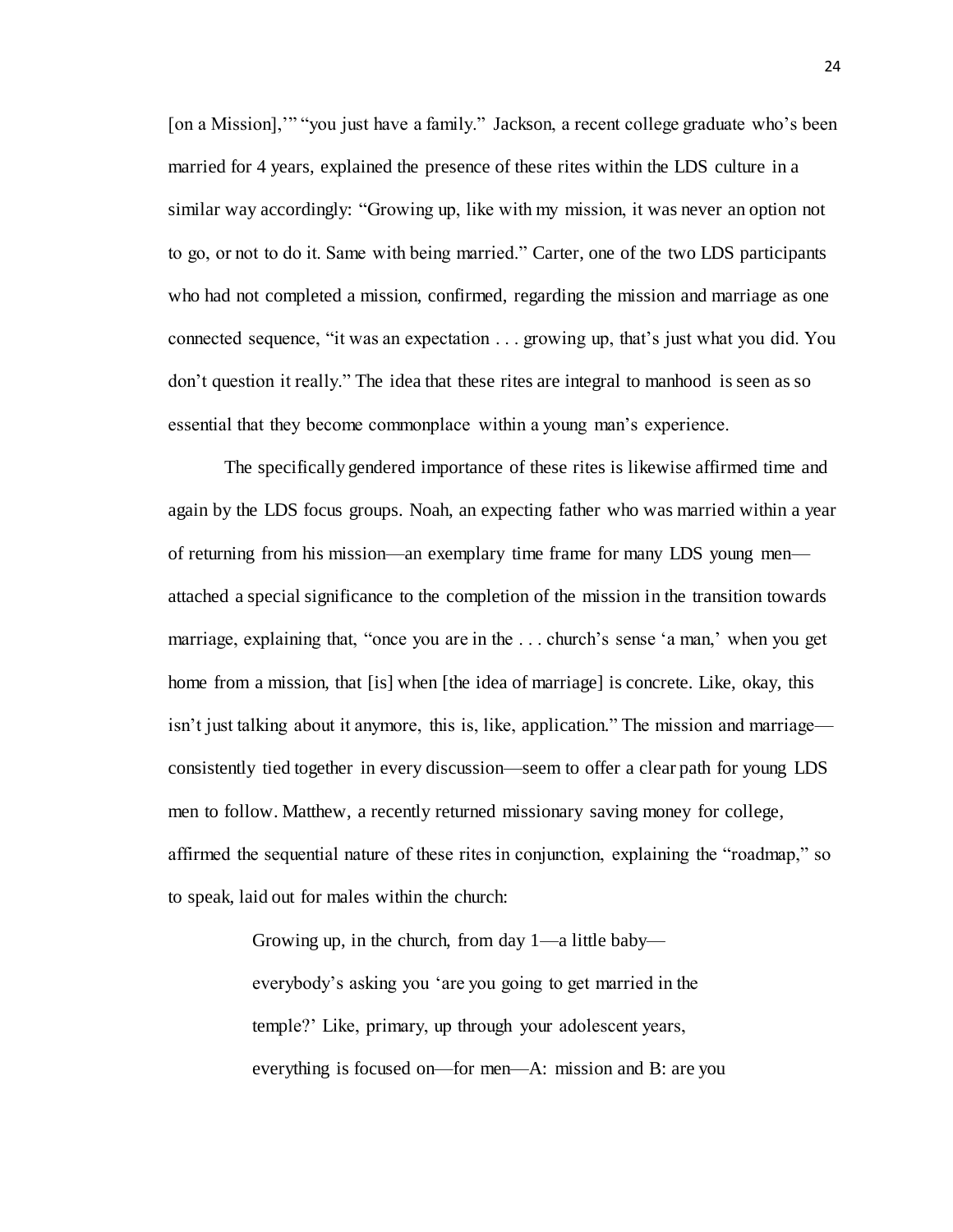going to get married in the temple after you've successfully

completed your mission, so it's always been present.

In this way, both the mission and marriage not only transition men into a new stage of life, they also set up clear ramifications for a "successful" life as a man. The mission, almost by necessity, precludes the marriage and signals that young men are prepared to begin life as the head of a family. In discussion of expectations for men, volunteers rarely mentioned the mission without bringing up marriage and family in some capacity. Both are seen as linked, quantifiable acts that are often taken for granted as an integral part of a boy's upbringing and a man's life.

Many of the LDS respondents further attached significance to the mission and marriage by describing the personal responsibilities and character-building associated with them, which ultimately lead to more palpable duties. As Nelson (2003) contended, "it may be that these rites of passage are important to Mormons because going through them may help . . . young men acquire the internal attributes needed for adulthood, . . . sooner rather than later" (46). In the focus groups, many volunteers echoed this conclusion. "That's like your preparatory phase," Matthew explained, referring to acquiring the priesthood as a boy and completing a mission. This "pre-marriage" phase is intended to equip young LDS men with the moral "skills" necessary to navigate husbandhood and ultimately fatherhood. Thus, each young Mormon man must accept these tasks as integral to his maturity in order to be a successful missionary and man. Typically, in approaching the prospect of a mission or marriage, the volunteers describe a moment in their personal maturity in which they acknowledged the importance of these acts and accepted the responsibility to complete them. Michael encapsulated these moral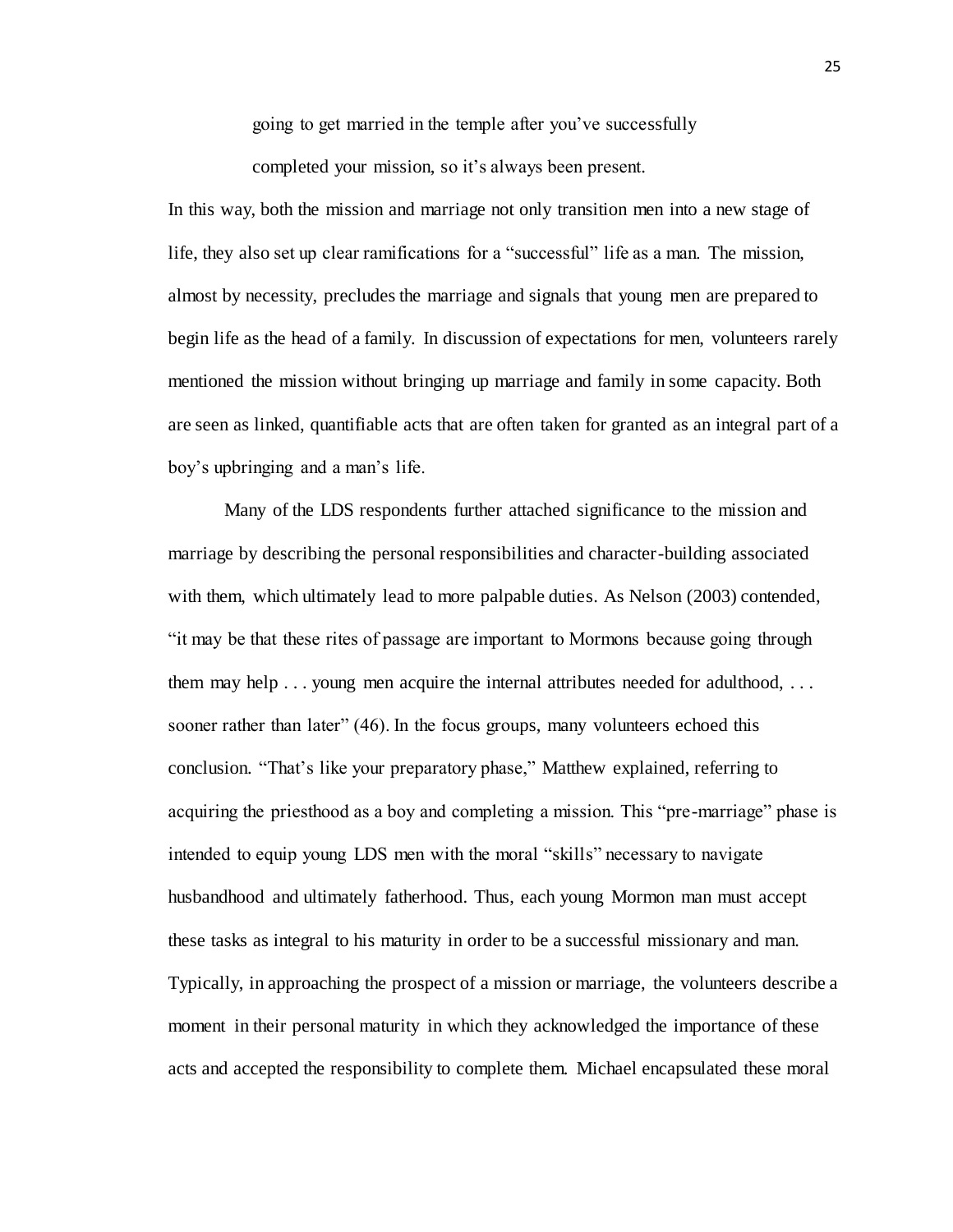underpinnings by explaining, "it was like understanding the 'why' . . . What good does it do? So, like being married, it was like, well why do I want to get married? What does it mean? . . . Why have a family?" Michael, like many of the other Volunteers, suggested that the answers to these questions came through his mission experience, which was therefore integral to his growth as a man. Noah similarly affirmed:

On my mission, there was a point where you say to yourself, like, "are these my goals," but also "is this really what I believe?" Because you're facing daily, hourly, multi-hourly opposition to that . . . [especially] in California, where everybody speaks English, and they were happy to tell you their opinion and what they think about Mormonism . . . So for me it was on my mission, I had to decide "is this really what I believe," . . . for me . . . I decided to have a family. . . the second my feet touched the ground. I was like "alright, it's time. It's go time."

Thus, the attitudes of the volunteers reflect the idea of the mission and marriage as formative acts that shape a man's character and prepare him to lead a truly effective life. The mission prepares a man for marriage, acting as a "shortcut to maturity," and marriage itself prepares a man for ultimate responsibility. While not all volunteers viewed these acts in such a grand light, Logan drove home the concept with theological clout:

The core of our dogma is you are being prepared . . . That is the essential core tenet of everything that we do, of marriage, of every religious practice that we participate in . . . if you're behaving in a way that you can't control yourself when you have no power, how are you going to be trusted to have any more power?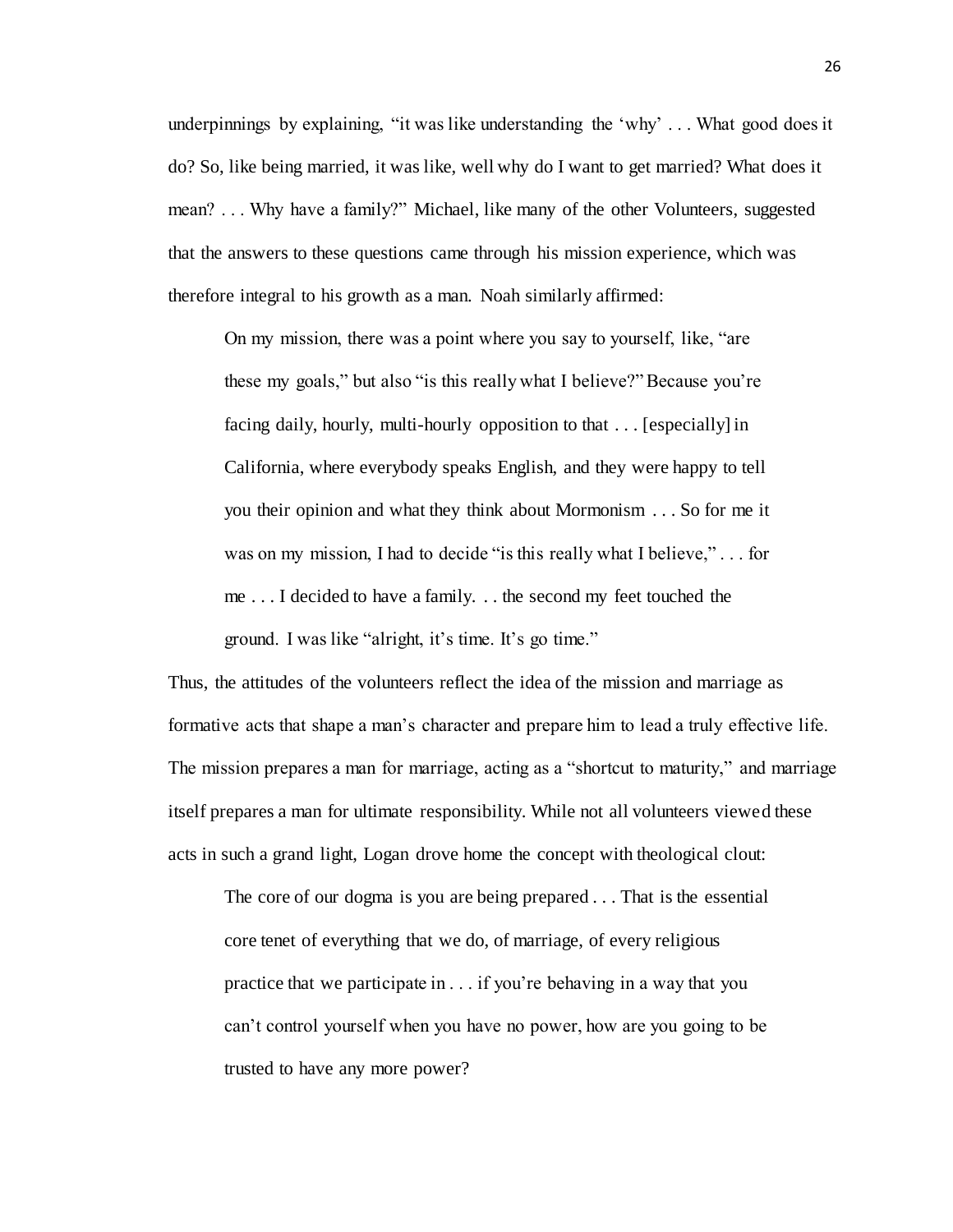In establishing men as morally responsible and capable, the mission and marriage logically result in the acquisition of higher status markers. They not only indicate that a man is "doing something right" but also push him towards new opportunities. Missionaries gain the title "elder" after completion, and temple marriage opens a variety of doors to a newly-married man. Alex, a husband of two years and a new father, explained that:

Definitely . . . there is [a shift after marriage], because with the LDS church, it promotes marriage . . . [so] if you are married, there's a lot of help, a lot of... I wouldn't call them perks, but ... the church does ... help you, you know what I mean? Whereas if you're not married, you're just lone-wolfing it.

Logan humorously explained the expectations associated with this transition: "Yeah, so [at first] you're in the 'dating pot,' [then] you make it, you do it—yeah, nailed it!—and [then] you get to go to the big boy ward." He went on to note that "all of a sudden, you're expected to be much more mature." Noah, when discussing the attitude towards him within his ward, described his experience after marriage as being "in the club." Not only was he able to participate in Elders Quorum, but he also felt his social circle within the ward changed. "Yeah. It's definitely a step upwards," said Matthew, referring to each act in the sequence of rites:

As a man, you're expected to: first, get the priesthood as a 12-year-old. That's like step 1. You're on your way. Then you've got to go on a mission. Step 2. And then you gotta get married. Otherwise, there's like this…I don't know. Nobody wants to be that 30-year-old guy in the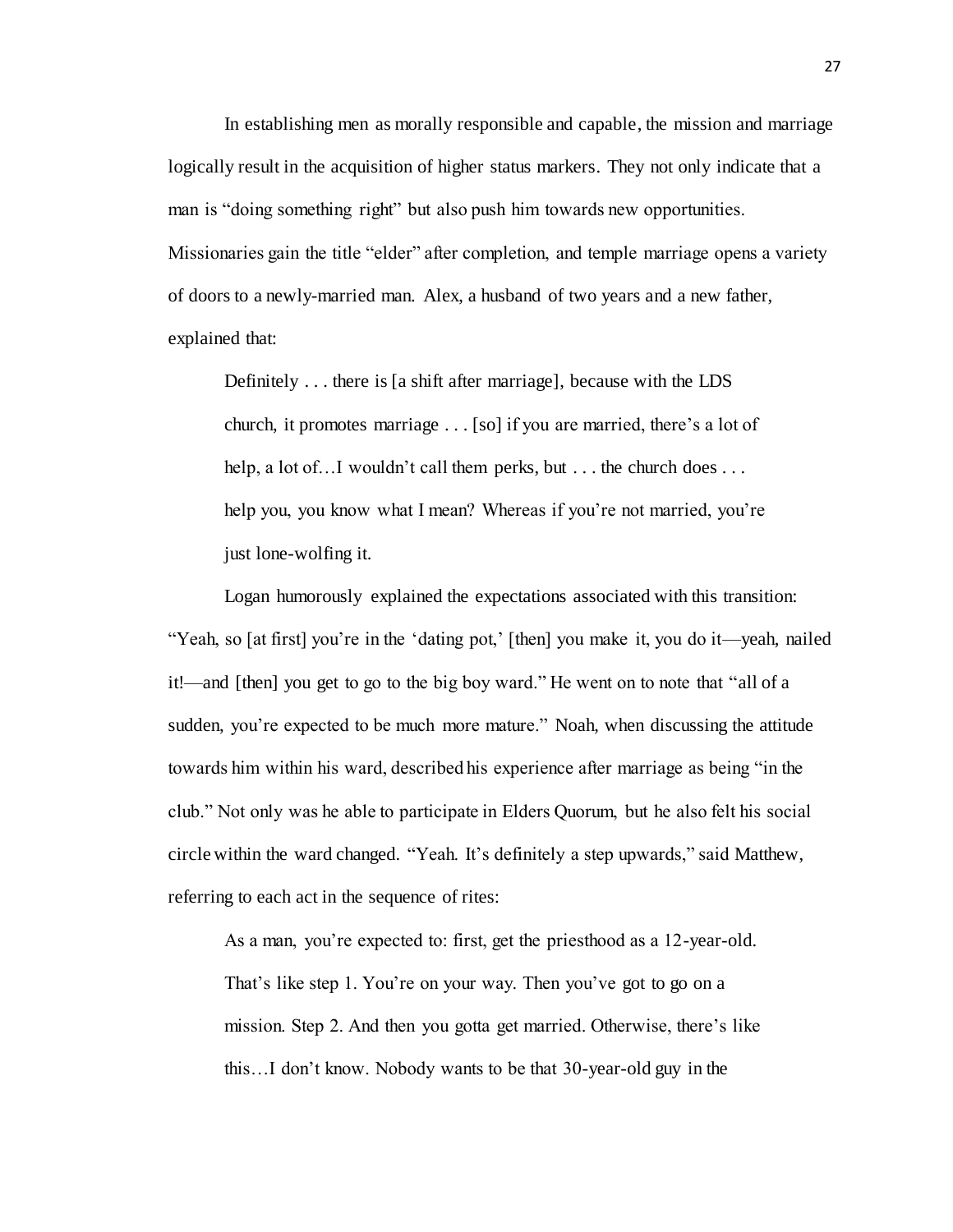church who's not married, and nobody wants you to be that 30-year-old guy in the church who's not married.

Single men are not only unable to hold significant leadership positions but also are "odd men out" when it comes to church meetings and other important proceedings, which are traditionally held by groups of married men. "We will never look to a single man for leadership," Logan affirmed succinctly. "Doctrinally," both Daniel and Matthew explicitly stated, "starting with the bishop . . . [church leaders] all have to be married, in order to fill those roles." In this sense, single men are seen as incapable of accomplishing the integral community duties that come along with these positions, such as administering priestly blessings to local households, providing counsel to individuals, and exercising group leadership within the ward. A man without marriage is ultimately not yet fully capable of living as a man "should."

Ultimately, then, the LDS volunteers unanimously recognized the significance of the mission and marriage in propelling a young man towards authentic and fully-realized masculinity. Thus, these cultural behaviors can be described both as rites and as essential manhood acts within the framework of everyday Mormon theologies.

**Former LDS perspectives on rites**. The former LDS participants similarly echoed the idea of the mission and marriage as essential rites within the LDS framework. While the participants were not comfortable endorsing these concepts and in many cases expressed a degree of distaste for these elements of doctrine, their reports of the centrality of these ideas in their upbringing and their families were unanimous. Much like the LDS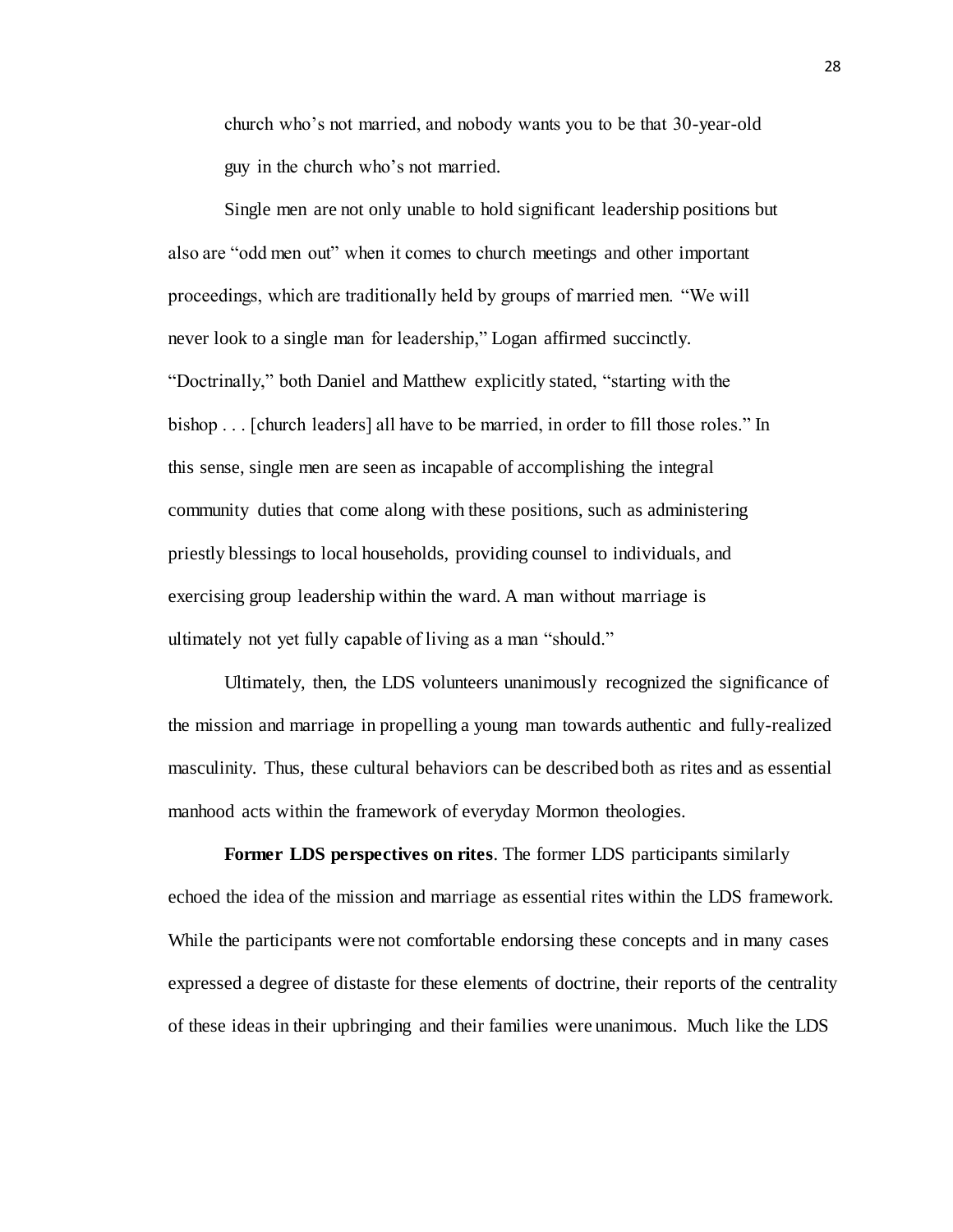participants, they characterized these rites as taken-for-granted traditions that influence both the status and perceived character of young LDS men.

"It was kind of always there," explained Caleb, who left the church during high school, when framing the presence of the mission and marriage rites within an LDS household. "So from when I was very little, it was like: go to college for one year, go on a mission, come back to college, find someone to marry, have kids …that was just assumed on a very basic level." Luke, a former Mormon whose parents have also left the church, noted the specifically gendered nature of this ever-present narrative: "So I know that women are kind of going on missions more, but I do really get the sense that it's really . . . ritualized . . . it's so expected for 18 year old LDS [men]." Speaking about his recently-engaged cousin, he expanded further on the idea: "I'm sure they think, like, 'that's just how it's going to be. At one point, I will get married.' It never even occurred to them." William, who recently left the LDS tradition after serving approximately half of his mission, during which he became alienated with the church, similarly explained the taken-for-granted nature of these rites as necessary goals for all young men. "When I was LDS, that was like the biggest thing. Go on a mission, come home, meet a girl, start a family . . . it was just there. You just start a family at some point in your life early on."

Like the LDS participants, the former LDS participants also note the association between the rites and character growth within the church. David, a university student currently studying LDS history, explained the expectations for young men: "They need to go on their mission . . . and then . . . they've learned life; they're ready to progress into marriage is my impression." Thus, the mission prepares young LDS men for the next essential step in their progression towards authentic masculinity and adulthood. David

29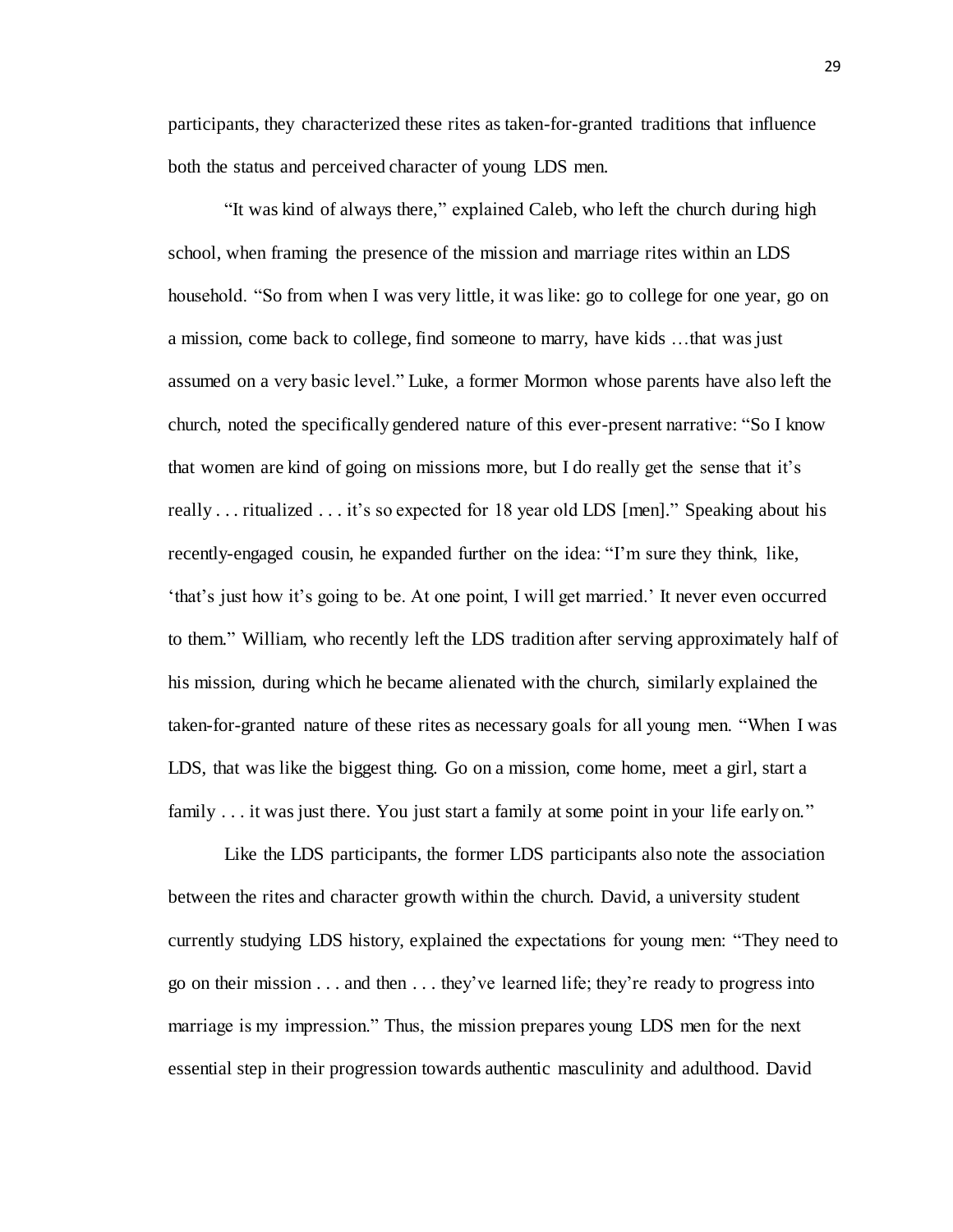added a caveat to his statement by mentioning that the timeframe for young men to complete this kind of progression is limited: "So it's like 'young single men, you're cool, just don't get too old.'" Gabe, an IT professional who left the church after moving to Utah as a teenager, similarly explained, "there's a certain level of 'you'll be a different, better person when this [marriage] happens to you.'" He contended that returned missionaries and especially married men are immediately perceived as more capable within the ward environment. Caleb supported this notion by setting up a contrast between a married LDS man and a man who is "adrift in [his] 20's," who he argued is perceived as "selfish or not noble [for] put[ting] off family."

Accordingly, the former LDS participants also recapitulated the idea that—along with a perceived growth in character—young LDS men who complete the core rites experience major status shifts, often contrasting this achievement of church status with their own life choices. Accordingly, David joked, "Oh yeah. I'm supposed to be married by now. I mean I'm 22. 'Come on,' right? . . . That's the key goal . . . alongside the endowment ceremonies . . . and Missionary work too." He argued that being single or failing to complete a mission "affects your standing in church callings, too. Like you're going to get pegged with Primary . . . Maybe you get clerk, maybe. If you're lucky, but I seriously doubt it." Similarly, Gabe explained this status shift accordingly:

In my experience . . . and in talking with people who are still practicing members, it's like [a single] person is just in limbo. They're just in a holding pattern, just waiting. "When are you going to move on?" So they're not quite complete. And that's both in a social setting in the church and also in a theological way.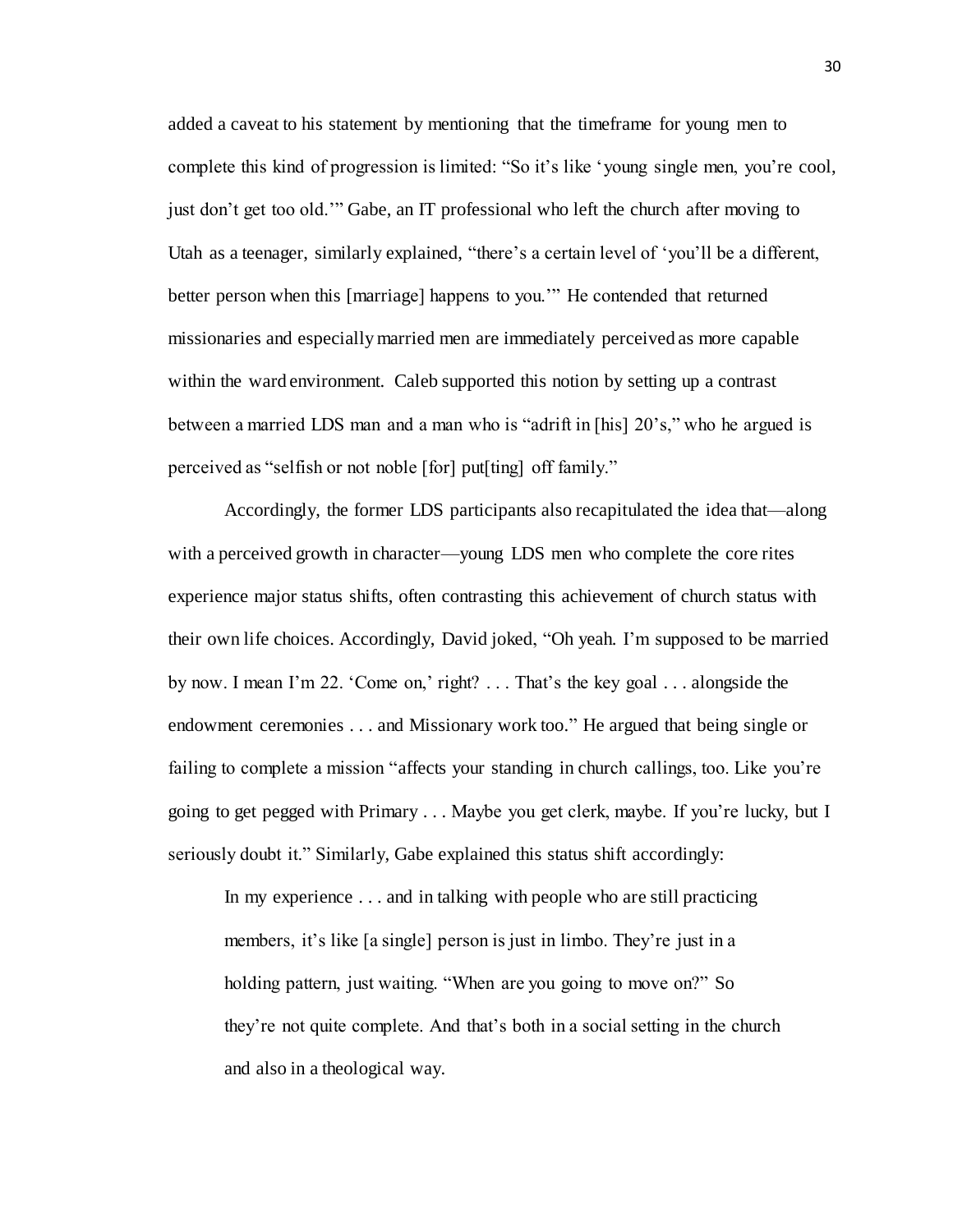While he applied this idea both to men and women within the church, he argued that young men experience a more direct push to initiate the completion of the rites: "I would say that typically, if [a] man is single for too long, it's like 'why don't you have your shit together?'" William echoed this notion by recalling the questions directed towards men within the church who had "failed" to fulfill these duties:

People [would] say . . . "man, why aren't you married?" "Are you married yet?". . . [and] it's . . . the same as if you didn't go on a mission . . . there's a certain level of respect that they're not getting, because they didn't serve a mission.

Ultimately, he concluded, "you get kind of looked down upon."

In this way, the former LDS participants supported the idea that the rites of mission and marriage serve core social roles, acting both as taken-for-granted manhood acts and status signifiers within a church environment.

#### **Masculinity Construction**

In order to give rites and manhood acts significance, a discourse must be created. Without an accompanying narrative to substantiate the "why" of these individual behaviors, the mission and marriage in themselves would have no content. Thus, the discussion of rites and masculinity as a whole was consistently couched in a firm moral discourse by the LDS participants, who explored their personal senses of morality in a nuanced way, often with some level disagreement. Unlike rites, masculinity construction is more abstract, allowing for a higher degree of leeway and a potentially deeper process of negotiation when it comes to determining whether or not an individual "lives up" to the community standard. Consequently, the framing used by the focus group participants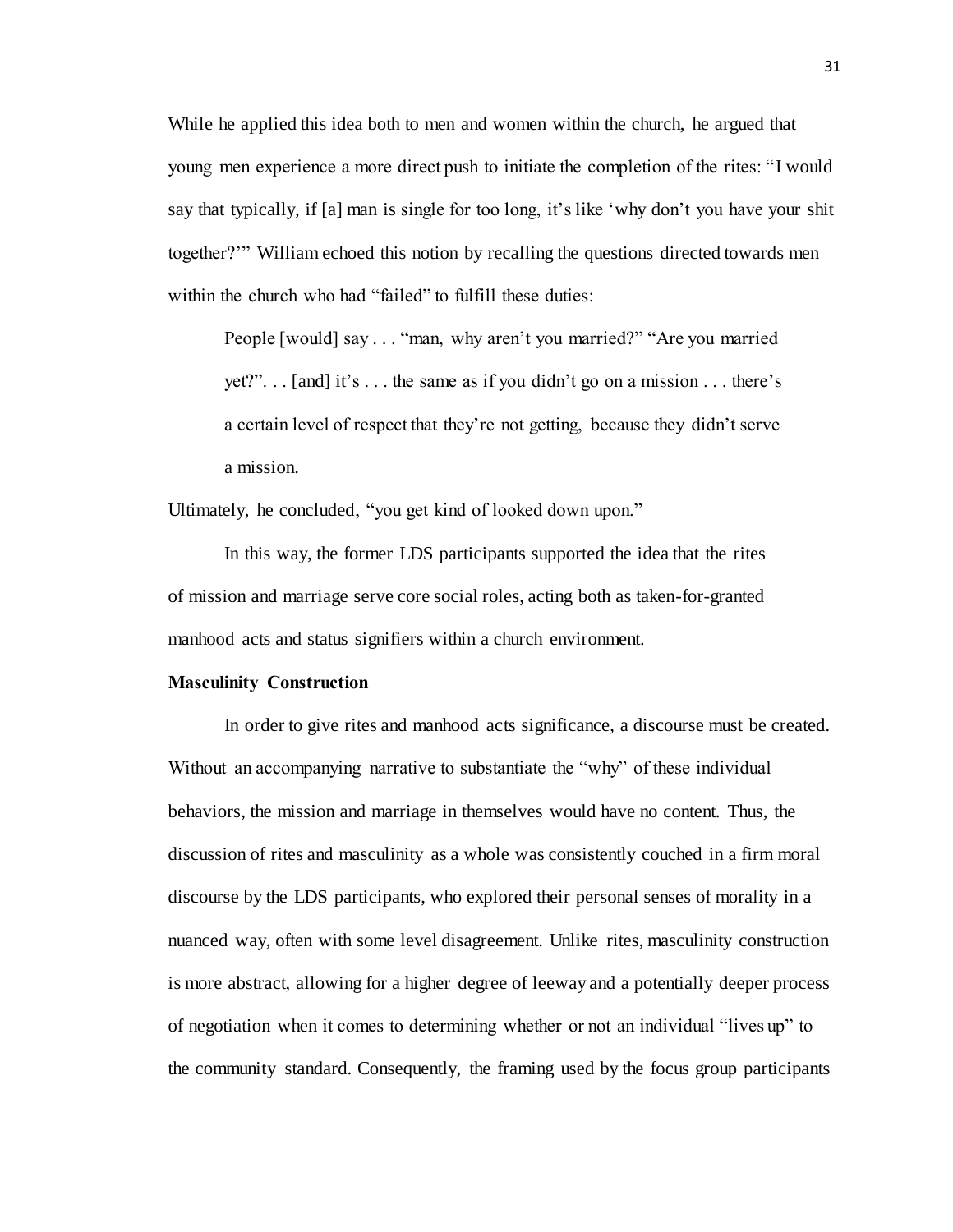in discussing masculinity construction was less fully unanimous, with some themes occurring only within the language of one or two participants. Despite this, a few core themes occurred with striking frequency, namely the importance of restraint as a core part of manhood and how it relates to family and career.

**LDS Perspectives on masculinity construction**. When discussing the ethical dimensions of manhood, the LDS volunteers consistently brought up the necessity of control, restraint, and loyalty as essential qualities. Ryan Cragun, J.E. Sumerau, and Trina Smith (2017) provide context for this recurring notion, noting that church leaders in many instances "represent manhood as the ability to signify control over self" (1). LDS volunteers consistently elaborated on this idea of restraint or moderation as essentially to "true" or authentic masculinity. In fact, it occurred with greater frequency than any other identifiable marker and with complete consistency, as it was discussed by every LDS volunteer.

Theologically, this concept could be encapsulated as an opposition to the idea of the "natural man," the more carnal, sinful side of man who desires self-satisfaction and the pursuit of pleasure and sin. This "natural" or hedonistic man was often used by the LDS volunteers as a point of contrast for the self-identified "moral" model of LDS masculinity, which, according to David Newman, "[articulates] an alternate masculinity which distinguishes Mormon[s] from . . . other American men" (2). For instance, Logan created a contrast between what he saw as a popular archetype in secular masculinity versus a more "true" masculinity:

> But—to me—yeah, you can elevate the natural man. You can venerate him. You can bow down before how great he makes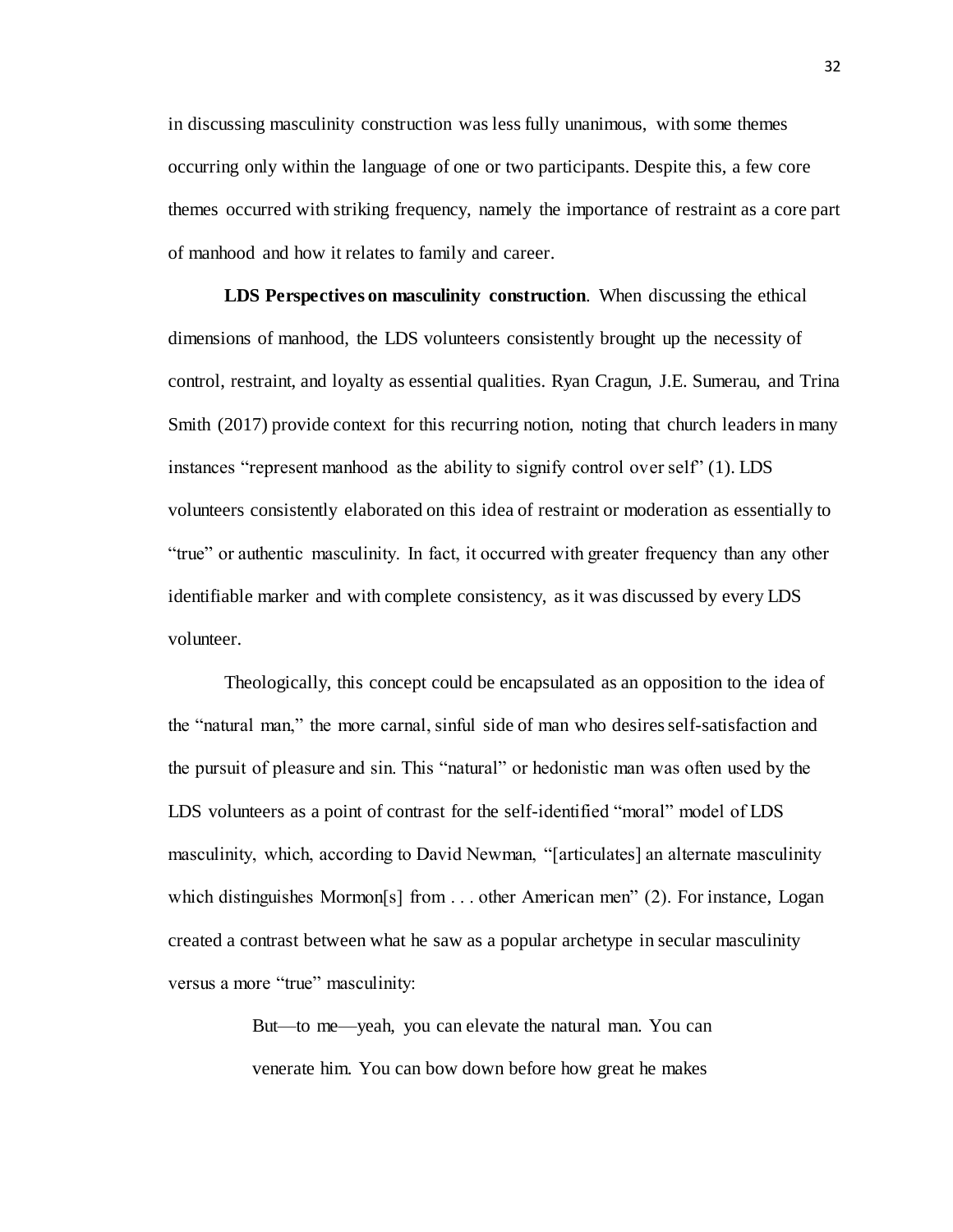everybody feel . . . [but] to me family is about becoming a crucible. And it's entering into this purification process, because you are trying to become someone better than who you were . . . And I think [that's] that concept of becoming a trustworthy man. I would say . . . someone who controls themself, is someone you can trust.

Similarly, Jackson explained, "You want people to look at you and think, 'you know, he's a good person. I respect that man.' I think that restraint is a good word . . . restraint is venerated in the church." While hedonism and selfishness, the opposing viewpoints consistently brought up by the LDS volunteers, might appear appealing at a surface level, they ultimately fail to capture "true" manhood expressed by the church.

This true manhood is tied deeply to the discussion of rites, in that it echoes the responsibility that is intentionally shaped via the mission and affirmed with marriage. Restraint is constantly tied to family roles, which are seen as the epitome of a man's calling. Carter captured this succinctly by explaining what he saw as the necessary thought process for being a husband and father: "[you think] 'okay, now I'm not living for myself, now I'm sacrificing myself,' and I think that's what it means truly to be a man." In this way, the contrast between a hedonistic, material masculinity—centered on selfishness (the word used most often in association with the "natural" or undesirable man in the transcripts)—and a moral masculinity—centered on temperance and moral strength—were set up as contrasting perspectives within the discourse of the LDS volunteers to substantiate the centrality of family from the perspective of masculine morality. Michael set up this contrast in the following terms: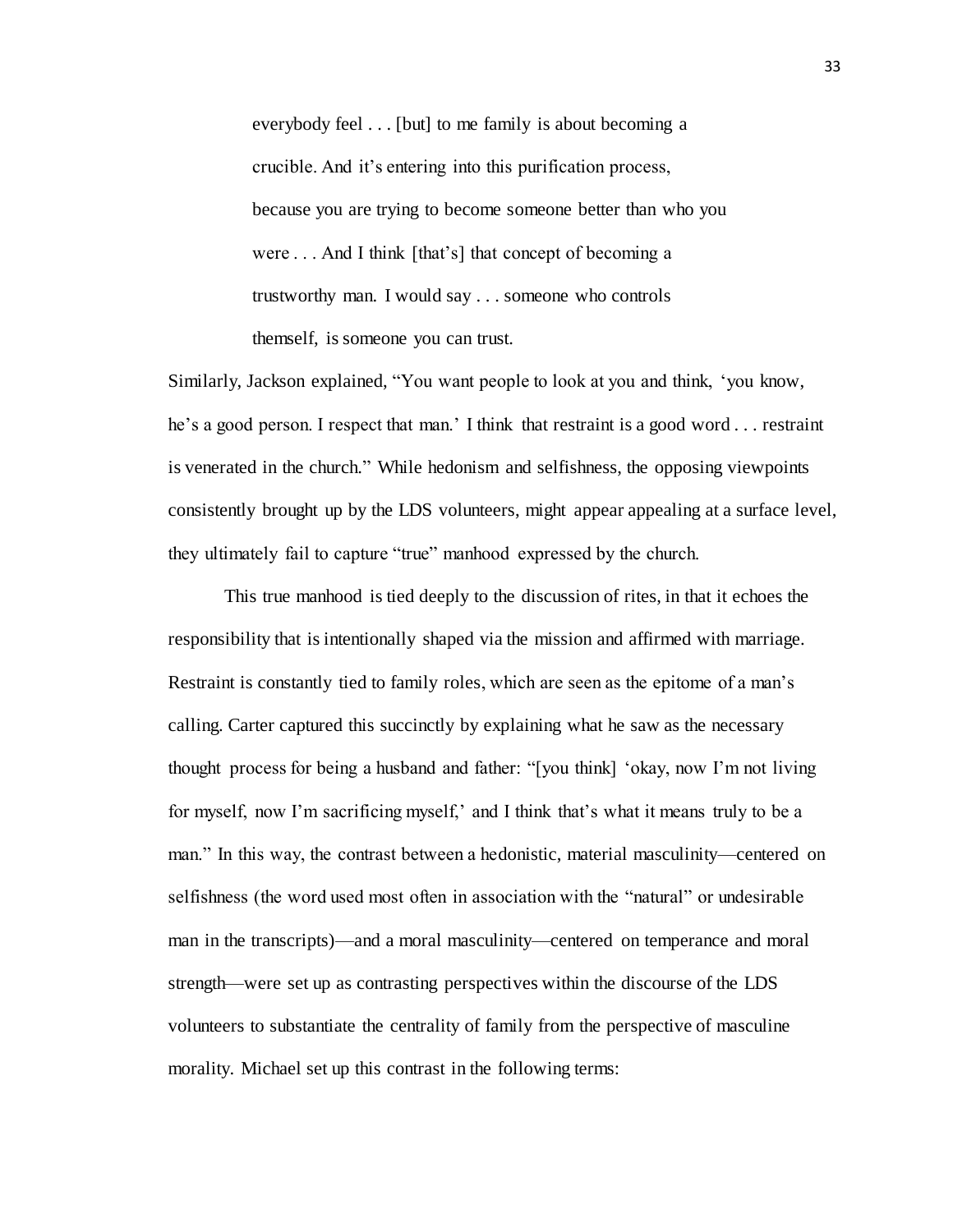He [the natural man] doesn't really care about his family or whatever else until after he's fulfilled his own desires. Whereas, in the family, the role of the man needs to be very altruistic. I provide for you, and then, if I still have time, I can do something for me.

Noah likewise couched his discussion of the natural man within family terms, proposing that "it's kind of widely accepted that, when [it] shifts from "I'm focusing more on my family" to "I'm focusing more on myself," ... that's when a marriage fails, that's when a family falls apart." A man, especially a husband or a father, is seen as a failure "when the paradigm shifts from 'you guys' to myself." "Some of the most immediate, initial demands of the natural man is lust," explained Daniel, "and that will not stand for family."

Ultimately, in summarizing this type of restraint, both in personal behavior and within a family context, Noah used the popular LDS phrase "moderation in all things."

Any virtue taken to its extreme is then a vice. Like my dad was so focused on keeping things out of our lives and keeping us making specific decisions that he pushed [us] away—So I think, in that sense, the role of the defender…it's kind of like…it's always gotta be like an equilateral triangle. As soon as you try to overdo one thing [it fails] . . . Those edges are always growing and receding in different ways. You have to make sure you're not pushing so hard that you're pushing people away from you in your family.

This idea of restraint and "moderation in all things" was also extended into the discussion of leaderships roles, mostly within a family context. Zach encapsulated the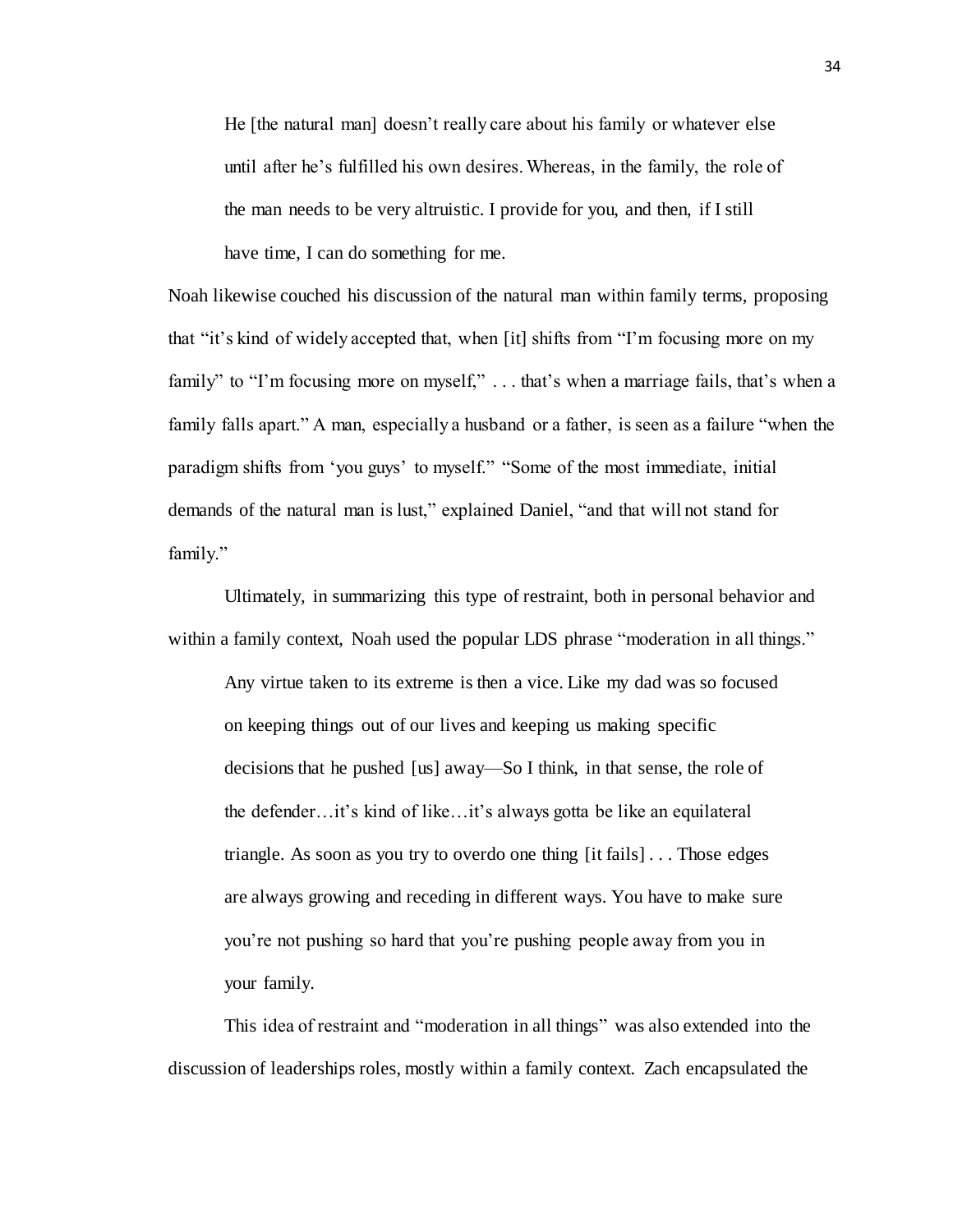"motto" for leadership with the "3 P's," laid out as "preside, provide, and protect." In action, Daniel explained that this paradigm encourages "the father to preside and not to override. To officiate the decision making . . . not [be] the decision maker." Logan likewise suggested that, his "concept is that the dad is the leader and the example" but tempers the absolute nature of the leadership by explaining that "we have such a bastardized sense of leader in our society right now." He saw the leadership role not as a domineering position but as one that requires a man to "[be] able to lead from behind," "admit weakness," "[maintain] accountability," and "[take] control in a way that's constructive." In concluding, he admitted: "I don't know. It's still a hard balance that I miss a lot."

The LDS volunteers similarly emphasized the importance of moderation within community leadership. The concept of the priesthood was repeatedly mentioned in conjunction with the man's role within the family. Just like the acts of mission and marriage can be seen as linked, the symbolic ramifications of leadership within the home and leadership within the community often arose as importantly interconnected. Leadership within the family serves as a link to broader leadership, indicating that a man with a family can better serve his ward or stake community. Jackson described this as his ability as a married man to better "relate" with married men in the community, while always maintaining the ability to relate to single men. Similarly, Logan elaborated on the significance of the priesthood in his life as deeply tied to the role of priesthood in his family:

We have priesthood meetings . . . where we're asking 'how are we doing' as men . . . and when I hear that it's . . . 'as the divinely appointed man of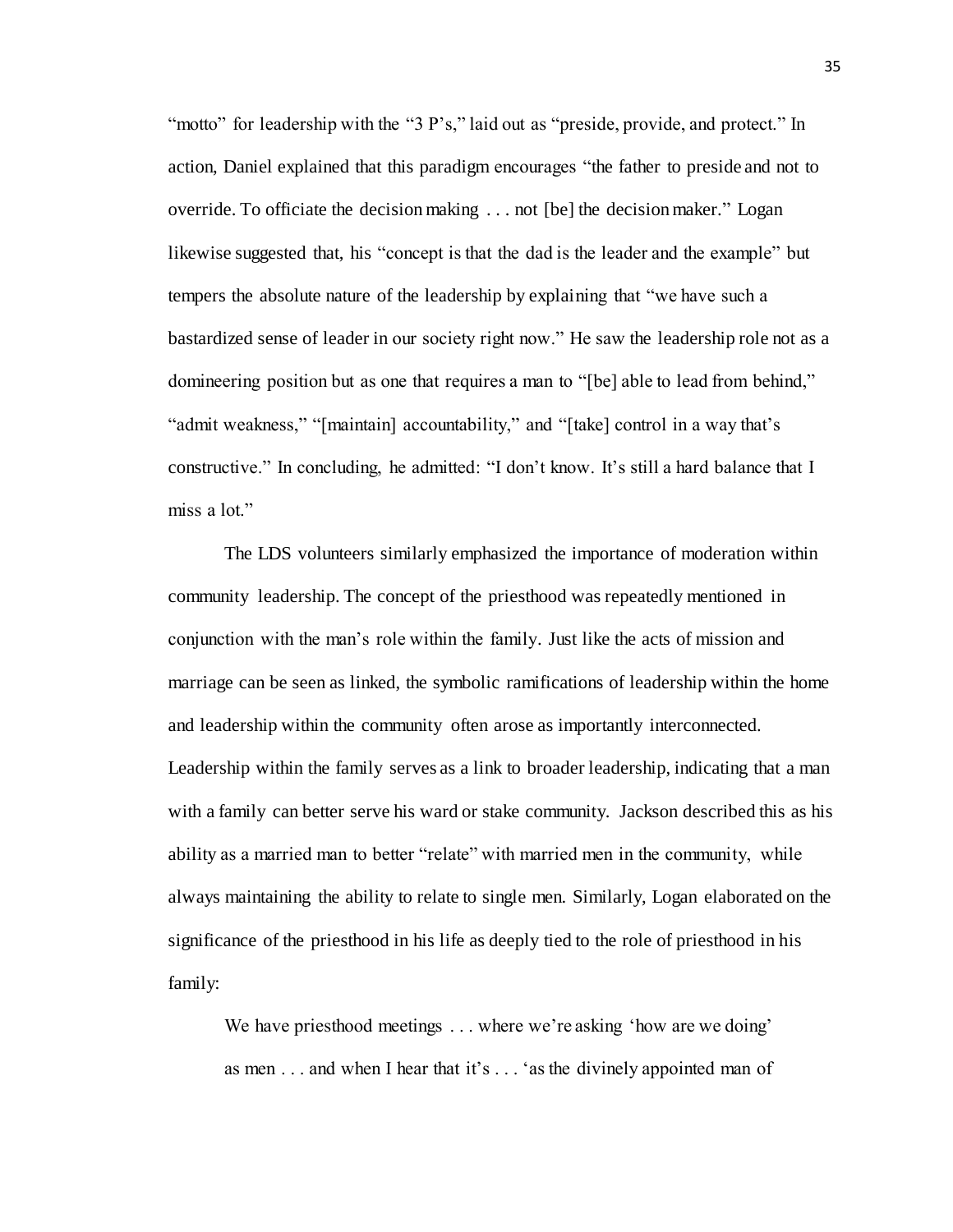the household.' . . . I very rarely think of 'oh my gosh, what position in the church am I going to hold,' and I much more think of: what kind of husband am I being? And every week when I think of what has been asked of me—by the church—it's always reflective of how am I treating my wife.

Similarly, Michael emphasized the idea of being readily available in the community as a priesthood holder:

Since men do have the priesthood, it is the responsibility that we all feel to know…to be able to discern when and how to use that, in giving blessings *. . .* We [have to] make sure that we live in such a way . . . that we're worthy, so if the time ever does come where we have to use the priesthood, . . . that's available.

Within these contexts, a man is expected to be able to "discern" the right time to exercise leadership roles. A leader who is "overbearing," as Logan put it, is ineffective and ultimately not Christ-like. He argued that a man's job within the family and community is "not just [to hold] offices, but [to] … be a good person." Alex explained community "authority positions" with these terms, contending that "the more authority you have, the more responsibility you have, so the more time you give up . . . so it is a service." For this reason, he expressed a level of disappointment in his current bishop, who he describes as a "politician," who seems to be more concerned with his image than serving the community in a balanced way.

From a pragmatic standpoint, this approach bleeds into the young men's attitude towards the relationship between a man's work and a man's role in his family life, which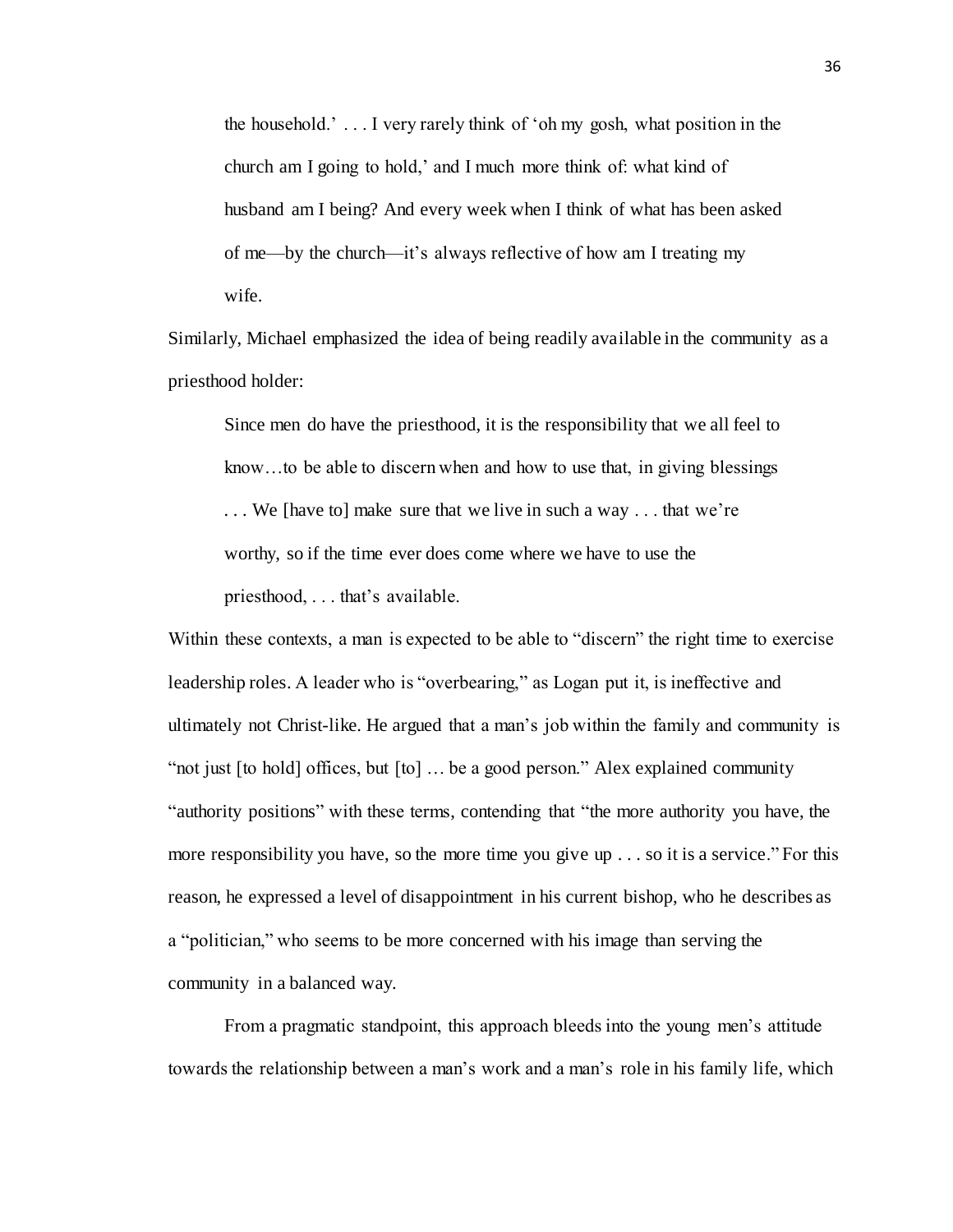tie in deeply to the nature of his leadership roles within the family and community. The volunteers consistently brought up work as important but almost always temper it by framing it within the broader significance of family and more abstract moral qualities. That is to say, work should never be prioritized at the expense of family life. Alex stated that the man should be willing "to help the family when trials come," both "financially and emotionally" and that his role as "provider" is equally as spiritual as it is material. Matthew explained this balance accordingly:

Because, what's the point of being a father if you just make the money and you never see your family? So there needs to be a boundary set somewhere that says "yes I need to work," but, equally if not more important . . . there needs to be a boundary drawn between spending the time with your family and doing what needs to be done to provide for that family.

Logan likewise set up the idea of balance between material, concrete "provision" and the more abstract moral duties of the man within a family: "so there's this goal . . . to be able to . . . say 'I'm providing for you physically and emotionally.' And I need to be able to do both of those things." The participants almost never mentioned work as essential to a man's family role without subsequently tying it in to their perspectives on spiritual leadership. Such an insistence of moral qualities as a foundation for more material roles supports Nelson's (2003) idea that Mormon emerging adult men see emotional and spiritual maturity as skills necessary for adulthood, which may be best acquired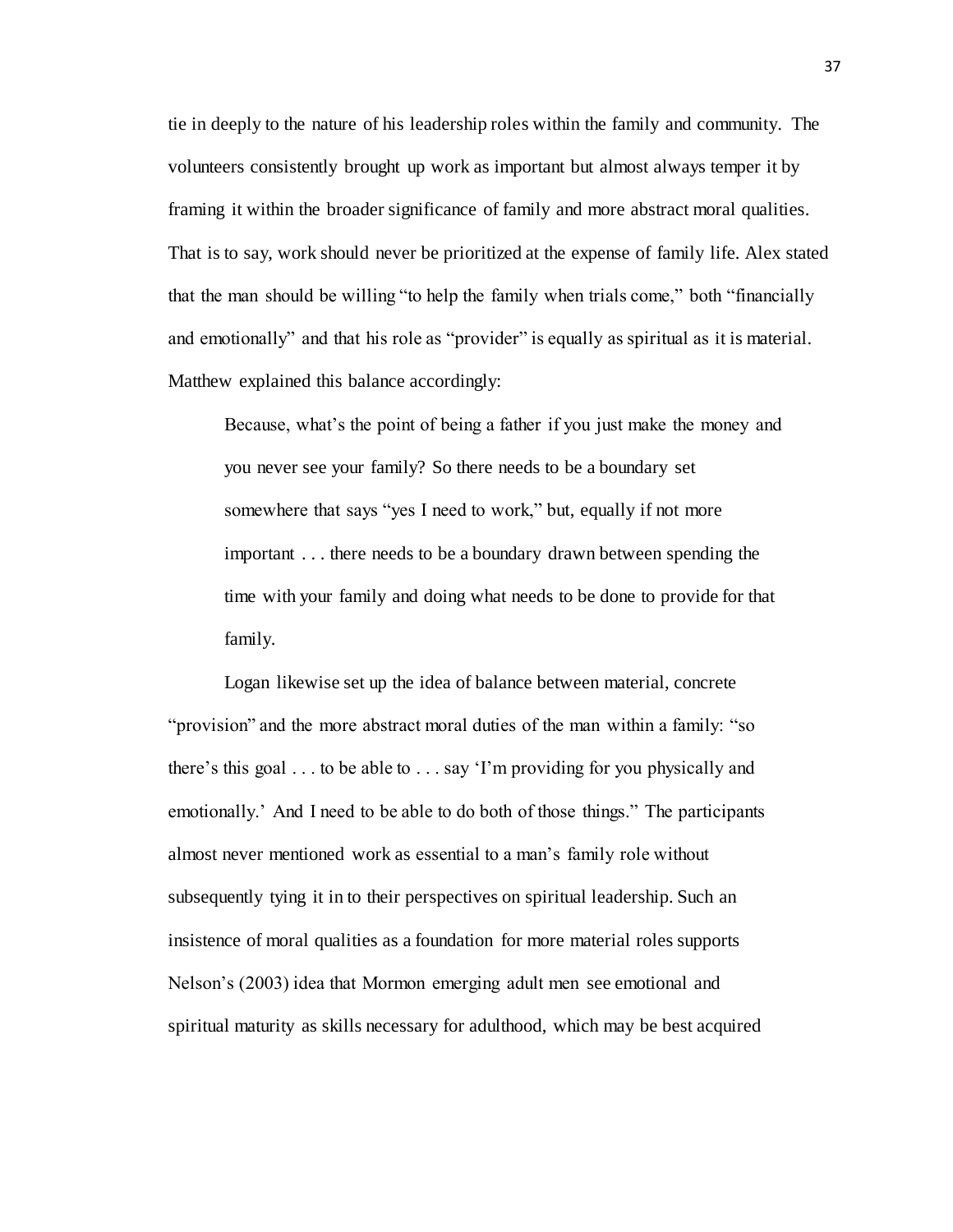through manhood acts such as the mission and marriage. An established career or steady income is not necessarily a prerequisite for marriage.

Logan, an undergraduate at BYU, and his wife, a graduate student at the University of Utah, are both putting steady careers on hold as they pursue their education. Despite this, Logan felt confident in his role as a husband despite what he described as the "social pressure of like 'you're the man, you provide.'" In fact, he argued that "emotional support [is] a lot more important to me in a lot of ways." Thus, while many young participants like Logan hope to advance their careers and find more stable work opportunities, the vast majority of both the married and unmarried LDS participants express a confidence in establishing a spiritually sound marriage along with or even prior to a lucrative career.

**Former LDS perspectives on masculinity construction.** The former LDS responses made mention of the same ideas in regards to LDS masculinity construction but only sparsely elaborated on their significance. In general, the former LDS men had fewer things to say about specific masculinity construction, distancing themselves from the more well-defined notions of the practicing groups. However, they did take some time to explore the ways in which LDS men construct masculinity. Like the LDS participants, they noted the significance of restraint of the natural or carnal man in LDS discourse on manhood, often noting the ways in which this discourse hinges on family. Caleb explained this connection:

There's this whole sense [that] a man with no responsibilities who isn't raising a family and working or providing, who is doing anything they want, is kind of seen as the natural man. And the anchor of having to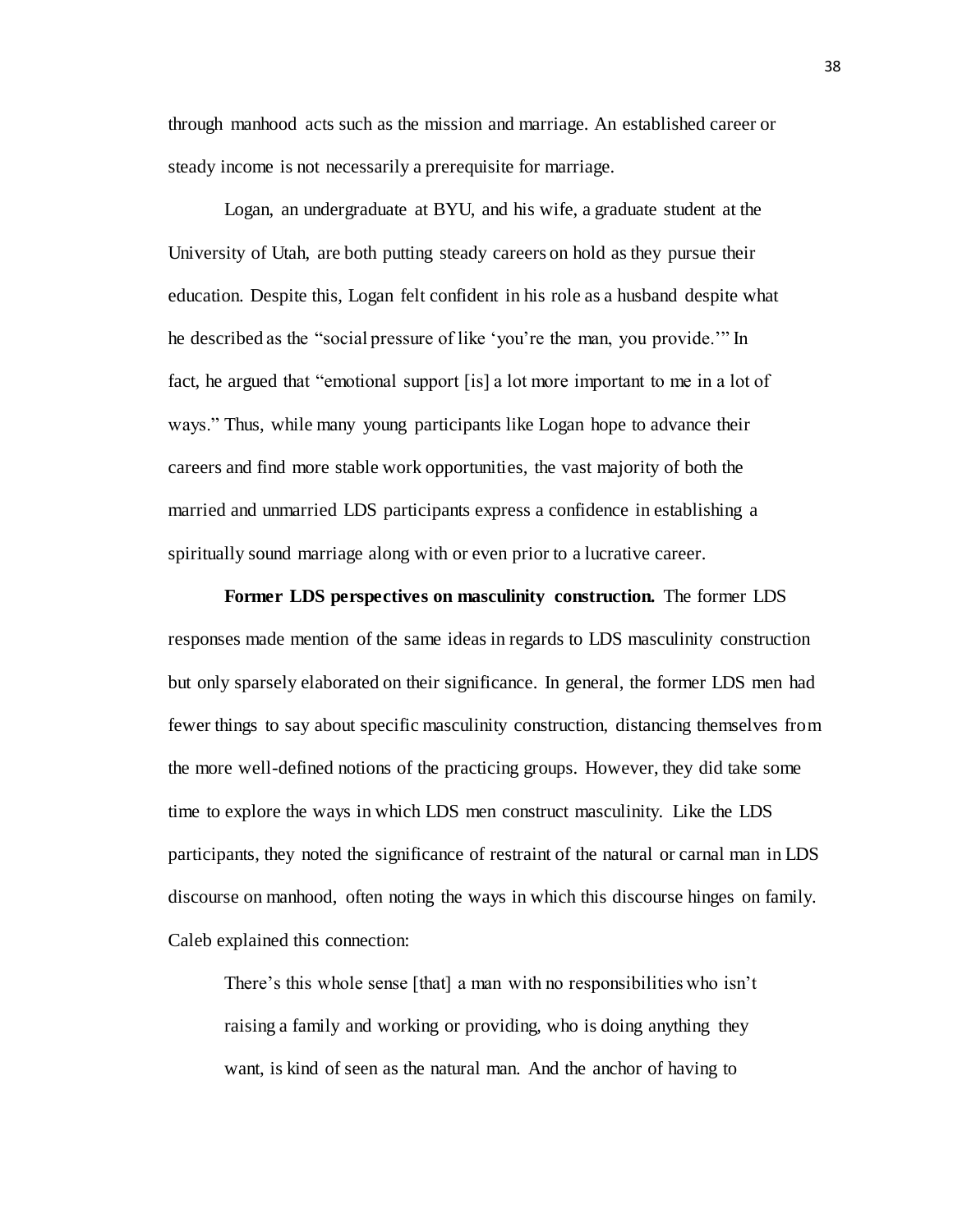provide and having, like, a wife and children, is a positive influence that reigns in the natural man . . . Not following the natural man . . . is doing the hard, . . . moral, structured thing.

This notion is often set in contrast with other forms of masculinity. David, specifically, elaborated on the contrast between what he sees as the variety of acceptable "secular" masculinities that encourage "American independence" and "more sexual partners" with the more rigid, restrained masculinity of the church. Gabe likewise compared LDS masculinity to other notions of masculinity in a similarly morally-coded way: "They're ditching some of these other, like hypersexual, norms of patriarchy, of masculinity in favor of the . . . more conservative . . . norms for what men are supposed to be." In this way, family tempers and molds a young man, within the LDS framework, to be a better, more "authentically" masculine version of himself, who can resist the temptations of an ultimately weaker carnal manhood.

Further, the former LDS participants supported the notion that LDS men are expected to exercise balance as leaders in the family, exercising emotional support and material support in equal measure. David explained this balance, like the LDS participants, by exploring the ideal role of the LDS husband:

That sort of support role was something that was super emphasized ... The support and, relatedly, being a peace maker. Both of those things were emphasized as what . . . my job was supposed to be. Not just monetary support but emotional labor. Like, not using that term, but that's what it was, right? You're supposed to be a caring, loving father. And you could see that difference between who accomplished that best and who didn't.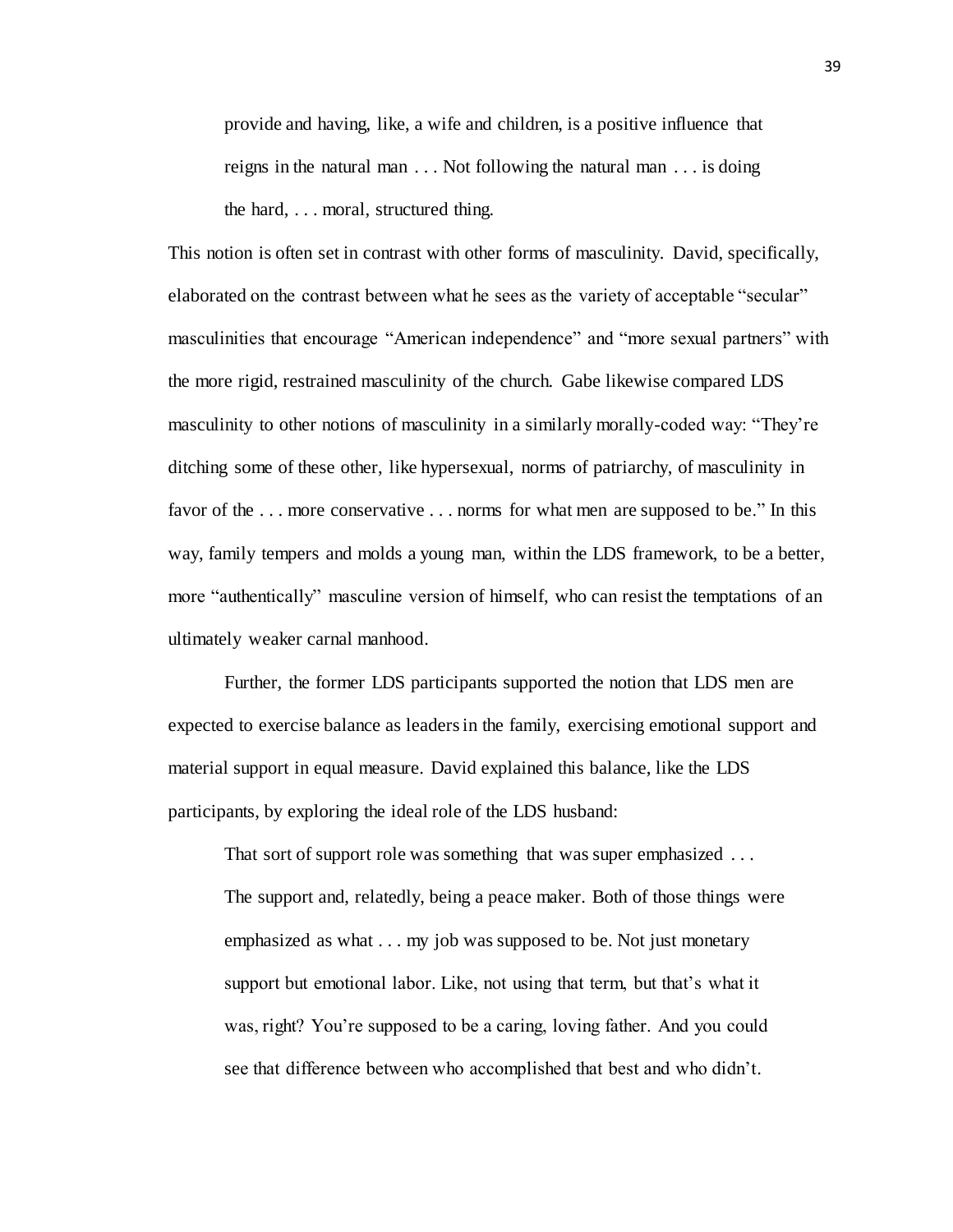He contended that, rather than prioritize their careers, LDS men were expected to be able to balance their community leadership, their family responsibilities, and their work life. Contrasting this notion with what he saw as the more mainstream conception of masculinity, in which "you're implementing . . . other things outside of your quest to get married, like moving towards success in the marketplace, or . . . pursuing achievement generally." In this non-LDS context, he saw marriage as a more secondary priority, something that one "arrives" at after establishing oneself in other ways. "Whereas in the LDS context," he continued, "I don't think that's the case. You're supposed to be able to do both. Like, the good husband is supposed to have a family life and still pursue . . . success." This kind of schema allows for young Mormon men to prioritize family formation as an initial goal before committing to broader cultural markers of adulthood, such as an established career.

In discussing their own perceptions of masculinity—as opposed to those with which they were familiar in the church—the former LDS participants, unlike the LDS participants, often mentioned the problematic or amorphous nature of assuming that the concept of "masculinity" as gender expression should hold sway in men's lives. This distinctly set them apart from their LDS counterparts who unanimously confirmed the concrete nature of their respective concepts of masculinity, even when they acknowledge their complexities. The presence of this counter-discourse in the former LDS group serves as a clear point of contrast, delineating an element of masculinity discourse with which the LDS participants are unwilling or unable to engage. Gabe discussed this notion at length by exploring his own sense of how notions of masculinity have played out in his life: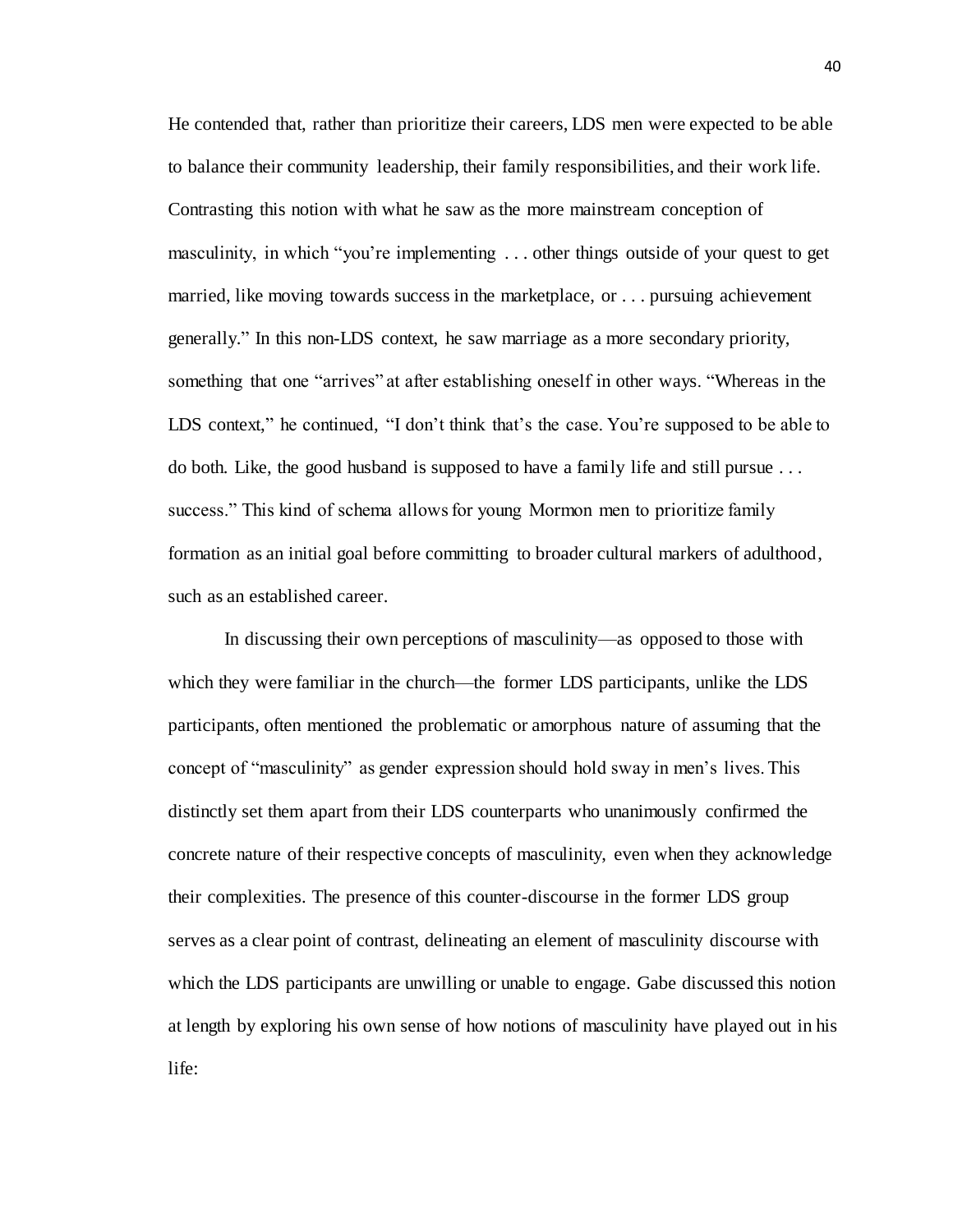I have such a love/hate relationship with masculinity . . . like I'm not super conflicted about [identifying as masculine] . . . but, on the other hand, like, I see the negative impact of hypermasculinity and of patriarchal masculinity, because there's distinctions in my mind . . . I'm a guy, and masculinity does influence the way that I [act] ... I have things that I express my masculinity through, but I also . . . [advocate for] leaving those lines less strictly drawn.

He contrasted these ideas with the rigid gender norms of the church.

And then the church's patriarchal order within that little microcosm is a direct result of the larger patriarchal system, . . . but, that being said, I think it hyper focuses the patriarchy as well, because, instead of being just a general social understanding . . . of like "the order of things," there's literally a written word. And it's not just written by a dude. It's written by an all mighty, omnipotent, ever-existing creator of everything . . . who's also a dude!

The other former LDS participants similarly supported these ideas by proposing more amorphous roles for masculinity, or describing multiple possible constructions of masculinity narratives. In responding to LDS conceptions of gender roles within the home, Caleb described his ideal family situation: "I don't want there to be any gender role consideration in who [does what] . . . I think it can be pretty fluid." William likewise said he has no specific ideas of what masculinity means at all, in contrast to his experiences in the church. "None at all. And it took me a long time to get there, but no, I don't think that there's any one definition to masculinity at all." Finally, Luke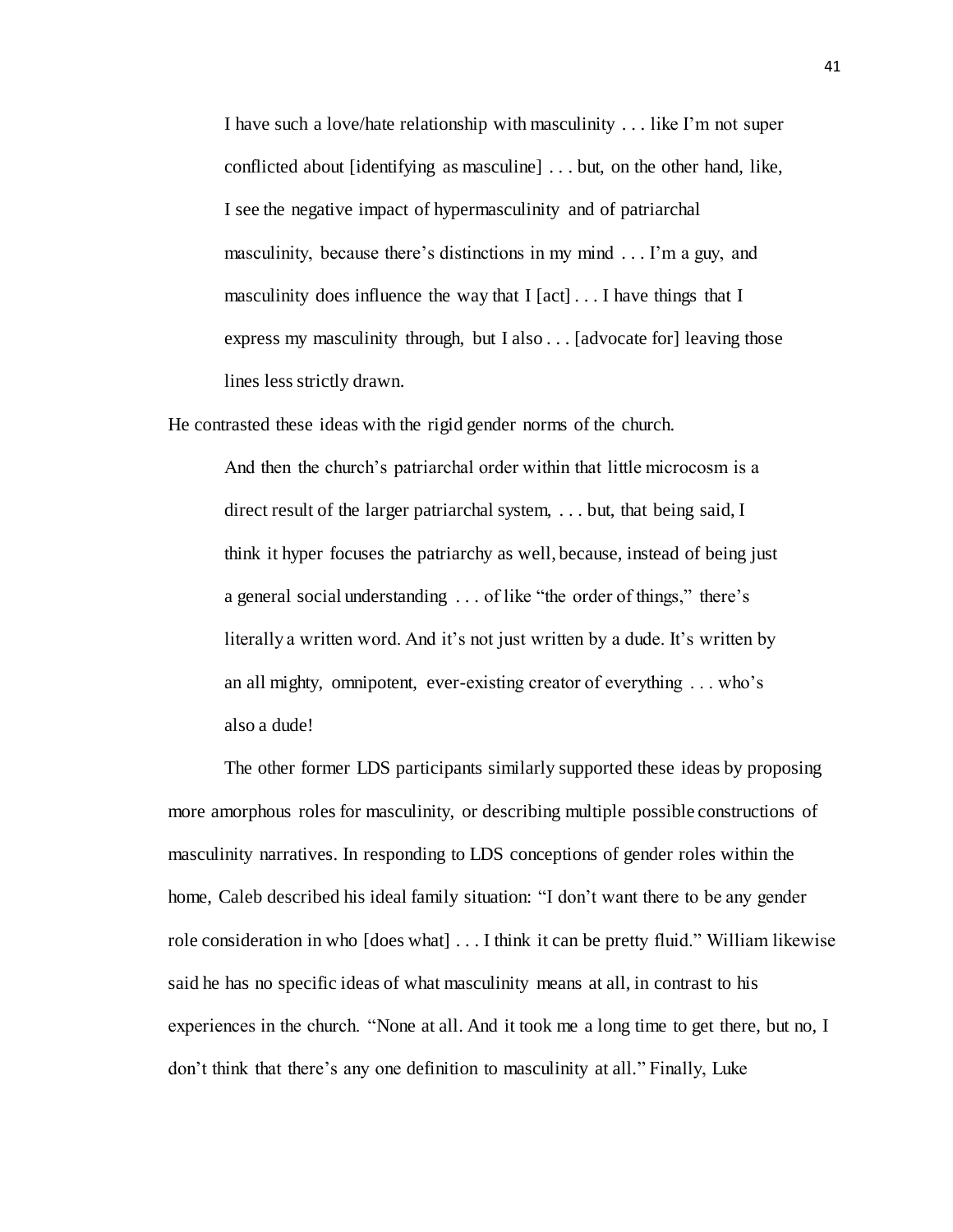acknowledged the presence of a societal masculinity narrative without being able to pinpoint what function it plays for him or others:

Okay, is there such a thing as masculinity? Well...we could try and ... define it by other things that it's not, like is there such a thing as femininity or is it kind of the case that there's neither of those categories or whatever. I don't know . . . It's kind of this cultural narrative that . . . exists, and people can pick up on it and think "okay well, I can pick up on the script of being a man if I do this."

Thus, in exploring the ambiguities and complexities of masculinity construction, the former LDS participants explicitly set themselves apart from the LDS participants, wrestling with the very concept of masculinity itself, rather than taking it for granted as a base-level assumption.

### **Conflicts and Tensions**

Ultimately, the processes of adhering to a dominant masculinity narrative yields tensions and conflicts. As individual young men negotiate these norms and languages associated with their gender expression, they often find themselves either feeling inferior or ousted by these standards or simply not fully on-board with every tenet. Some participants saw these modifications and tensions as human error or misinterpretations of doctrine, whereas some participants—particularly the former LDS participants—saw them as more deeply problematic elements of the religion itself and reason to doubt its healthiness as a whole. Despite this discrepancy on causality, the description of the conflicts and tensions within the church tended to be relatively unified, centering on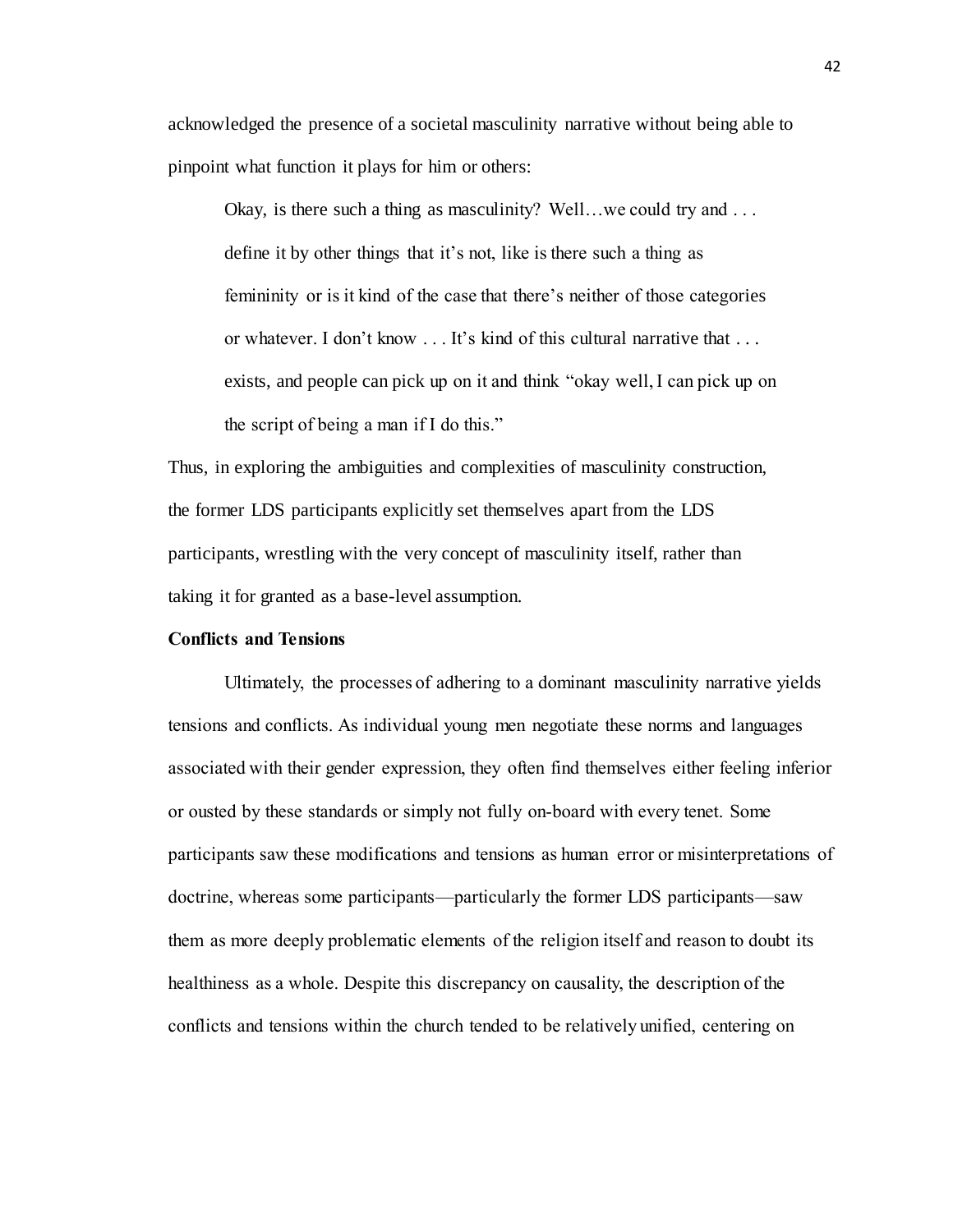feelings of inordinate pressure and social stigma associated with not completing a mission or being married.

**LDS perspectives.** As observed, half of the LDS participants were "successfully" married, so to speak, and eight of ten had completed missions. Thus, it is to be expected that there would be some variation within their perspectives on the problematic components of the LDS rites. Generally, however, the married and unmarried groups were not clearly delineated in the codes as more or less likely to express conflicts and tensions. Instead these codes differed largely by individual.

On the other hand, the two participants that had not completed missions—Carter and Jonathan—stood as outliers not only within the selected groups but also within the local LDS population as a whole. As Nelson (2003) and Phillips (2008) both demonstrate, an overwhelming number of practicing LDS men successfully complete missions, and the vast majority of these individuals do so within the designated time frame of their late teens to early 20's. Both Carter and Jonathan expressed an intense awareness of this fact and explored the ways in which their lack of mission service affected their reputation within their communities. Both expressed a feeling of significant stigmatization when it came to their status within the church. They felt that their status as men and their ability to pursue a family through dating was severely limited by their lack of an "elder" title. Carter explained this feeling of external pressures poignantly in the following terms:

I didn't go on a mission right away like I was "supposed to," and thought I was going to go later, but I realized that would be a very bad idea because of my mental [health] . . . But I still feel pressure to this day . . . But I wouldn't understand, because . . . all [my mom's] ever wanted for us is to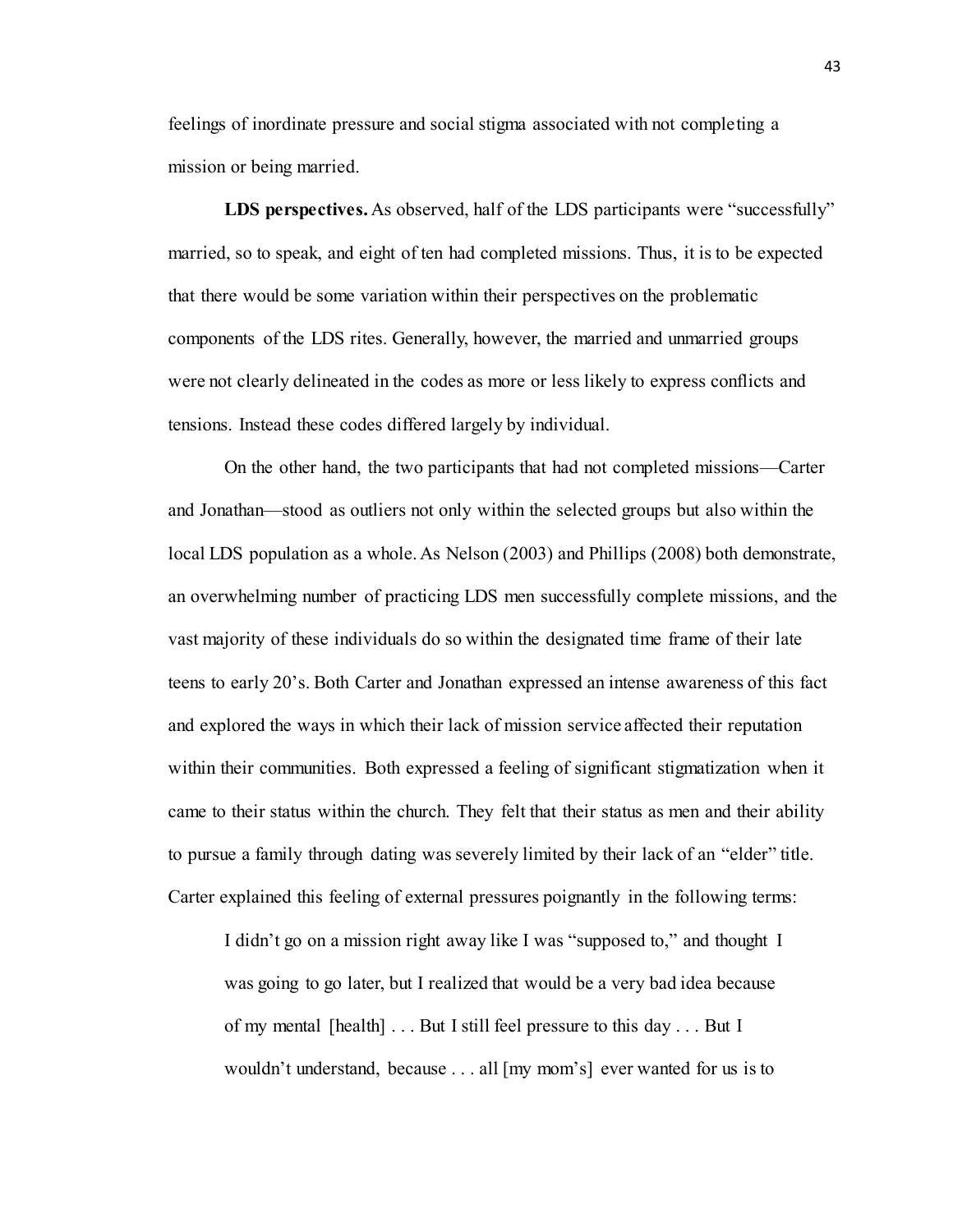all go on missions . . . And I could be judging them . . . It could be an assumption that they're judging me . . . But . . . I do feel like there's this idea in the church . . . It's kind of like, I'm 24, haven't gone on a mission, haven't gotten married. I'm not even dating . . . I mean, who's gonna want me? I mean, I want to marry a . . . woman who practices the LDS faith, because that's . . . where I come from and how I want to raise my family, and I know I'm not the only one who's come home from their mission early, [or] didn't serve at all.

He went on to express his desire for more understanding within the church regarding single men and men who did not complete missions. Like Jonathan, who went to the MTC (Missionary Training Center) but opted out of actually departing the state for mission service, he perceived a severe lack of empathy within the church towards those who "fail" to complete the rites expected of them.

Jonathan described the significant sense of turmoil he experienced after returning from the MTC after only one month:

It wasn't so much pressure from my family. [My brother] didn't complete a mission. And since he's not going to church anymore . . . it was like they weren't disappointed . . . my dad was almost happy to have me back . . . but at my ward, and at the singles ward when I moved [for college] I just felt like . . . I was treated . . . differently . . . Girls always want to date RM's [Returned Missionaries], and sometimes . . . on a first date, I would get asked . . . and they'd never call back . . . Also, after I came back . . . there was a year . . . where it just felt like, 'what do I do now?' I had [had]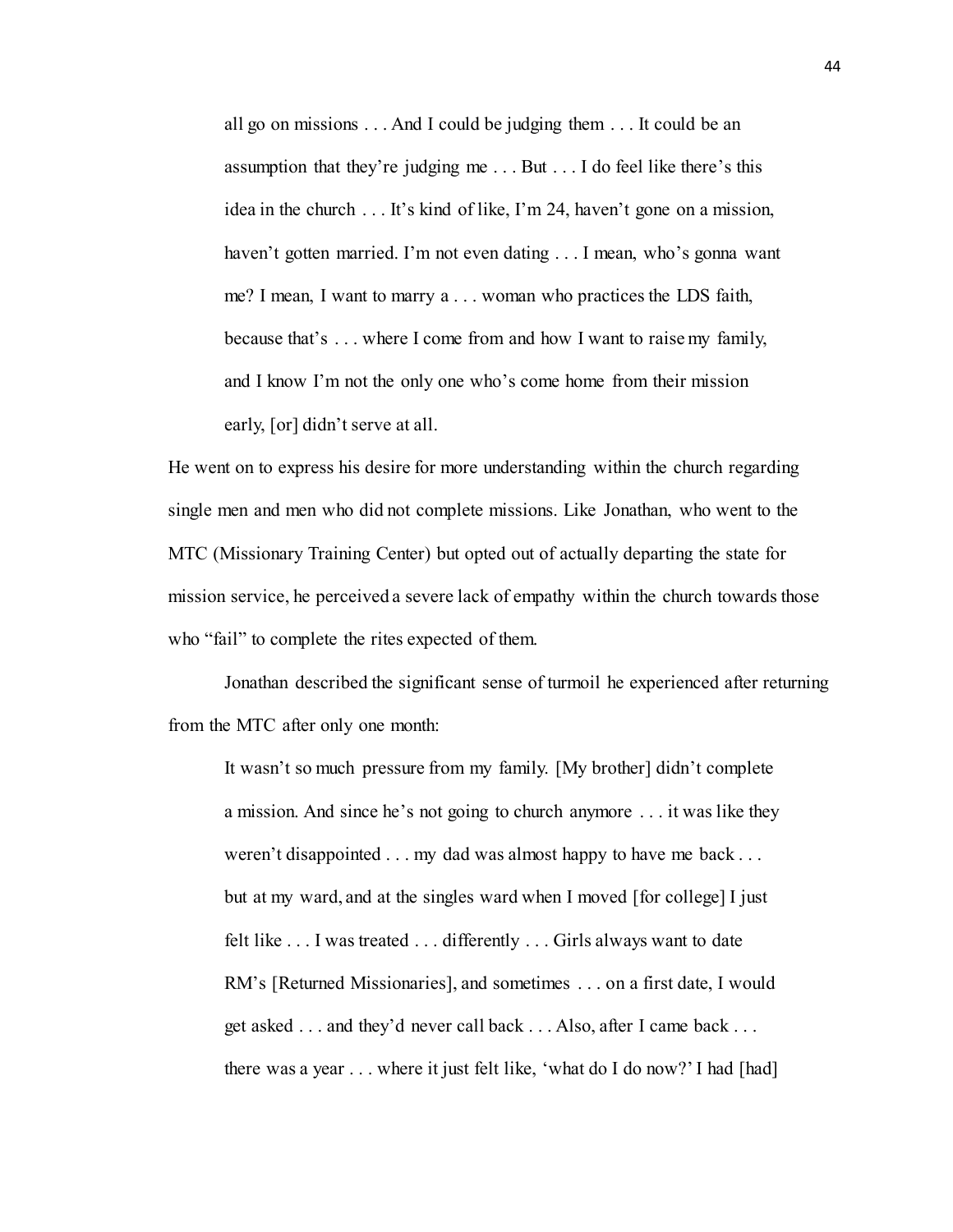a plan . . . like, this is where you go . . . and when that didn't work out I had no idea . . . what I was doing.

Both Carter and Jonathan were coded as expressing more conflicted accounts of mission service and expectations for young men than their counterparts who had completed missions. Carter, in particular, even differed in his general accounts of masculinity construction, emphasizing to a higher degree the need for compassion and emotional availability among fathers and other male figures in the church, who he often described as distant and lacking in empathy:

[My house was] a house of order. [My parents] thought that then everything would turn out great, it would . . . work itself out. But . . . for me, it just made way for more lying and hiding . . . and a non-intimate relationship with my Creator, you know in . . . my household, and I think many in the church are pretty similar. You go on a mission, you have a family, and that's where you'll find happiness . . . but it's [actually] about the truth and realness.

In this way, both were more willing to express alternate routes within the church of expressing "true" masculinity. While both Carter and Jonathan expressed their belief in many of the faith's traditions, they also explored their feelings of alienation with the rites and other rigid expectations within the church

Even the men who had completed missions expressed a level of dissatisfaction towards the stigmas within the church towards men who did not adhere to the rites laid out for them, echoing Elizabeth Mott's sentiment (2013), "Is it possible to emphasize a theology based on eternal kinship relationships without alienating unmarried LDS Church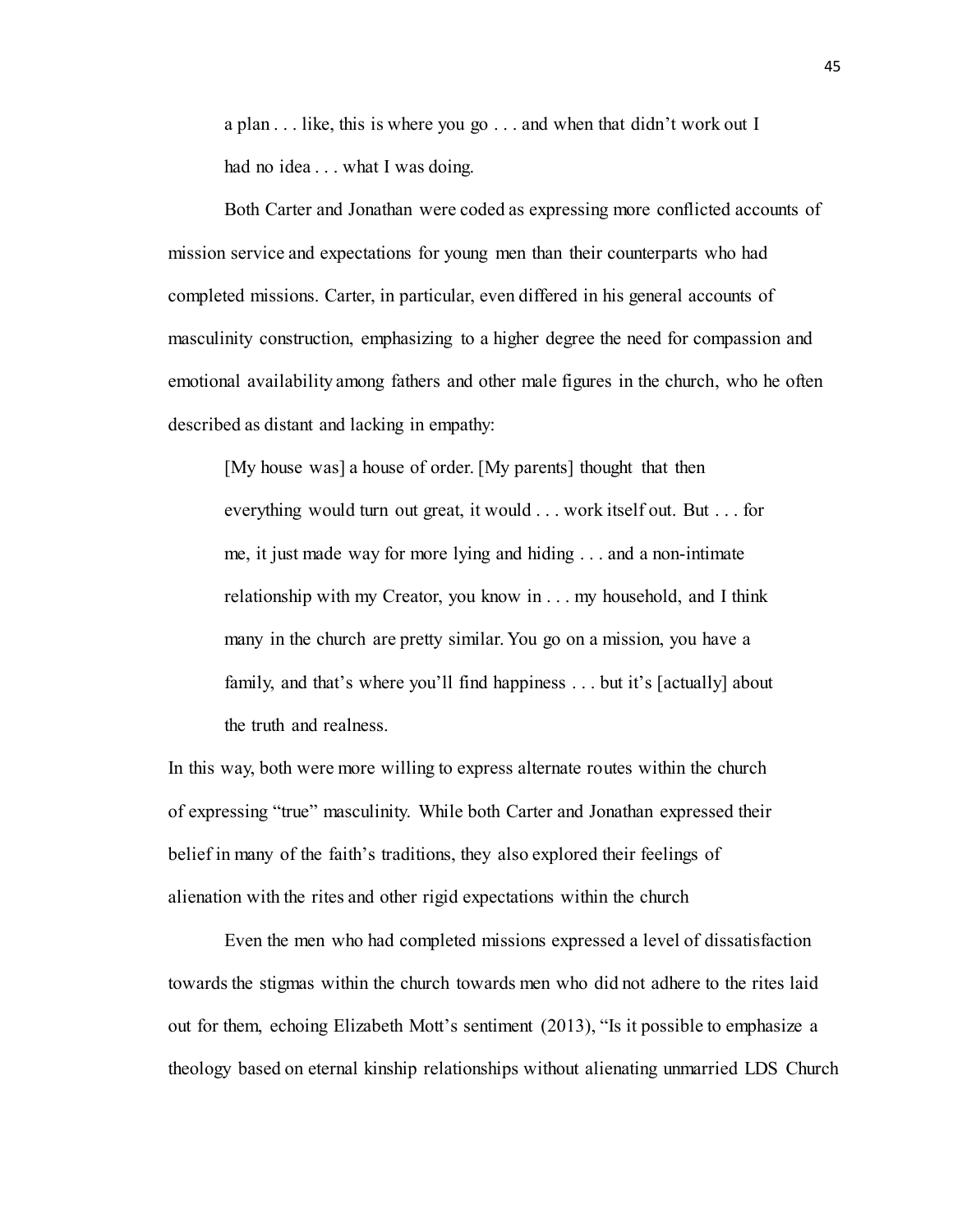members?" (45). Logan lamented the connection between the completion of rites and the judgment of a man's moral character: "We will never look to a single man for leadership. Because…we just don't. And the subtext there is, if you're single, you are not capable of leadership." Similarly, Michael expressed this dichotomy, explaining:

I really do feel bad that we have developed this kind of culture within our church. It's not doctrine, but it is a culture, to where, if you are that 30 year-old guy in a singles ward, it's like "crap dude, just give up."

Finally, Noah expressed his frustration in church participation prior to his marriage: If you're not married in the church, every time you make a comment in class, or you get mentioned…put in a calling or something, you're just kind of grouped in this group of single people. And I don't want to say they value you less in the ward, but you're almost treated like . . . you'll get there one day. You just don't know how it is, . . . and I always felt like, when I was single . . . it drove me nuts, like, I was like "my opinion is just as valid as anybody else's here."

All the LDS participants acknowledged the presence of these types of negative or condescending attitudes towards single men and men who had not completed missions and expressed a level of empathy for young men like this within the church, arguing that the assumption that these individuals are not living up to the ideas of masculinity construction is often unfounded and non-doctrinal. "I hate . . . this concept that if I didn't do either of those [the mission and marriage], I'm somehow diminished in my worth as a human being or . . . as a man," Logan lamented. Jackson explained the incongruity between judgments of character based on the completion of rites and true character: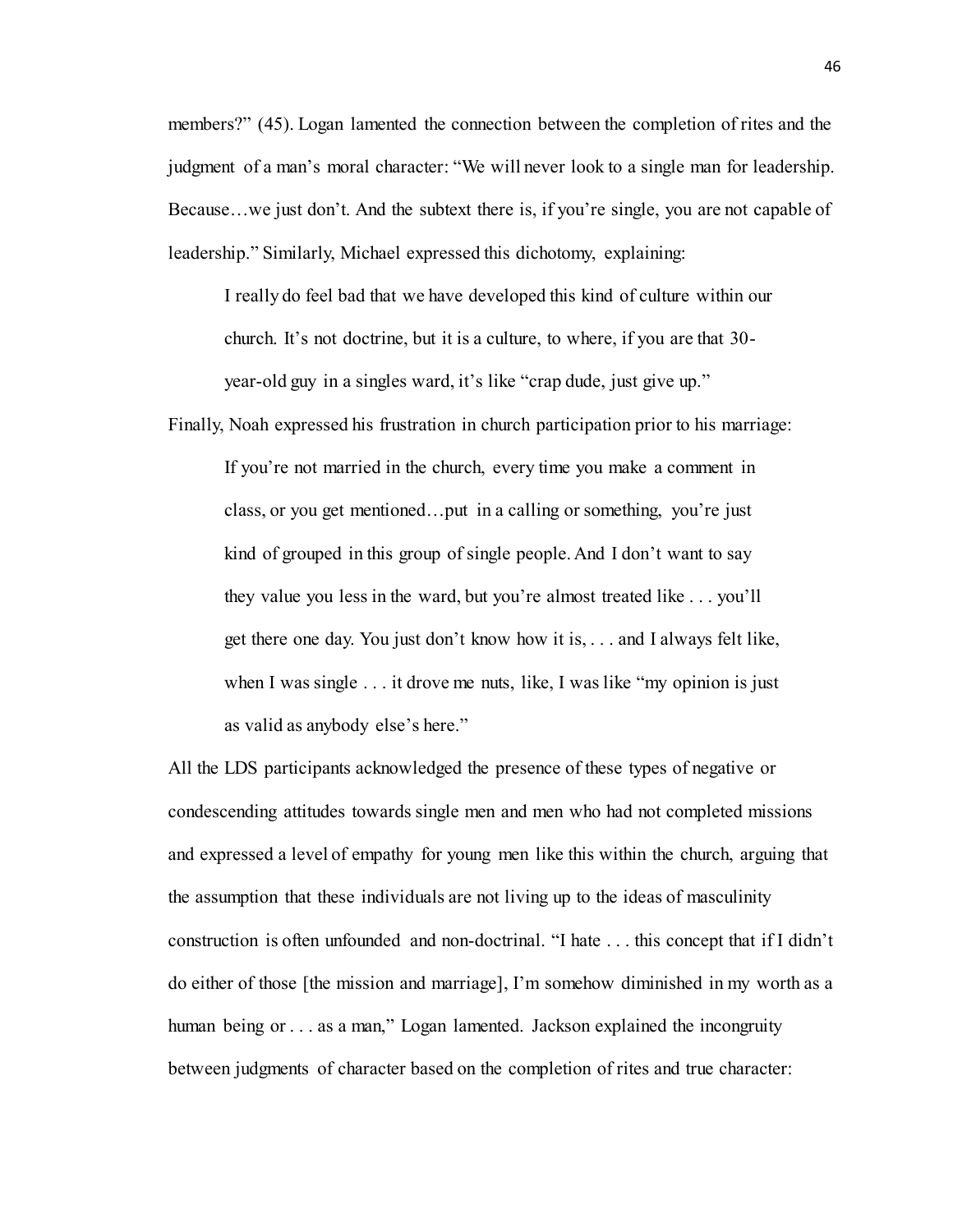It [marriage] is of value . . . [but] if you really think about it, a lot of callings are given to you according to what they think your value is . . . It's all service, but how can you serve, but there's a fine line, it's like . . . how much can you serve but also how valuable are [you] to our community . . . And that's a judgment. Are they receiving these callings through revelation or are they just saying "he's a married dude, he can do it"?

Noah suggested that a failure to complete the rites often suggests to the church community that young men are "doing something wrong." Matthew, who argued that "no one wants to be that 30-year-old guy in the church who's not married," suggested that he saw this as a cultural overextension of doctrine. The idea of a "30-year-old guy" who is unmarried came up frequently as an archetype of disdain within church communities, often to the disappointment of the participants who acknowledged the presence of this stigma. Ultimately, they rejected these intense stigmas as misappropriations of valuable concepts. "There's a right time for everyone," Matthew argued, "and it's not the same for anyone." Logan likewise hoped to see a change in these attitudes, contending that "the church changes very slowly . . . but it does change."

Finally, LDS participants noted the potential problems that rushed early marriage could cause within lifelong partnerships, a perspective sometimes echoed within the broader literature on the subject of LDS marriage (Moen, Bradford, Lee, Harris, & Steward, 2015). Logan, along with several other participants, critiqued what he labeled "BYU culture," a paradigm associated with Brigham Young University, within which young couples get married within astoundingly brief periods of time. "I'm very much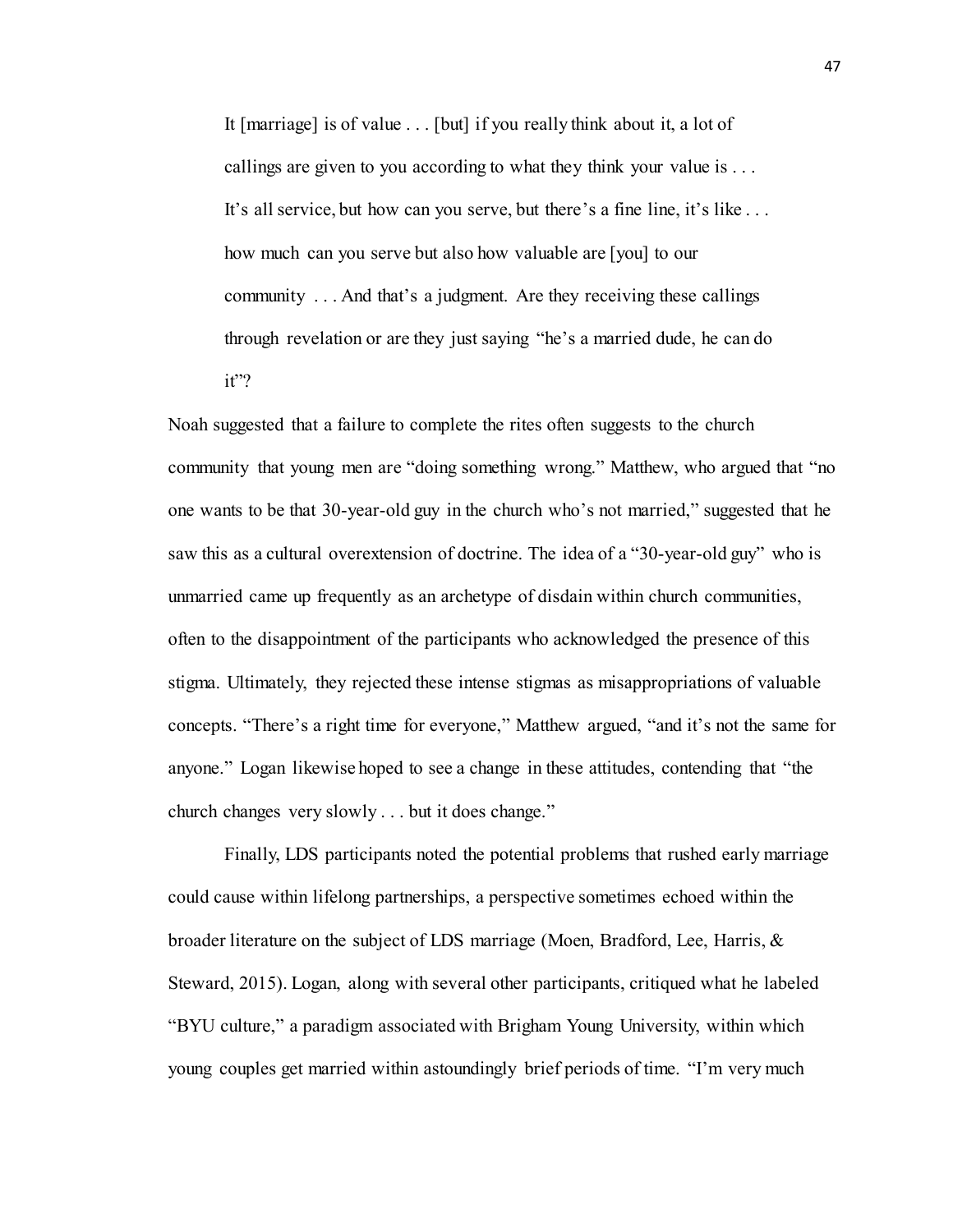against, kind of on principle, that whole . . . push to be married for marriage's sake," he explained. "I get that you feel strongly about someone, but. . . If you didn't have that push to be married, would you have married her?" Similarly, Alex, who has already been married for over two years at 23, expressed his own personal regrets when it comes to early marriage:

I'm going to be completely honest with this . . . I haven't been that happy with being married . . . I feel like . . . maybe that wasn't the right choice for me . . . maybe I should've known her better . . . looking back, I realize everything has its due time . . . you shouldn't rush it.

Thus, the LDS participants acknowledged the potential consequences of the pressure associated with the performance of masculinity within the church.

#### **Former LDS perspectives.**

Similarly, the former LDS participants brought up the uniquely stringent pressures associated with the mission and marriage as expectations for young men. Unlike the LDS participants, they rarely saw the value in these activities in and of themselves, at least within the life course time frame delineated by the church. Having completed a year of a mission, William explained at great lengths the pressures associated with mission work and the incentives of going:

[The mission is] just something that's expected [of] you. Some people do go out there because they truly believe that's what they need to be doing, . . . but it wasn't that way for [many] . . . I wasn't planning on going on a mission . . . I mean, it was a nice time getting ready, but when I got out there, it was a lot different than anyone ever explained it, way different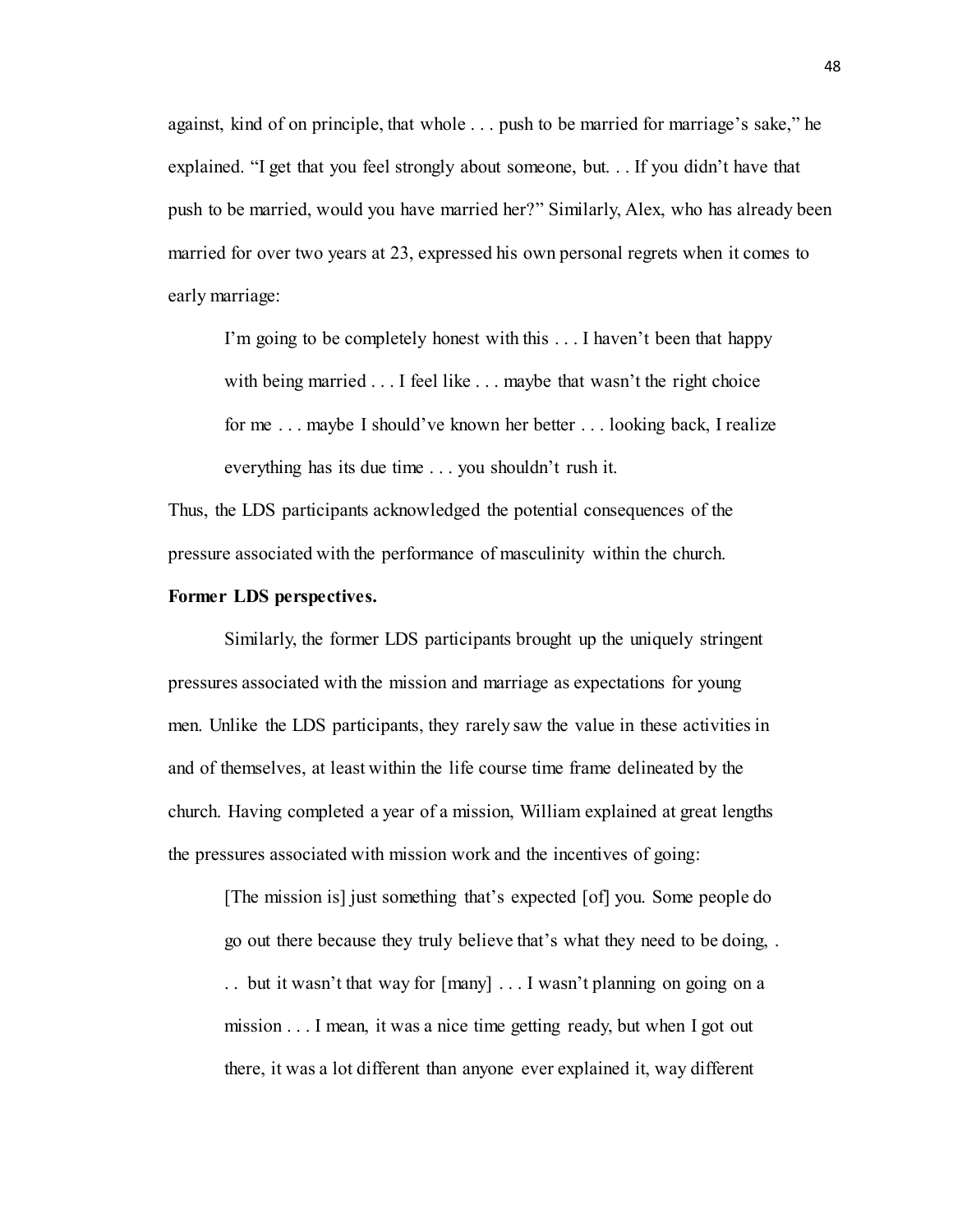than I imagined it would be . . . I realized I wasn't per se stoked for the mission itself or for the good I was going to be doing out there, but rather: my life had a direction. It had a plan. For 2 years, I don't have to think about anything after that. Two years, and then stop. Think about the rest when you get home.

In this way, William captured not only the social expectations associated with the mission but also the perceived sense of direction that it gives to missionaries, even those who might feel conflicted. This sense of security can both push young men towards a mission and make the transition back to "normal" life daunting and uncertain (Thomas & Thomas 1990)).

Similarly, according to former LDS participants, immense pressures accompany marriage, and singleness during emerging adulthood is a major stigma within the church. Luke explained his impression of this pressure succinctly by stating, "A single Mormon man is not, you know, being as Mormon as he could be." David went on to describe the pressures his parents experienced simply by delaying marriage until their 30's, echoing their resentment towards the attitudes with which they were perceived:

And they also have a sense . . . that this is . . . a bad thing for a church, because of their own experiences, [and] all the shame that was dumped on them for not being married until they were 31 [and] 36 . . . [singleness] definitely affects your standing . . . Socially too, everyone looks down on the 30-year-old in the singles ward . . . There's something "wrong" with them. They didn't find somebody by this point? . . . Sometimes it's a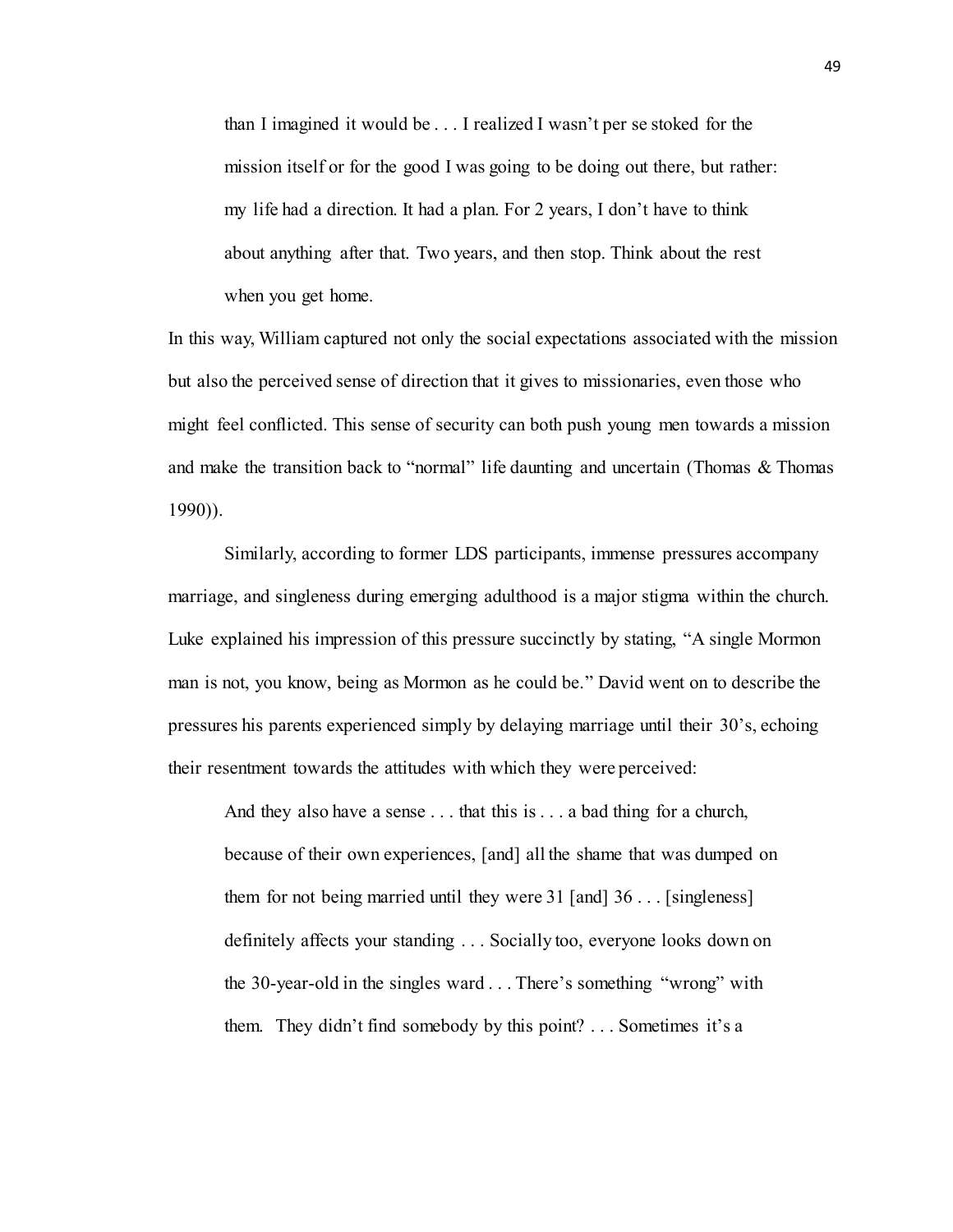righteousness thing, like "oh maybe they weren't doing x or y or z and that's why they're still single."

Caleb likewise described the "peer pressure . . . from the inside" of student wards, which he sees as compounding an already-existing "cultural pressure" to be married. "For the guys, it's like a defect," Gabe explained. For him, to be unmarried as a man in your late 20's or early 30's was to be perceived as a wrongdoer.

For the former LDS participants, this kind of pressure to get married early often results in a broader social problem; they cited a lack of maturity and life experience amongst young LDS couples. William explained that, after leaving the church, his impression of early marriage changed entirely:

When you're Mormon, you get home from your Mission when you're 20. Most people expect you to have at least a kid by the time you're 22 . . . It kind of astonishes me. And at the time when I was practicing, it was like, "oh there's nothing wrong with that." Like, "cool, go on your mission, come home, have a kid within a year." No. I'm not interested. I . . .

haven't figured out who I am or what I want to do with my life.

Luke likewise expressed his concern and "suspicion" of the idea that "80% of the population think they've accomplished [finding a life partner] before 25 . . . give me a break!" Thus, former LDS participants suggested that LDS cultural pressures towards marriage not only result in the stigmatization of single men but also push young LDS couples towards marriage regardless of the soundness of their decision.

## **Discussion**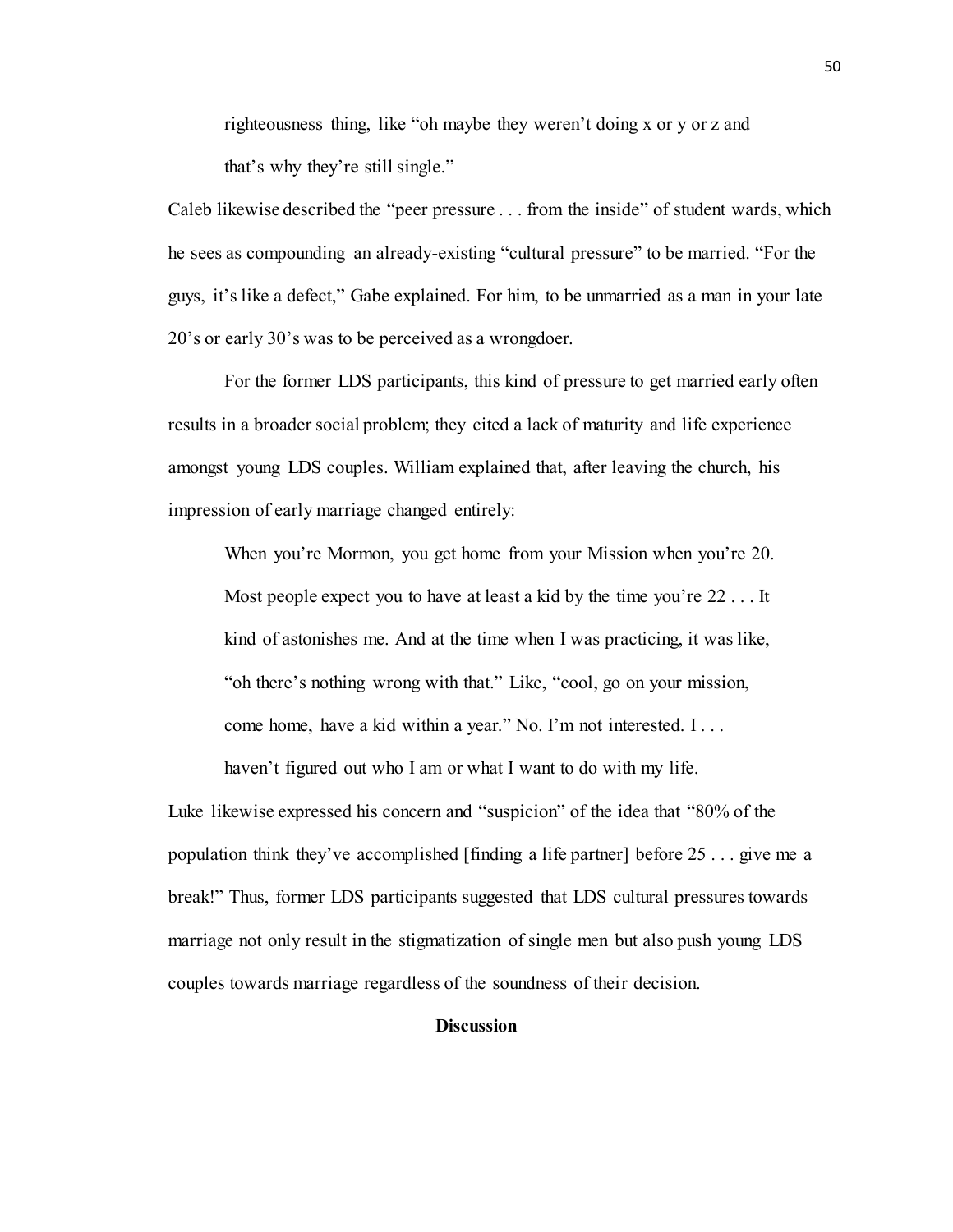Taken as a whole, the focus group results strongly point towards the presence of a robust discourse on specific rites as manhood acts within the church; these concrete expectations bolster and are bolstered by the surrounding LDS masculinity construction.

Ultimately, these results indicate a level of uniqueness within the LDS discourse on masculinity, specifically as it relates to life course. More rigid expectations for young men tend to push them towards early family formation, often resulting in the prioritization of ritualistic behaviors within the church over secular markers of adulthood status. LDS couples continue to marry young despite broader social trends to the contrary. In turn, it places high degrees of pressure on young men to perform "well" as missionaries and potential husbands and to hold themselves to high standards so that they can be entrusted with authority positions quite early in their lives. Missionaries, having just graduated high school, are almost single-handedly expected to expand the ranks of the church (Phillips 2008). Young men are expected to be able to marry early and ultimately to be able to guide their wives and children not only in concrete material decisions but spiritually. While male emerging adults in the broader U.S. continue to push off family formation due to economically uncertain conditions and an ever-expanding transition-to-work period, Mormon males continue to prioritize family formation and the character expectations associated with this behavior.

This condensed time frame encourages LDS men to take responsibility early, to avoid "drifting," as some participants put it, and to establish themselves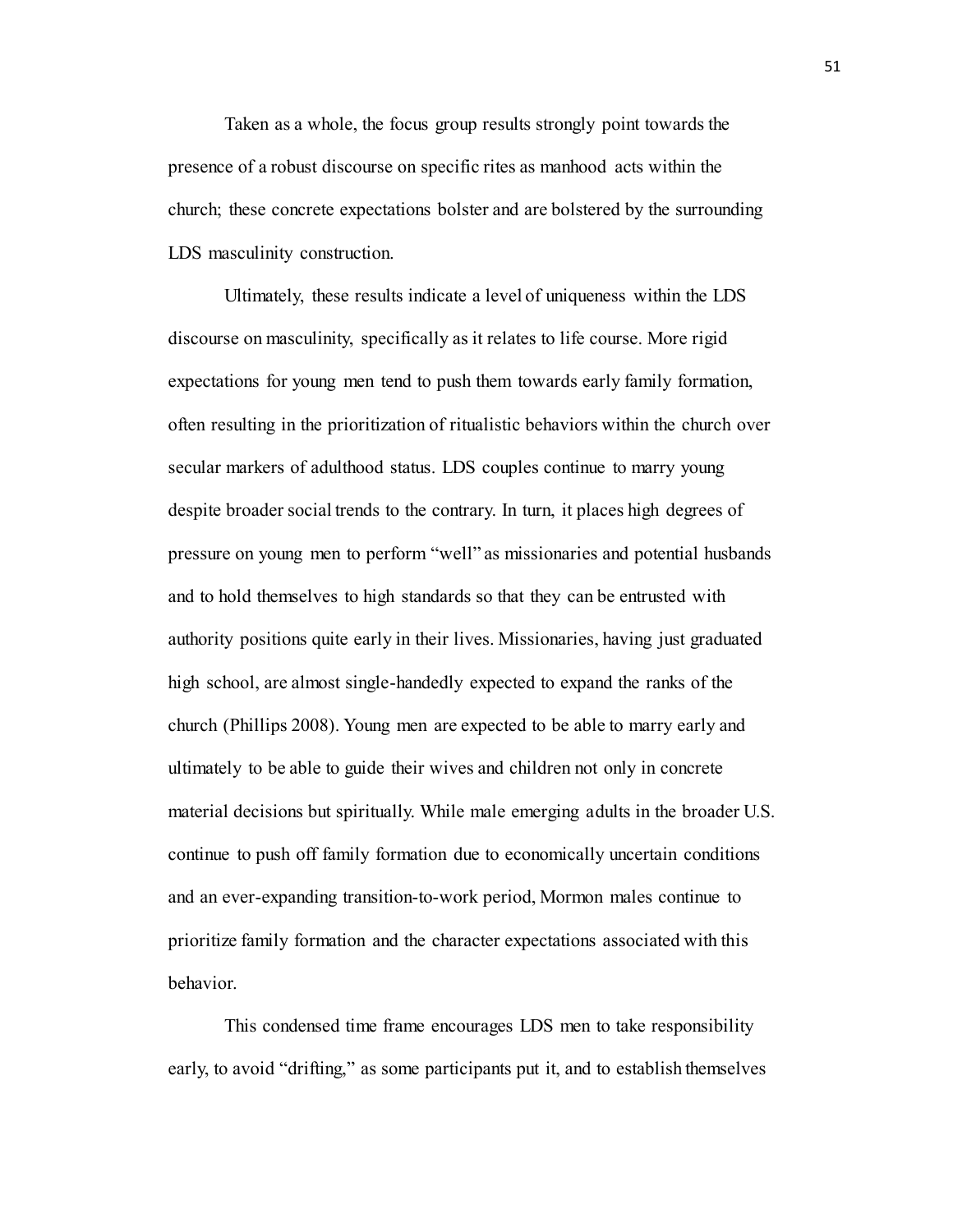as potential authority figures in the church. Such a cycle aids in extending the recreation of a gender hierarchy within the church by placing unique pressures on male performance and gearing rites—which are explicitly seen as equipping valuable character traits—towards male participants. By creating a male hierarchy and pitting elevated forms of masculinity over lesser forms (in this case, namely those who have failed to "perform" properly as men), these rites and discourses not only put enormous pressure on men to take leadership positions and exercise power but also manage to frame men within the church as potentially more deserving of these roles.

Importantly, the young men involved in this process—that is the process of negotiating their own gender identity and the powerful gender expectations within the church—often participate in the recreation of gender hierarchy unknowingly and are also typically not blind to the conflicts and tensions inherent in this negotiation process. Those for whom the system works best—namely, those who complete the rites and manage to create an identity within the church that suits expectations for men—still note deficiencies in what they see as cultural norms. Those who fail to perform the rites and struggle to comfortably frame their identities within the normative gender discourse are more acutely aware of these deficiencies yet often accept deeper notions of the church's gender norms while negotiating the particulars. Finally, the former LDS participants illuminate a contrasting perspective, recognizing the ubiquity of gender discourse within the church while more firmly distancing themselves from its influence. Ultimately, all these perspectives point towards the adaptability of dominant masculinity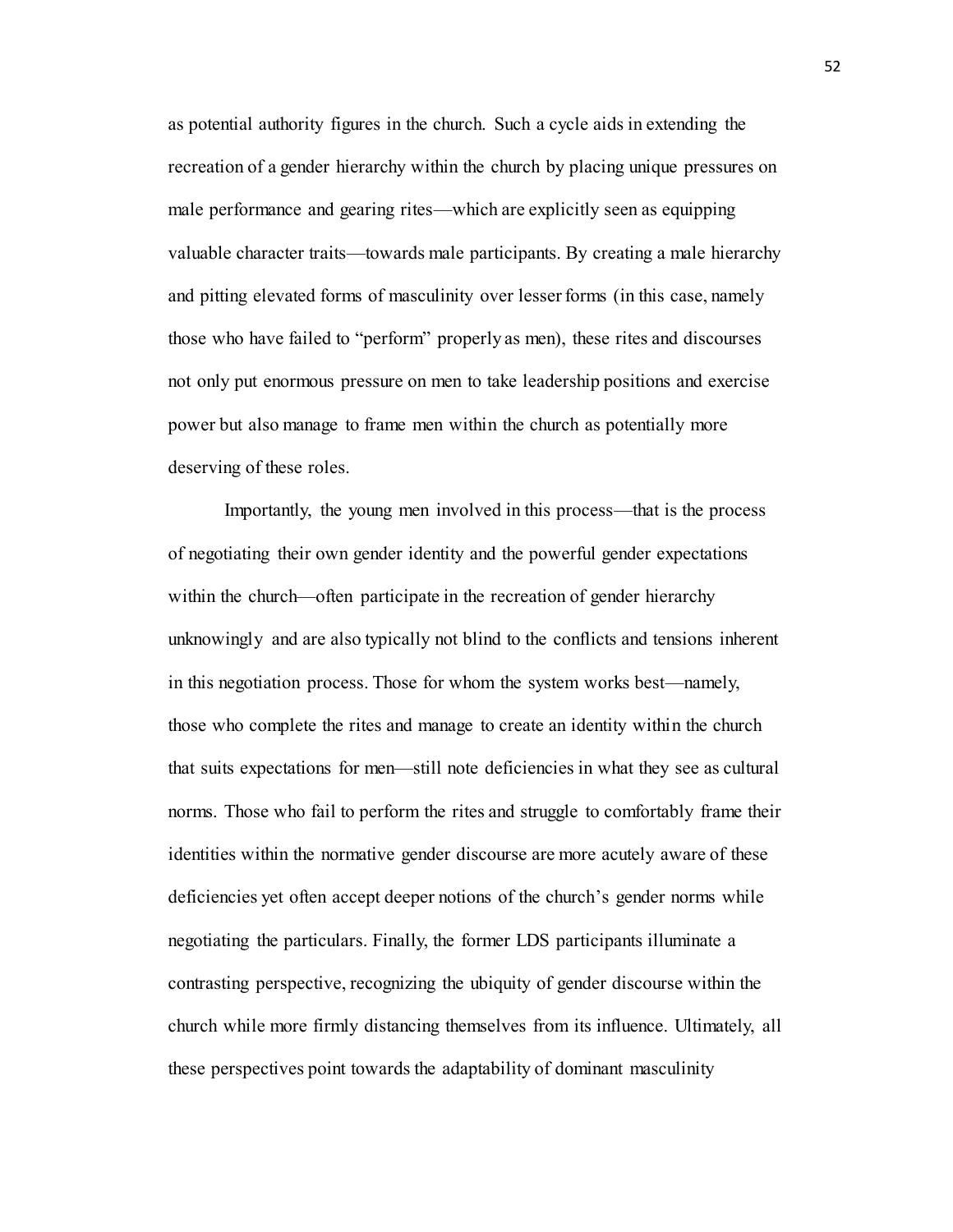rhetoric, specifically within a religious context. Within this setting, rites and morality bolster each other, creating a robust sense of gender norms. Despite the power of these norms, individual young men find ways to deconstruct these notions to differing degrees, sometimes conscious and sometimes unconscious of their ramifications.

The depth of perspectives gleaned throughout the focus group research helps to illuminate the personal negotiations involved within the broader social context of LDS gender normativity and LDS demographic exceptionalism. Tying in my work with the theoretical approaches of Carrigan et. al (1985) and Schrock and Schwalbe (2009) as well as the quantitative analysis of Uecker (2014) and Nelson (2003), I hope to shed light on the microcosmic everyday theologies and gender discourses that feed into in these macrocosmic results.

**Limitations.** This study is limited by its scope, in that the number of participants available for discussion was relatively small. More participants would allow for a broader diversity of perspectives even within the established demographic parameters. The perspectives expressed within these focus groups cannot be generally extrapolated and must simply serve as deep explorations of individual cases.

All participants were Utah natives, a point which they themselves recognized as significant and certainly impacts their day-to-day lives in that they experience an environment in which the LDS religion is dominant and demographically significant. LDS participants in states with low percentages of Mormon residents might respond quite differently.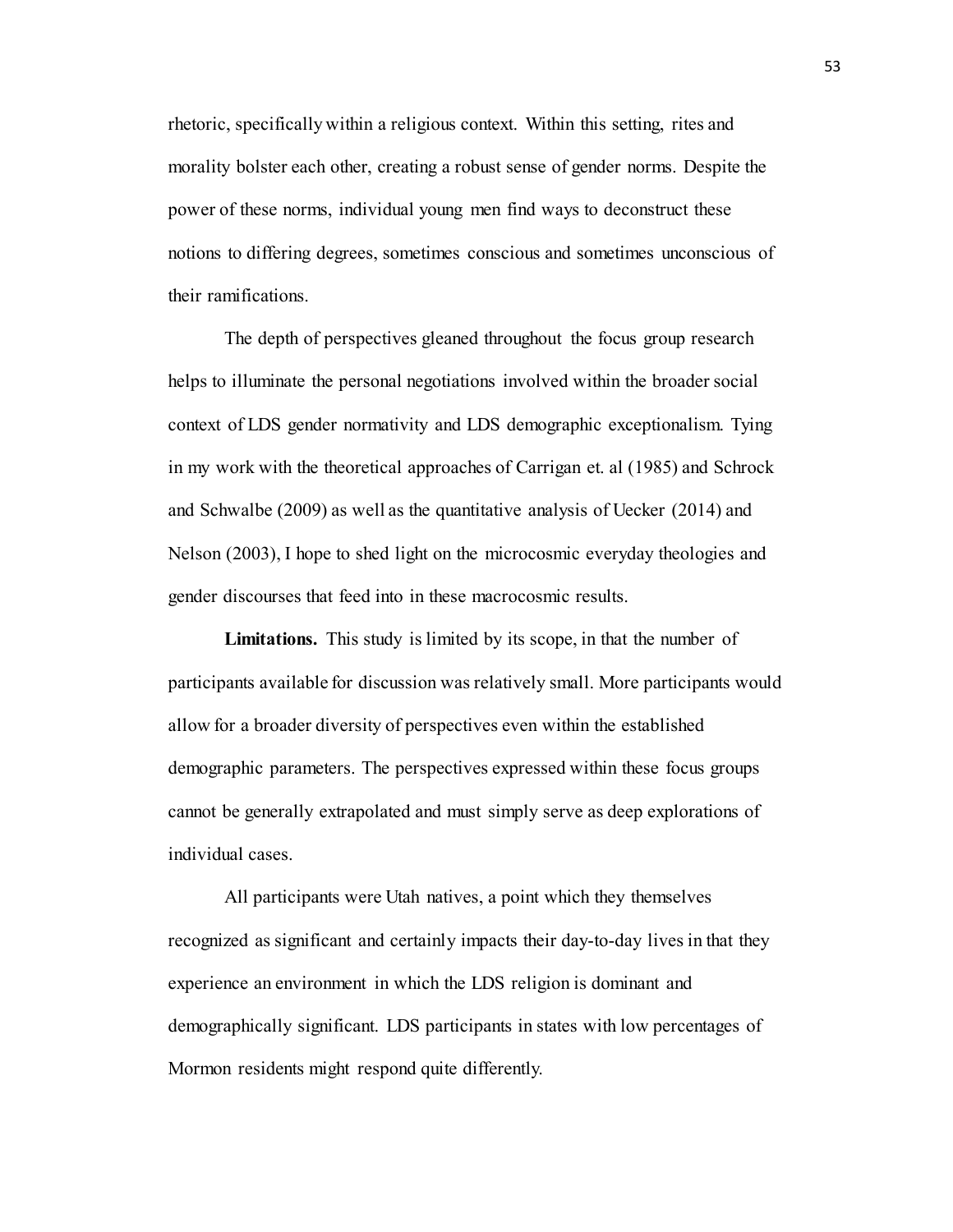#### **Conclusion**

Ultimately, the original research conducted in my focus groups contributes to the larger literature on Mormon masculinity narratives, specifically in how these ideas are reinforced by their influence in the lived experiences of young men. My approach valued depth over breadth, allowing me to capture and transcribe the nuanced thoughts and opinions of young LDS and former LDS men, whose lives have been deeply impacted by Mormon constructions of manhood. What doctrines and behaviors are most important to them? Do they fully endorse LDS culture or do they sometimes break with what they perceive as the prevailing norms? I ultimately conclude that the focus group work supports existing literature in emphasizing the deep entrenchment of the rites of the mission and marriage and providing a backdrop of masculinity construction that emphasizes the moral qualities of restraint and moderation, distinguishing young LDS men from their non-LDS counterparts. It also provides a window into the personal expressions of disagreement, tension, and sometimes distress that arises when hegemonic norms involving manhood acts are laid out in this way.

This essay contributes to the general field at the intersection of sociology of religion and sociology of gender—specifically masculinities. It expands on the potent but relatively sparse literature on Mormon masculinity by supplementing quantitative work on the uniqueness of LDS culture with qualitative explorations of the nature of the church's gender narratives. Further, this study contributes to the literature on life course and its relation to marriage and career. It is valuable to note the ways in which specific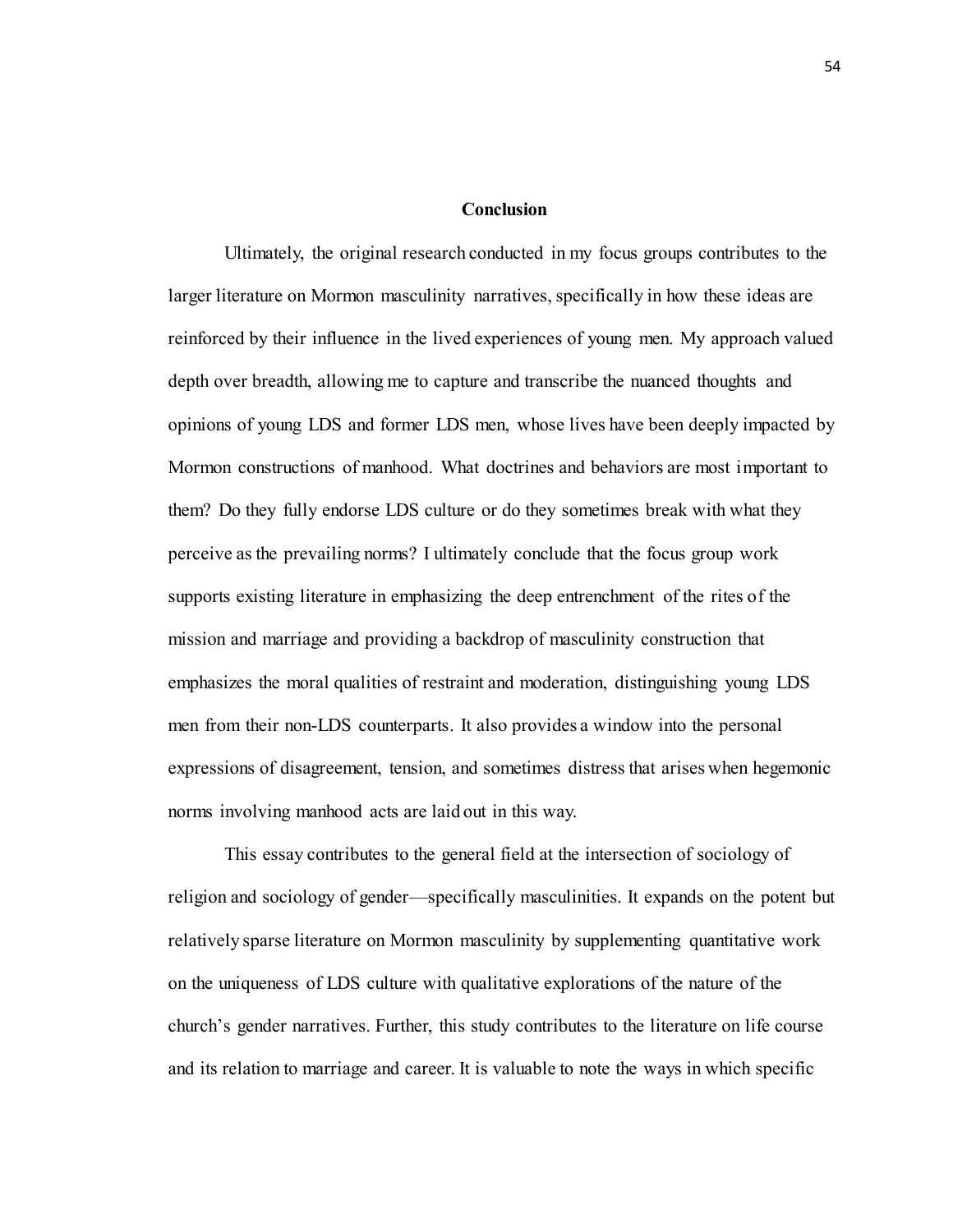subcultures interpret, rearrange, and redefine acceptable notions of adulthood, maturity, and the sequence of significant events within their own visions of life course. Specifically, I argue that the LDS life course model, like others, are highly gendered and contribute to—and are impacted by—gender norms. However, the LDS life course model also stands apart in the way in which it seems to defy the "conventional wisdom" that ties socioeconomic stability to marriage timing.

Further study in this area should explore a broader, more diverse sample. While my intention was to glean the perspectives of young LDS men themselves, a study across generations could shed light on generational shifts as well as the progression of the masculinity narrative in tandem with advancement in life course. Participants of other genders within the church would also provide valuable insight on their own impressions of the ways in which masculinity is discussed and constructed. Within church doctrine, women are seen as complementary to men, and, thus, their perspective on masculinity would help further illuminate the subject.

Ultimately, "it is necessary to face the facts of sexual power without evasion but also without simplification" (Carrigan, Connell, & Lee 552). In exploring the experiences of the dominant group within the church in depth, I hope to illuminate the ways in which young males are shaped by dominant narratives as well as the ways in which they contribute to them. An emphasis on an accelerated life course, marked by rigid events as well as moral narratives, pushes men to conform in precise ways to "strict standards that [they] are to live by in order to remain 'worthy'" as men (Burke & Hudec 336). While these expectations work for some men and enrich their lives, others feel alienated within their own communities or estranged to the point of leaving the church. Even those who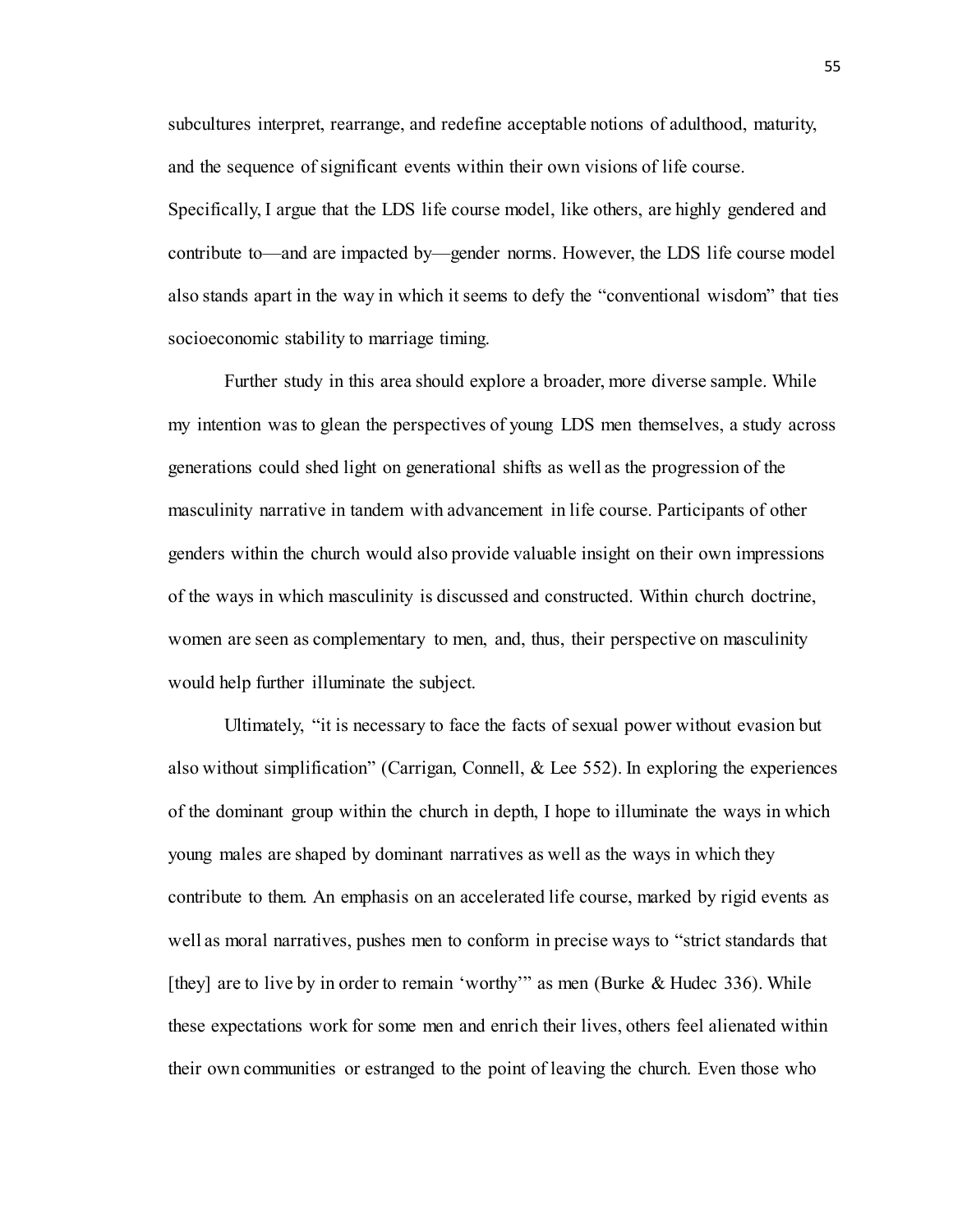feel most comfortable within the more exacting traditions of the faith are not uncomplicatedly at ease with them. Personal religion is a constant process of negotiation, and Mormon men consistently engage with their own beliefs and shape them with their own experiences. More deeply understanding this negotiation process allows for a greater understanding of power structures within the church as well as the uniqueness of Mormon masculinity within a broader analysis of American masculinity norms.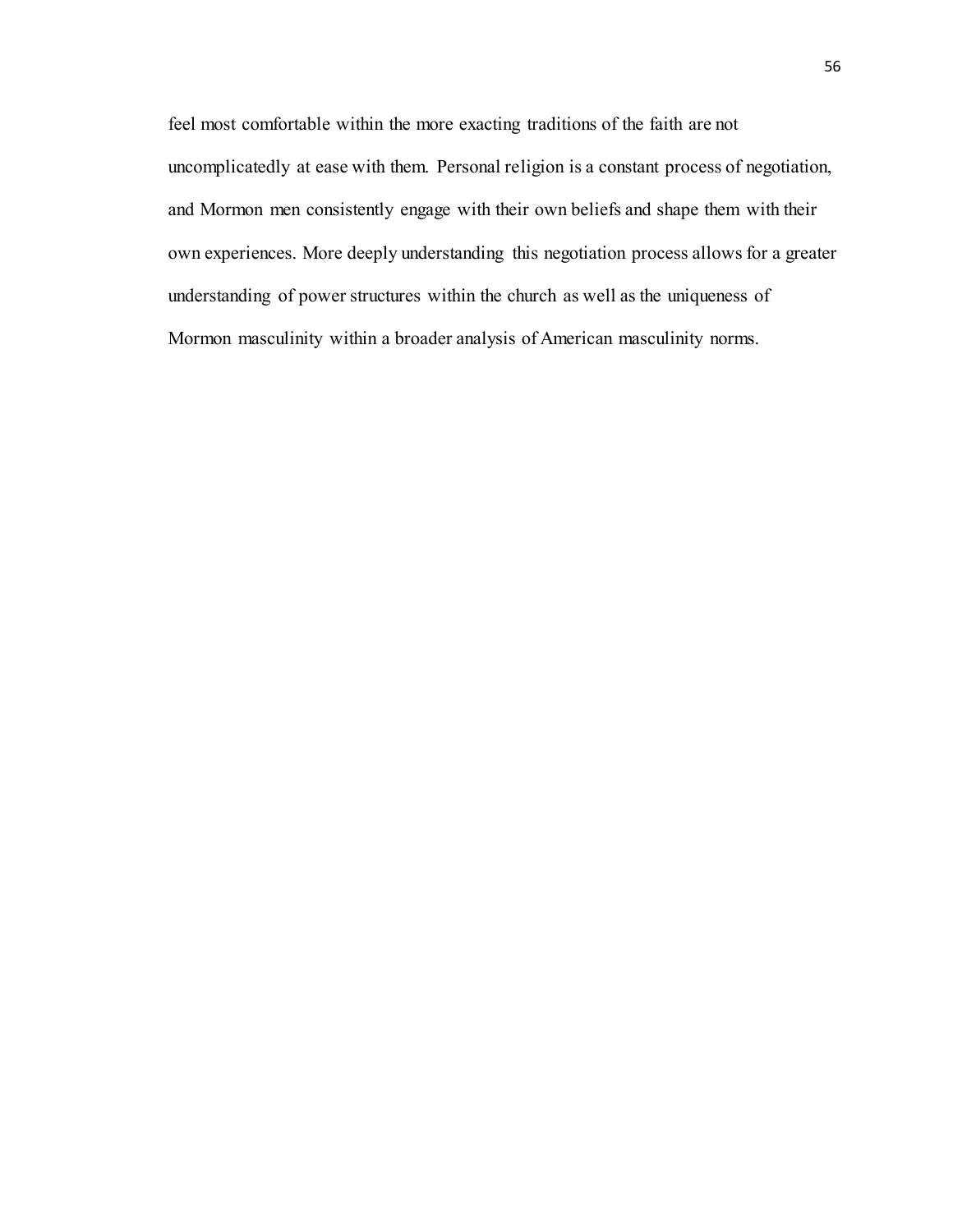## References

- Blumenkrantz, D.G., & Goldstein, M.B. (2010). Rites of Passage as a Framework for Community Interventions with Youth. Global Journal of Community Psychology Practice 1 (2), 42-50.
- Burke, K., & Hudec, A. M. (2015). Sexual Encounters and Manhood Acts: Evangelicals, Latter-Day Saints, and Religious Masculinities. Journal for the Scientific Study of Religion, 54(2), 330-344. doi:10.1111/jssr.12182
- Busman, C.L., & Kline, C. (Eds.). (2013). *Mormon Women Have Their Say: Essays from the Claremont Oral History Collection*. Utah: Greg Kofford Books.
- Bushman, R.L. (2008). *Mormonism: A Very Short Introduction*. London: Oxford University Press.
- Bytheway, J. (2002). *Honoring the Priesthood*. Utah: Bookcraft.
- Carrigan, T., Connell, B., & Lee, J. (1985). Toward a new sociology of masculinity. *Theory and Society, 14*(5), 551-604.
- Church Educational System. (2001, 2003). *Eternal Marriage Student Manual*. Utah: The Church of Jesus Christ of Latter-day Saints.
- Connell, R.W. & Messerschmidt, J.W. (2005). Hegemonic masculinity: Rethinking the concept. Gender Society 19 (6), 829-859.

<http://journals.sagepub.com/doi/abs/10.1177/0891243205278639>

Cragun, R.T, Sumerau, J.E., & Smith, T. (2017). Men Never Cry: Teaching Mormon Manhood in the Church of Jesus Christ of Latter-Day Saints.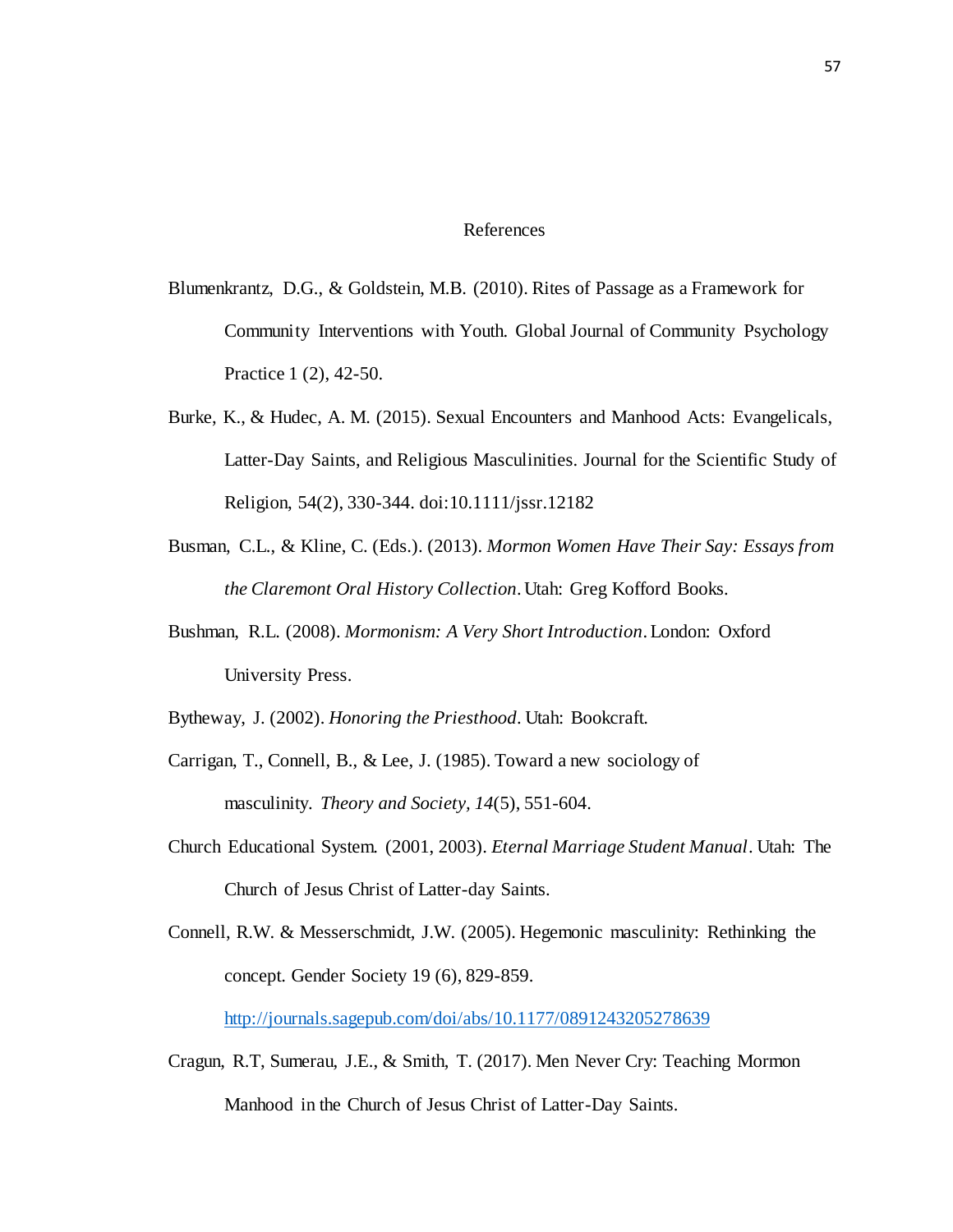LDS.org. (1995). The Family: A Proclamation to the World. Retrieved from: <https://www.lds.org/topics/family-proclamation?lang=eng&old=true>

LDS.org (2012). *Teachings of Presidents of the Church: David O. McKay*. Retrieved from:<https://www.lds.org/manual/teachings-david-o-mckay?lang=eng>

LDS.org. *Children's Songbook*. Retrieved from

[https://www.lds.org/music/library/childrens-songbook?lang=eng&\\_r=1](https://www.lds.org/music/library/childrens-songbook?lang=eng&_r=1)

- LDS.org. *Gospel Principles*, Chapter 38: Eternal Marriage*.* Retrieved from [https://www.lds.org/manual/gospel-principles/chapter-38-eternal](https://www.lds.org/manual/gospel-principles/chapter-38-eternal-marriage?lang=eng)[marriage?lang=eng](https://www.lds.org/manual/gospel-principles/chapter-38-eternal-marriage?lang=eng)
- Merrill, R. M., Lyon, J. L., & Jensen, W. J. (2003). Lack of a secularizing influence of education on religious activity and parity among Mormons. Journal for the Scientific Study of Religion, 42(1), 113-124.
- Moen, D., Bradford, K., Lee, T. R., Harris, V. W., & Stewart, J. W. (2015). After the Honeymoon: The Evolution of Problem Issues in Utah LDS Marriages. Marriage & Family Review, 51(5), 396.
- Monson, T.S. (2012). Welcome to Conference. LDS.org. Retrieved from [https://www.lds.org/general-conference/2012/10/welcome-to](https://www.lds.org/general-conference/2012/10/welcome-to-conference?lang=eng)[conference?lang=eng](https://www.lds.org/general-conference/2012/10/welcome-to-conference?lang=eng)
- Moon, D. (2004). *God, Sex, & Politics: Homosexuality and Everyday Theologies*. Chicago: The University of Chicago Press.
- Mott, E.J. (2013). Singlehood. Bushman, C.L., & Kline, C. (Ed.) *Mormon Women Have Their Say* (pp. 45-71). Utah: Greg Kofford Books.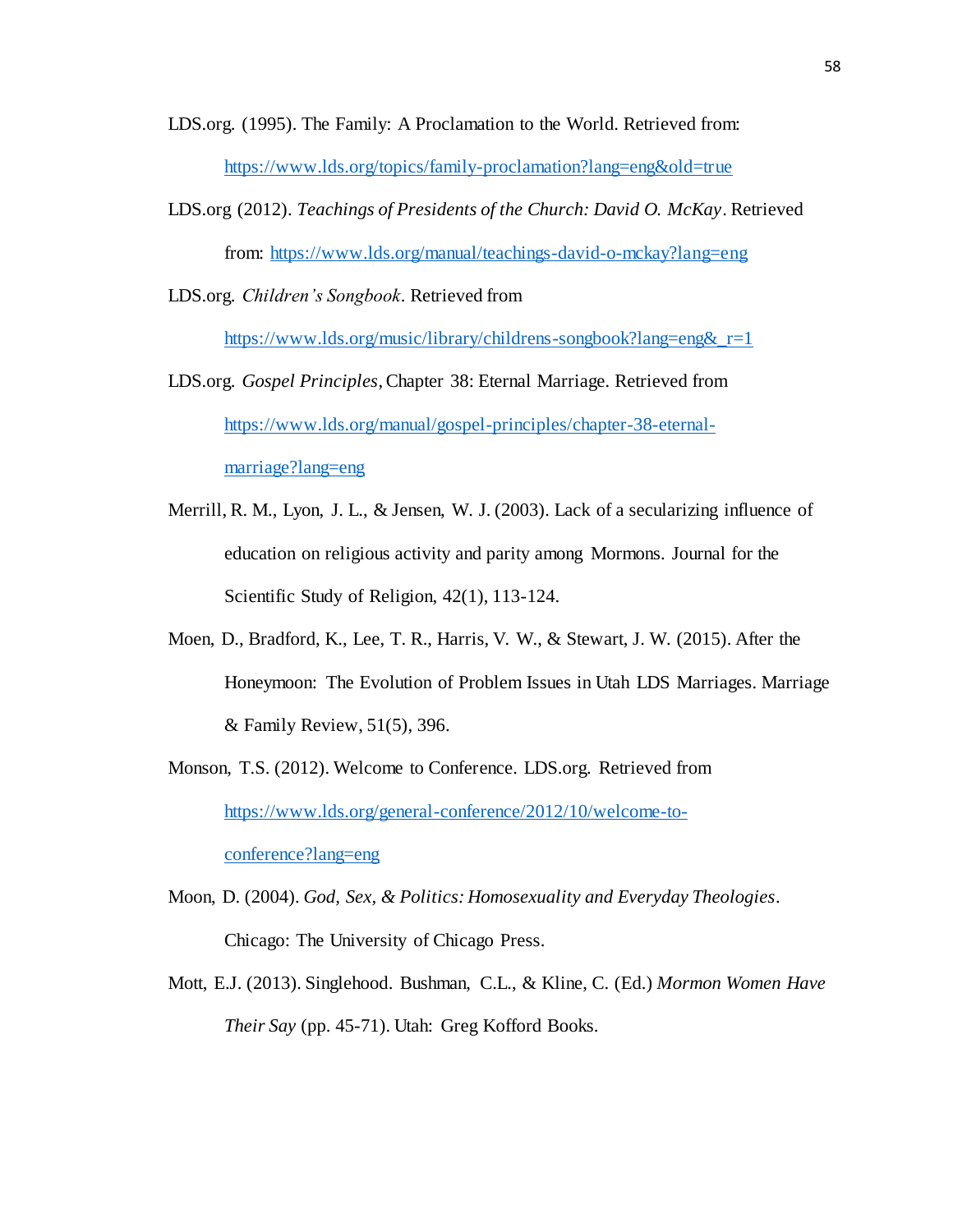- Nelson, L. J. (2003). Rites of Passage in Emerging Adulthood: Perspectives of Young Mormons. *New Directions For Child & Adolescent Development*, *2003*(100), 33- 50.
- Newman, D. (2013). It'll be Zion to Me: Ideal Mormon Masculinity in Legacy. Syracuse University: Religion - Theses. Paper 3.
- Oppenheimer, V. (1988). A Theory of Marriage Timing. *American Journal of Sociology, 94*(3), 563-591.
- Pew Research Center. (2012). Mormons and Family Life. Pew Research Center: Religion and Public Life. Retrieved from [http://www.pewforum.org/2012/01/12/mormons](http://www.pewforum.org/2012/01/12/mormons-in-america-family-life/)[in-america-family-life/](http://www.pewforum.org/2012/01/12/mormons-in-america-family-life/)
- Pew Research Center. (2014). Religious Landscape Study. Pew Research Center: Religion and Public Life. Retrieved from [http://www.pewforum.org/religious](http://www.pewforum.org/religious-landscape-study/)[landscape-study/](http://www.pewforum.org/religious-landscape-study/)
- Phillips, R. (2008). "De Facto Congregationalism" and Mormon Missionary Outreach: An Ethnographic Case Study. Journal for the Scientific Study of Religion, 47(4), 628-643. doi:10.1111/j.1468-5906.2008.00431.
- Rabada, C. L. (2014a). A Swelling Tide: Nineteen-Year-Old Sister Missionaries in the Twenty-First Century. Dialogue: A Journal of Mormon Thought, 47(4), 19-45.
- Ruchti, E. (2007). The Performance of Normativity: Mormons and the Construction of an American Masculinity. *Journal of Men, Masculinities, and Spirituality*, 1(2), 137- 154.
- Schrock, D., & Schwalbe, M. (2009). Men, Masculinity, and Manhood Acts. *Annual Review of Sociology, 35*, 277-295.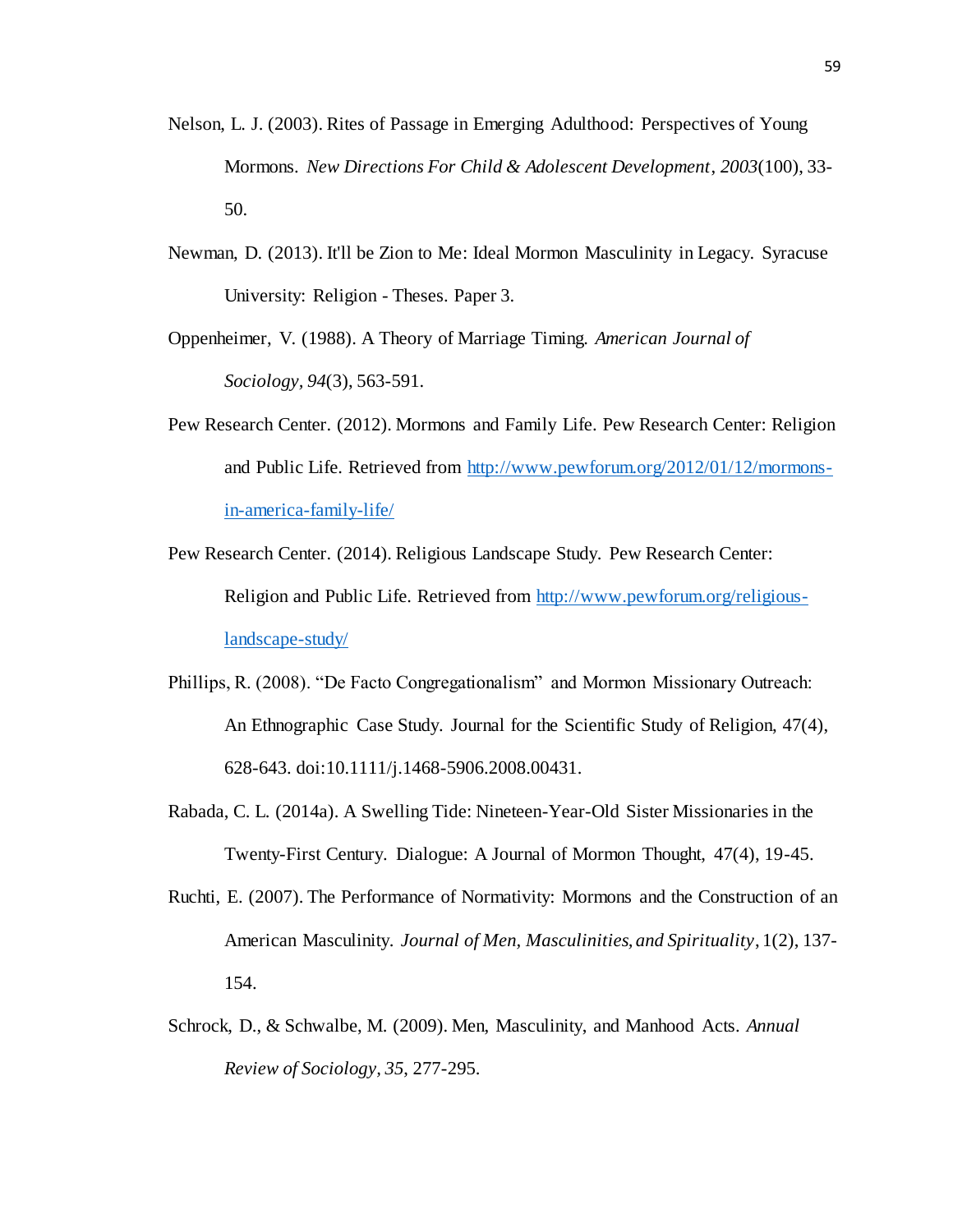Slate.com. (2012). The Mormon Hierarchy: How the LDS Church is Organized.

Retrieved from

[http://www.slate.com/articles/life/faithbased/2012/11/lds\\_leadership\\_chart\\_how\\_t](http://www.slate.com/articles/life/faithbased/2012/11/lds_leadership_chart_how_the_mormon_hierarchy_is_organized.html)

[he\\_mormon\\_hierarchy\\_is\\_organized.html](http://www.slate.com/articles/life/faithbased/2012/11/lds_leadership_chart_how_the_mormon_hierarchy_is_organized.html)

- Strong, A. (2013). The Right Time to Marry. *Ensign.* Retrieved from <https://www.lds.org/ensign/2013/03?lang=eng>
- Sumerau, J., & Cragun, R. (2015). The Hallmarks of Righteous Women: Gendered Background Expectations in The Church of Jesus Christ of Latter-Day Saints. *Sociology of Religion, 76*(1), 49-71.
- Thomas, M.H., & Thomas, M.P. (1990). The LDS Missionary Experience: Observations on Stress. AMCAP Journal. 15(2), 49-79. Retrieved from

<http://scholarsarchive.byu.edu/cgi/viewcontent.cgi?article=1298&context=irp>

Uecker, J. (2014). Religion and Early Marriage in the United States: Evidence from the Add Health Study. *Journal for the Scientific Study of Religion, 53*(2), 392-415.